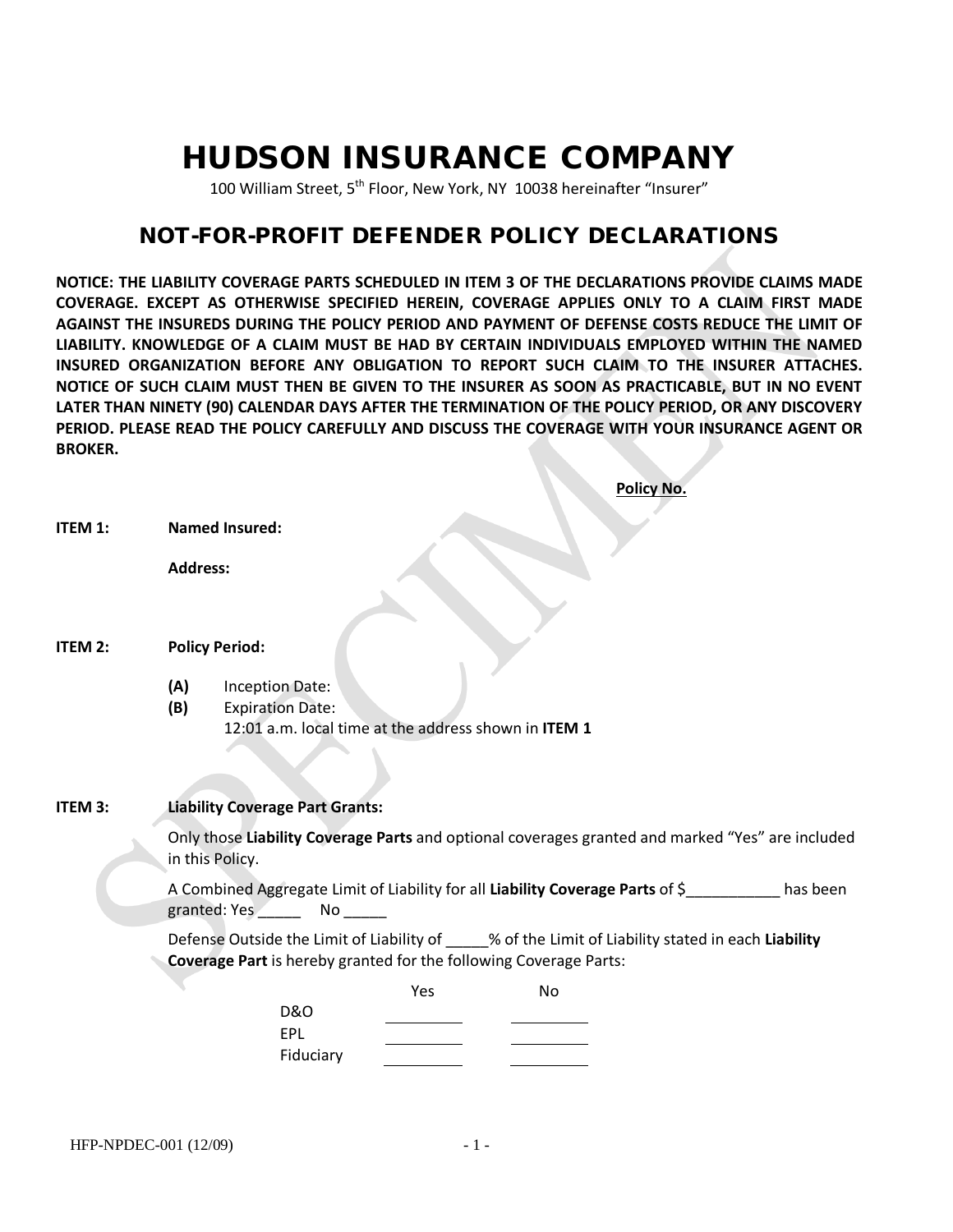If both the Combined Aggregate Limit of Liability for all **Liability Coverage Parts** and the Defense Outside the Limit of Liability  $($  %) options are selected, the maximum aggregate defense outside the limits paid by the Insurer shall be equal to \_\_\_% of the Combined Aggregate Limit of Liability for all **Liability Coverage Parts**.

Additional Limit of Liability under the Directors, Officers and Company Liability Coverage Part for Insuring Agreement I. (A) Claims under section IV. is granted? Yes \_\_\_\_ No

#### **Director, Officers and Company Liability Coverage Part:** Granted: Yes \_\_\_\_\_ No \_\_\_\_\_

- 1. Limit of Liability:
	- a. \$ \_\_\_\_\_\_\_\_\_\_\_\_\_\_ aggregate Limit of Liability for all **Loss** under this Coverage Part
	- b. \$\_\_\_\_\_\_\_\_\_\_\_\_\_\_ additional aggregate for **Claims** covered pursuant to Section IV. under this Coverage Part (if granted), subject to the maximum limit set forth in 1.d. below
	- c. \$\_\_\_\_\_\_\_\_\_\_\_\_\_\_ additional aggregate for all **Defense Costs** (if granted), subject to the maximum limit set forth in 1.d. below
	- d. \$\_\_\_\_\_\_\_\_\_\_\_\_\_\_\_ maximum aggregate Limit of Liability for this Coverage Part
- 2. Retention:
	- a. \$\_\_\_\_\_\_\_\_\_\_\_\_\_\_\_ each **Claim** under Insuring Agreement I (A)
	- b. \$\_\_\_\_\_\_\_\_\_\_\_\_\_\_\_ each **Claim** under Insuring Agreement I (B)
	- c. \$\_\_\_\_\_\_\_\_\_\_\_\_\_\_\_ each **Claim** under Insuring Agreement I (C)
- 3. Prior or Pending Date:

#### **Employment Practices Liability Coverage Part: Granted: Yes \_\_\_\_ No \_\_\_\_\_**

- 1. Limit of Liability:
	- a. \$\_\_\_\_\_\_\_\_\_\_\_\_\_\_ aggregate Limit of Liability for all **Loss** under this Coverage Part
	- b. \$\_\_\_\_\_\_\_\_\_\_\_\_\_\_ additional aggregate for all **Defense Costs** (if granted), subject to the maximum limit set forth in 1.c. below
	- c. \$ maximum aggregate for this Coverage Part
- 2. Retention:

\_\_\_\_\_\_\_\_\_\_\_\_\_\_\_ each **Employment Practices Claim**

- 3. Prior or Pending Date:
- 4. **Third Party Claim** Sublimits Coverage Granted: Yes \_\_\_ No \_\_\_
	- a. **Third Party Claim** Prior or Pending Date: \_\_\_\_\_\_\_\_\_\_ (applicable only if **Third Party**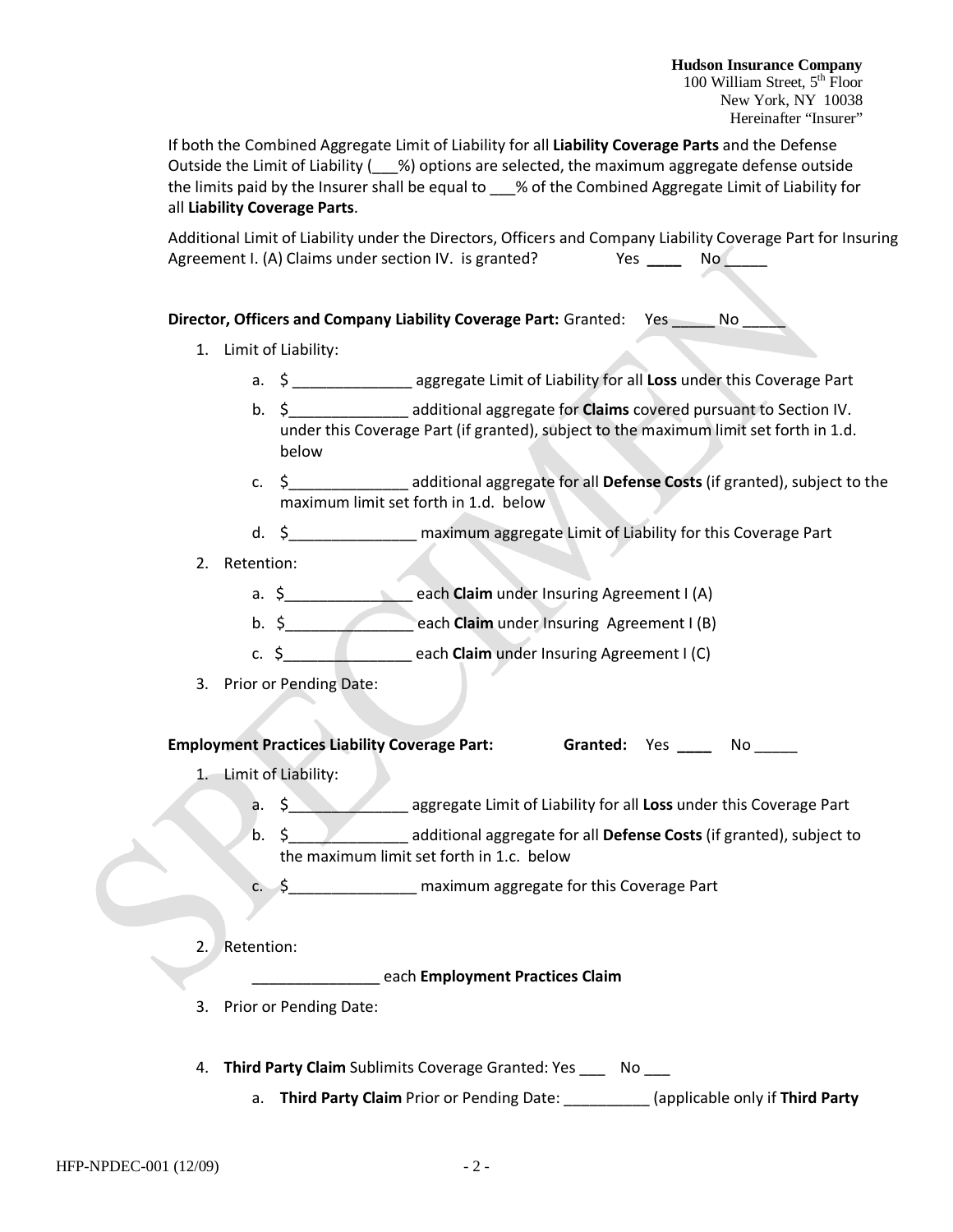**Claim** Coverage is granted)

- b. **Third Party Claim** Sub-limit of Liability of \$\_\_\_\_\_\_\_\_\_\_\_\_\_\_ (applicable only if **Third Party Claim** Sublimits Coverage is granted and part of and not in addition to the limit set forth in 1. a. above)
- c. **Third Party Claim** Retention \$\_\_\_\_\_\_\_\_\_\_ (applicable only if **Third Party Claim** Coverage if granted)

**Fiduciary Liability Coverage Part:** Granted: Yes \_\_\_\_\_ No \_\_\_\_\_

- 1. Limit of Liability:
	- a. \$\_\_\_\_\_\_\_\_\_\_\_\_\_\_ aggregate for all **Loss** under this Coverage Part
	- b. \$\_\_\_\_\_\_\_\_\_\_\_\_\_\_ additional aggregate for **Defense Costs** (if granted), subject to the maximum limit set forth in 1.c. below
	- c. \$\_\_\_\_\_\_\_\_\_\_\_\_\_\_\_ maximum aggregate for this Coverage Part
- 2. Retention: \$\_\_\_\_\_\_\_\_\_\_\_\_\_\_\_ each **Claim** under this Coverage Part
- 3. Prior or Pending Date:
- 4. Settlement Program Coverage Granted: Yes No

If "Yes", a sub-limit of liability of \$100,000 shall apply and shall be subject to a Retention of \$ each **Claim**.The sublimit is part of and not in addition to the limit set forth in 1. a. above.

5. HIPAA Sub-limit of liability

The following sub-limit of liability shall apply: \$\_\_\_\_\_\_\_\_\_\_\_\_\_\_\_\_\_\_\_\_\_\_ and shall be subject to the Retention in paragraph number 2 above and be part of and not in addition to the limit set forth in 1. a. above.

#### **ITEM 4: Discovery Period:**

**(A)** Duration:

**(B)** Premium\*:

\*The Premium for the Discovery Period granted shall be the indicated percentage of the sum of the annual premium specified for all **Liability Coverage Parts** plus the annualized amounts of any additional premiums charged during the **Policy Period**. The Discovery Period is not applicable to and not available for the **Crime Coverage Part**.

#### **ITEM 5: Endorsements:**

This Policy includes the following endorsements at issuance:

**ITEM 6:** Crime Coverage Part Granted: Yes \_\_\_\_\_ No \_\_\_\_\_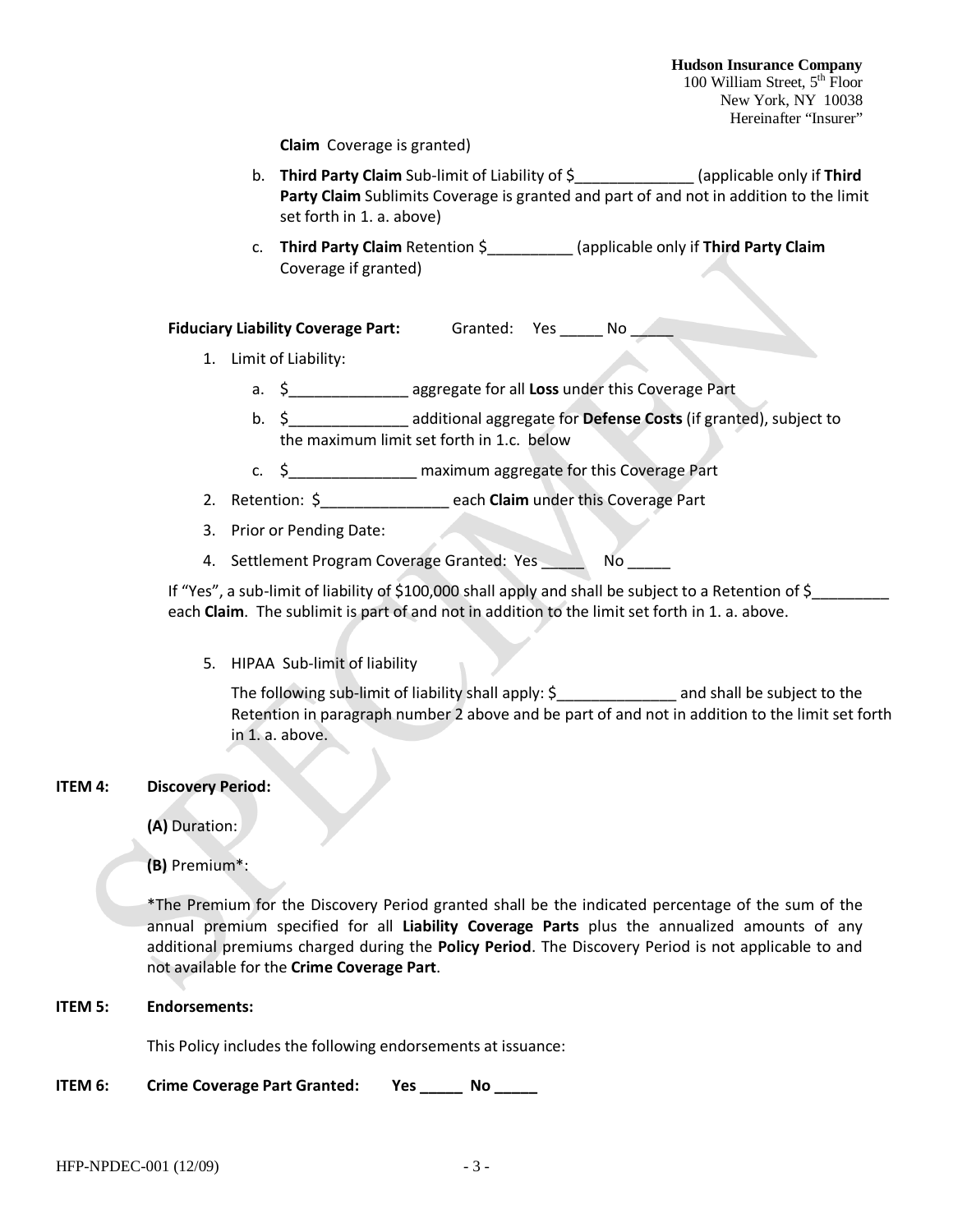In consideration of the payment of premium and subject to all the terms of the Policy the Insurer agrees to provide the following **Crime Coverage Part**.

1. **Coverages, Limits of Insurance, Retentions**: Insuring Agreements, Limits of Insurance and Retention Amounts shown below are subject to all of the terms of this **Crime Coverage Part** that apply. **Limit(s) of Retention Insurance Amount(s)**

|    | Insuring Agreements Forming Part of This Crime Coverage Part |   | . |
|----|--------------------------------------------------------------|---|---|
|    | <b>Employee Theft</b>                                        |   |   |
| 2. | Depositors Forgery or Alteration                             |   |   |
| 3. | Inside The Premises - Money, Securities and Other Property   | Ş |   |
| 4. | Outside The Premises - Money, Securities and Other Property  |   |   |
| 5. | <b>Computer and Funds Transfer Fraud</b>                     |   |   |
| 6. | Money Orders and Counterfeit Currency                        |   |   |

2. **Cancellation of Prior Insurance**: By acceptance of this **Crime Coverage Part** you give us notice of canceling prior policies or bonds numbered . The cancellation(s) is effective at the time this **Crime Coverage Part** becomes effective.

#### **ITEM 7: Address For Notices to Insurer:**

#### **Send Claims related notices to: Send all other notices to:**

Hudson Financial Products Hudson Financial Products ATTN: **Claims Department** ATTN: **Underwriting** 100 William Street 100 William Street New York, NY 10038 New York, NY 10038

or **HFP-Claims@HudsonInsGroup.com** or **HFP-PrivateUnderwriting@HudsonInsGroup.com**

#### **ITEM 8: Premium:**

In witness whereof, the Insurer has caused this Policy to be signed by its President and Secretary, but it shall not be valid unless also signed by a duly authorized representative of the Insurer.

**Authorized Representative**

**\_\_\_\_\_\_\_\_\_\_\_\_\_\_\_\_\_\_\_\_\_\_\_\_\_\_\_**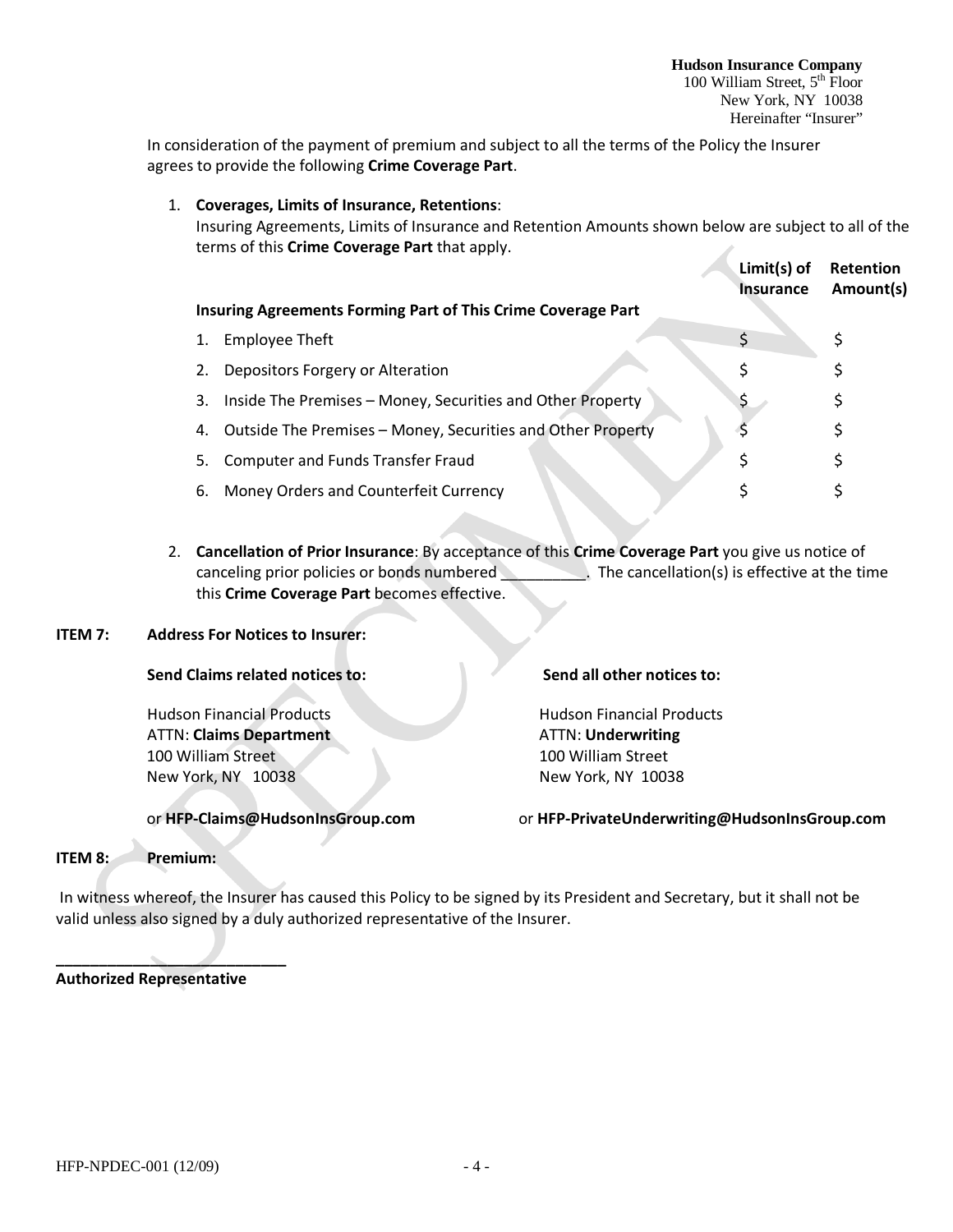# **NOT-FOR-PROFIT DEFENDER POLICY**

# **GENERAL TERMS AND CONDITIONS PART**

# **EXCEPT WITH RESPECT TO THE CRIME COVERAGE PART, THIS IS A CLAIMS MADE INSURANCE POLICY WITH DEFENSE EXPENSES INCLUDED WITHIN THE LIMIT OF LIABILITY. PLEASE CAREFULLY REVIEW THE ENTIRE POLICY.**

In consideration of the payment of the premium it is agreed that this Policy shall be comprised of the Declarations, this General Terms and Conditions Part, all Coverage Parts granted within the Declarations (including any endorsements and other attachments), and the **Application** and shall hereinafter be referenced as "this Policy". In addition the Insurer and the **Insureds** agree as follows with respect to this Part and all Coverage Parts of this Policy.

#### **I. GENERAL TERMS AND CONDITIONS**

All Coverage Parts included in this Policy are subject to the General Terms and Conditions set forth in this Part of the Policy. If any provision in these General Terms and Conditions is inconsistent or in conflict with the terms and conditions of any Coverage Part, the terms and conditions of such Coverage Part shall control for purposes of such Coverage Part. The terms and conditions of each Coverage Part shall apply only to such Coverage Part, unless otherwise specifically stated to the contrary.

#### **II. DEFINITIONS**

The following terms shall have the meanings specified below:

- **(A) "Affiliate"** means any insurance company controlling, controlled by or under common control with the Insurer.
- **(B) "Application"** means the application for this Policy, which shall be deemed to be a part of this Policy and attached to it, regardless of physical attachment, including any materials or information submitted therewith or made available to the Insurer during the underwriting process, which application shall be on file with the Insurer.

**Application** shall also mean the application for any policy in an uninterrupted series of policies issued by the Insurer or any **Affiliate** of which this Policy is a renewal or replacement.

- **(C) "Claim"** shall have the meaning specified for such term in each Coverage Part.
- **(D) "Company"** means: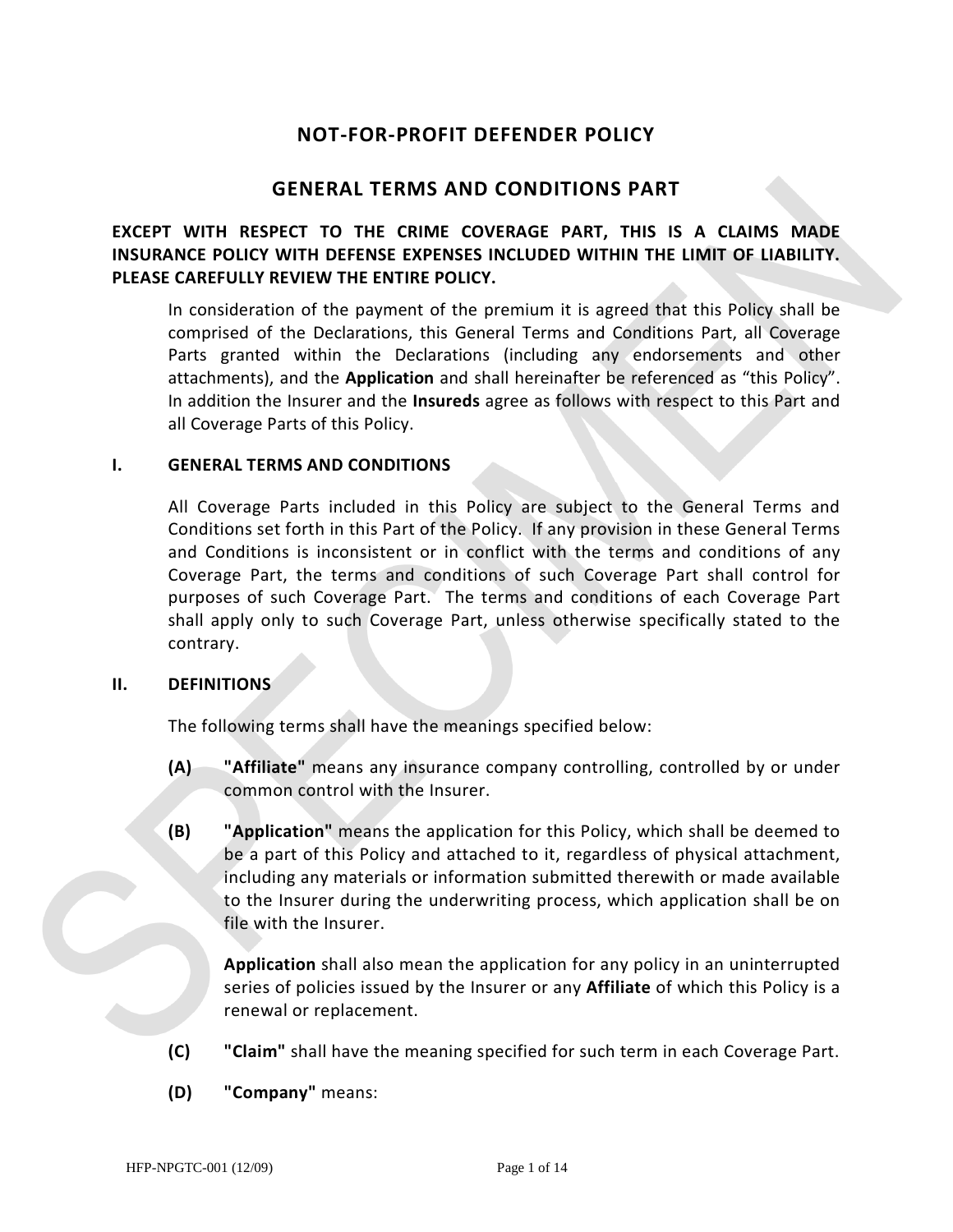**(1)** The entity or organization that is the **Named Insured;** or

# **(2)** any **Subsidiary**.

**Company** shall include any such entity as a Debtor in Possession as that term is defined in Chapter 11 of the United States Bankruptcy Code as well as any equivalent status under any similar law.

- **(E) "Defense Costs"** means all reasonable and necessary legal fees and expenses incurred in the defense of any **Claim** after such **Claim** has been made, and shall also include the reasonable and necessary expenses in connection with any appeal of such **Claim** or in connection with an **Extradition**, but shall not include the **Company's** overhead expenses or any salaries, wages, fees, or benefits of any **Insured Person** or agents or **Employees** of the **Company**.
- **(F) "Extradition"** means any formal and lawful process or proceeding commenced against an **Insured Person** located in any jurisdiction in an attempt to obtain the voluntary or involuntary surrender of such **Insured Person** to another jurisdiction in connection with a **Claim**.
- **(G) "Employee"** shall mean any past, present or future employee of the **Company**, other than an **Insured Executive**, including any part-time, seasonal or temporary employee, acting solely in his or her capacity as such.

**Employee** shall also mean any person leased to the **Company**, but only if the **Company** indemnifies such leased person in the same manner as is provided to the **Company's** permanent employees. Any person hired by contract to perform work for the **Company**, or who is an independent contractor for the **Company**, or who is a volunteer serving the **Company,** shall also be an **Employee**, but only if the **Company** indemnifies the person in the same manner as is provided to the **Company's** permanent employees. However, this definition of **Employee** shall hereby expressly not apply for purposes of the Crime Coverage Part of this Policy.

- **(H) "ERISA"** means the Employee Retirement Income Security Act of 1974 including any amendments thereto and any rules or regulations promulgated thereunder, including but not limited to similar laws that are applicable to not-for-profit organizations.
- **(I) "Financial Insolvency"** means the status of a **Company** as a result of the appointment of any conservator, liquidator, receiver, rehabilitator, trustee, or similar official to control, supervise, manage or liquidate such **Company;** or such **Company** becoming a Debtor in Possession.
- **(J)** "**Insured Executive**" means any or all of the following: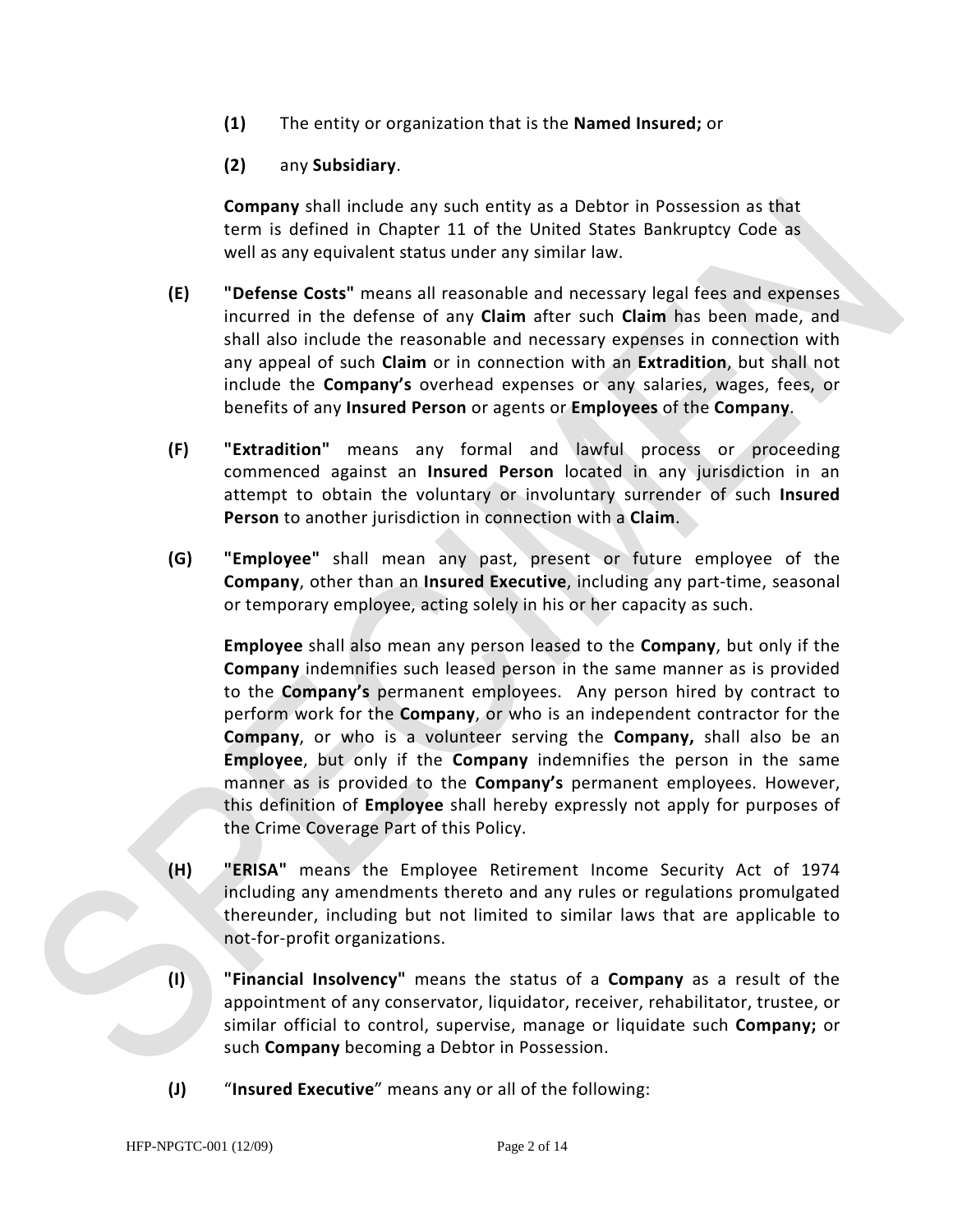- **(1)** a past, present or future duly elected trustee, director, duly appointed officer or duly elected or appointed member of a board of managers of the **Company**, including any general counsel who is also an employee of the **Company** and other employed lawyers who are both employees and duly appointed officers of the **Company**;
- **(2)** the functional equivalent of such director, officer or manager of the **Company** when serving in such capacity outside the United States of America; or
- **(3)** any duly elected or appointed member of a Medical, Scientific, or Technology Advisory Board of the **Company** in such person's capacity in such position.
- **(K) "Insured Person"** shall have the meaning specified, if any, for such term in each Coverage Part.
- **(L) "Insureds"** shall have the meaning specified, if any, for such term in each Coverage Part.
- **(M) "Interrelated Wrongful Acts"** means **Wrongful Acts** that are logically, causally or otherwise related based upon, arising from, resulting from, or in consequence of the same of related facts, circumstances, situations, transactions, causes or events, regardless of whether such **Wrongful Acts** are alleged by way of a single or multiple **Claims** under this Policy or any other policy in effect prior to the inception of the **Policy Period.**
- **(N) "Liability Coverage Part"** means the Directors and Officers Liability, Employment Practices Liability and Fiduciary Liability Coverage Parts, if granted and marked "YES" in **ITEM 3** of the Declarations.
- **(O) "Loss"** shall have the meaning specified, if any, for such term in each Coverage Part of this Policy.
- **(P) "Named Insured"** means the entity named in **ITEM 1** of the Declarations.
- **(Q) "Policy Period"** means the period set forth in **ITEM 2** of the Declarations, or any shorter period resulting from termination of this Policy pursuant to its terms and conditions.
- **(R) "Pollutants"** means any solid, liquid, gaseous or thermal irritant, nuisance or contaminant, including, without limitation, smoke, vapor, soot, fumes, acids, alkalis, chemicals, odors, noise, lead, oil or oil product, radiation, asbestos or asbestos-containing product, waste and any electric, magnetic or electromagnetic field of any frequency. Waste includes, without limitation,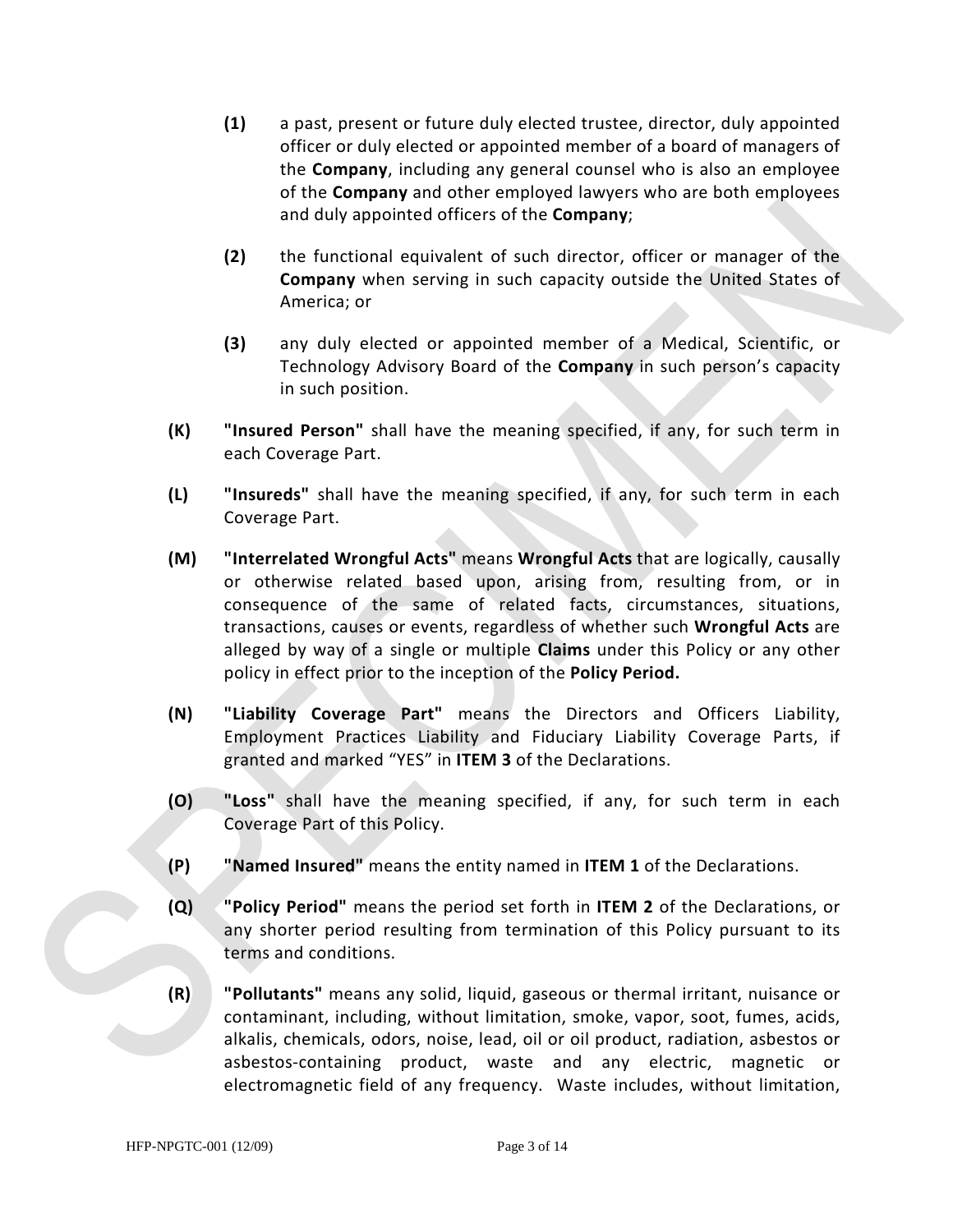material to be recycled, reconditioned or reclaimed. **Pollutants** also means any substance located anywhere in the world identified on a list of hazardous substances or emissions issued by any federal agency or any state, local or foreign equivalent thereof.

- **(S) "Subsidiary"** means any organization that is scheduled as a **Subsidiary** on an endorsement to this Policy, or is created or acquired during the **Policy Period** and:
	- **(1)** is an organization in which and so long as the **Named Insured** owns or controls, directly or indirectly, the right to elect, appoint or designate more than 50% of such organization's managers; or
	- **(2)** is a foundation, charitable trust or political action committee in which and so long as such entity or organization is controlled by the **Named Insured** or any **Subsidiary** as defined in (1) above.
- **(T) "Wrongful Act"** shall have the meaning specified, if any, for such term in each Coverage Part.

# **III. COVERAGE EXTENSIONS**

**(A)** Spouses and Domestic Partners

Coverage under this Policy shall extend to the lawful spouse or domestic partner of an **Insured Person** for a **Claim** made against such spouse or domestic partner, provided that:

- **(1)** the **Claim** arises solely from:
	- **(a)** such person's status as the spouse or domestic partner of an **Insured Person**; or
	- **(b)** such spouse's or domestic partner's ownership of property, and the property is sought solely as a source of recovery for a **Wrongful Act** by an **Insured Person**;
- **(2)** the **Insured Person** is named in such **Claim** together with the spouse or domestic partner; and
- **(3)** coverage of the spouse or domestic partner shall be on the same terms and conditions, including any applicable Retention, as apply to coverage of the **Insured Person** for such **Claim**.

No coverage shall apply to any **Loss** resulting from any act, error or omission of such spouse or domestic partner.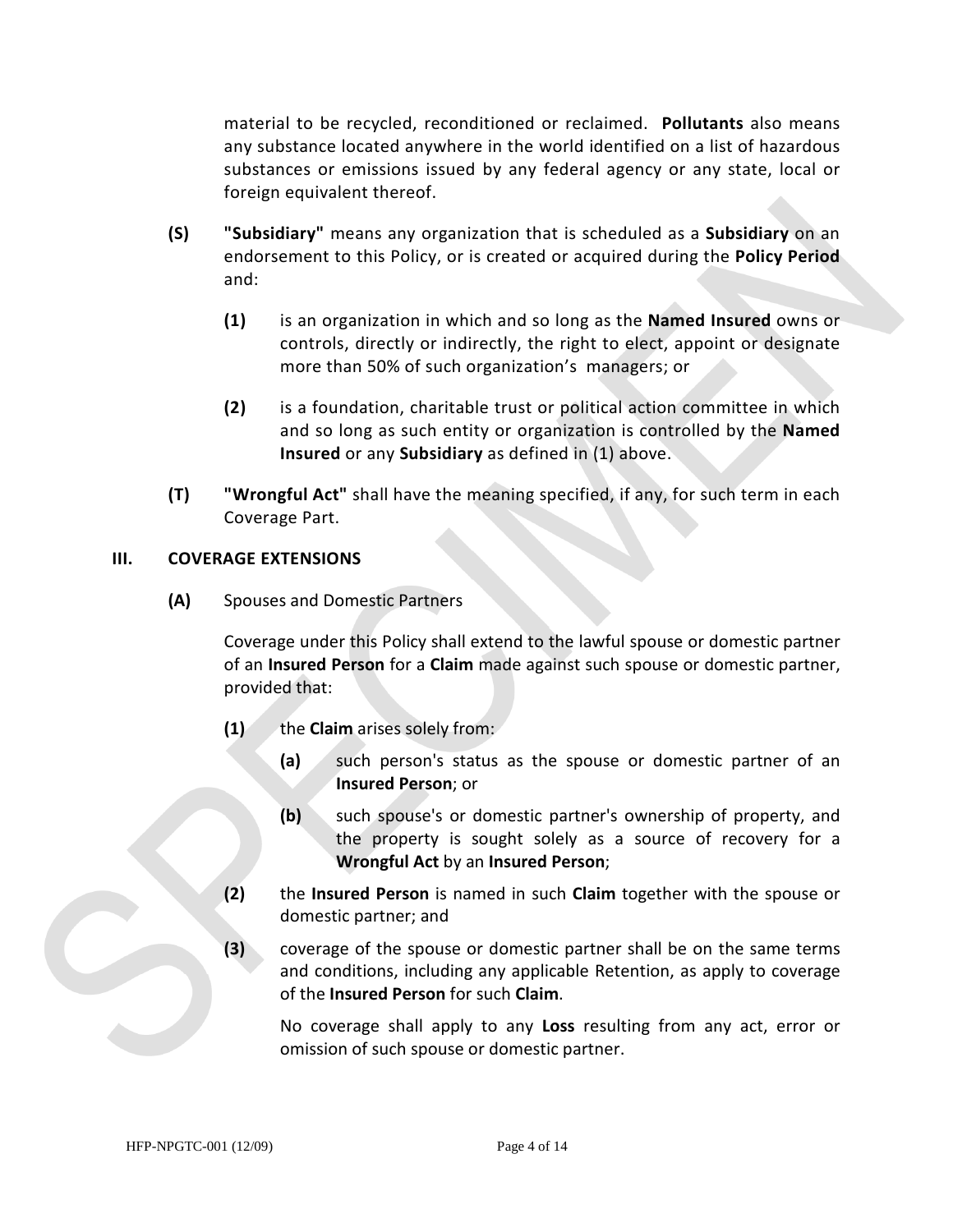#### **(B) Estates and Legal Representatives**

In the event of the death, incapacity or bankruptcy of an **Insured Person**, any **Claim** made against the estate, heirs, legal representatives or assigns of such **Insured Person** for a **Wrongful Act** of such **Insured Person** shall be deemed to be a **Claim** made against such **Insured Person**. No coverage shall apply to any **Loss** directly resulting from any act, error or omission of such estate, heirs, legal representatives or assigns.

#### **IV. LIMIT OF LIABILITY**

With respect to all Coverage Parts and **Liability Coverage Parts** of this Policy:

- **(A)** The Limit of Liability for each **Liability Coverage Part** in **ITEM 3** of the Declarations shall be the maximum aggregate amount that the Insurer shall pay under such **Liability Coverage Part** for all **Loss** from all **Claims** covered under such **Liability Coverage Part**.
- **(B)** Notwithstanding the above, if a Combined Aggregate Limit of Liability for all Coverage Parts is granted in **ITEM 3** of the Declarations, then:
	- **(1)** such single Limit of Liability shall be the maximum aggregate amount that the Insurer shall pay for all **Loss** covered under all included Coverage Parts combined; and
	- **(2)** any amount specified as a Limit of Liability for any individual Coverage Part in **ITEM 3** of the Declarations shall be subject to, part of, and not in addition to, the amount stated as the Combined Aggregate Limit of Liability for all Coverage Parts.
- **(C)** At such time as any Limit of Liability under any Coverage Part of this Policy is exhausted, the premium for this Policy shall be deemed fully earned.

#### **V. DEFENSE COSTS**

Solely with respect to all **Liability Coverage Parts** of this Policy:

- **(A) Defense Costs** shall be part of, and not in addition to, each applicable Limit of Liability. Payment of **Defense Costs** by the Insurer shall reduce each Limit of Liability.
- **(B)** Notwithstanding the above, if Defense Outside the Limit of Liability is included in **ITEM 3** of the Declarations, then payment of **Defense Costs** shall be in addition to any applicable Limit of Liability, provided that:
	- **(1)** if a Limit of Liability is specified for any individual **Liability Coverage**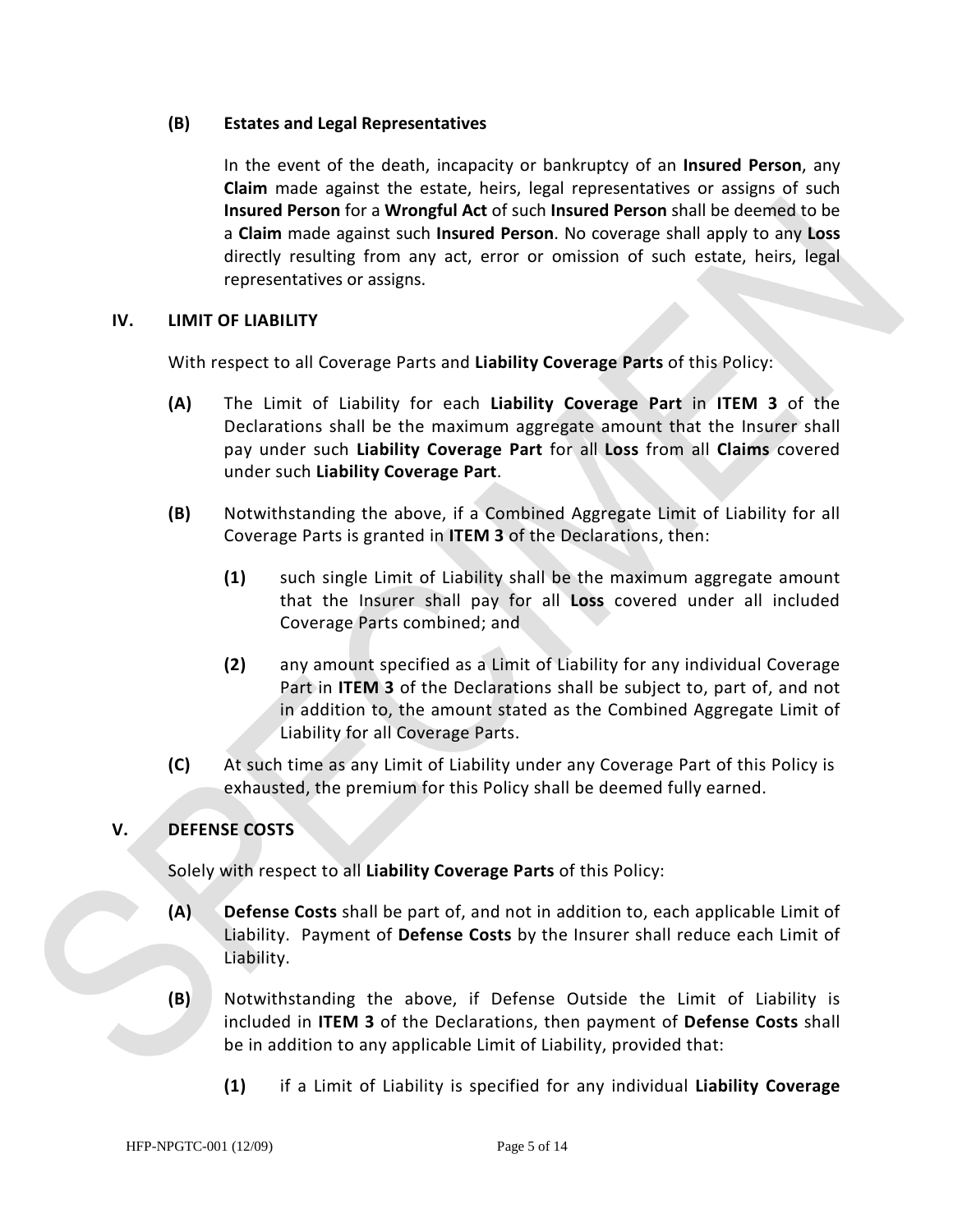**Part** in **ITEM 3** of the Declarations, then the maximum aggregate amount that the Insurer shall pay for all **Defense Costs** from all **Claims**  covered under such **Liability Coverage Part** shall be limited and capped by the percentage of the Limit of Liability indicated within **ITEM 3** of the Declarations .

- **(2)** if a Combined Aggregate Limit of Liability for all Coverage Parts is included in **ITEM 3** of the Declarations, then:
	- **(a)** the single maximum aggregate amount that the Insurer shall pay for all **Defense Costs** from all **Claims** covered under all included **Liability Coverage Parts** combined shall be the percentage amount stated in **ITEM 3** of the Declarations and shall only be a percentage of the Combined Aggregate Limit of Liability for all **Liability Coverage Parts**; and
	- **(b)** any amount of **Defense Costs** available for any individual Coverage Part shall be subject to, part of, and not in addition to, the single maximum amount of **Defense Costs** available for all included Coverage Parts combined specified in Section V. (B) (2) (a), above; and
- **(3)** if the amount available for **Defense Costs** in Sections V. (B) (1) or (2), above is exhausted by the payment of **Defense Costs,** then **Defense Costs** shall be paid by the Insurer solely from any remaining applicable Limit of Liability until the exhaustion of the applicable Limit of Liability.

#### **VI. RETENTIONS**

Solely with respect to the **Liability Coverage Parts** of this Policy:

- **(A)** The Insurer shall pay **Loss** only in excess of the Retention applicable to each **Claim** as specified in **ITEM 3** of the Declarations.
- **(B)** All Retentions shall be borne by the **Insureds** at their own risk, and shall not be insured under any other insurance policy.
- **(C)** If a **Claim** is covered under more than one **Liability Coverage Part**, the applicable Retention for each **Liability Coverage Part** shall be applied separately to such **Claim**, provided that the maximum Retention applied to such **Claim** shall not exceed the highest of all applicable Retentions.
- **(D)** No Retention shall apply to **Loss** incurred by any **Insured Person** that a **Company** is not legally permitted to indemnify, or for which the **Company** is unable to legally indemnify by reason of its **Financial Insolvency**.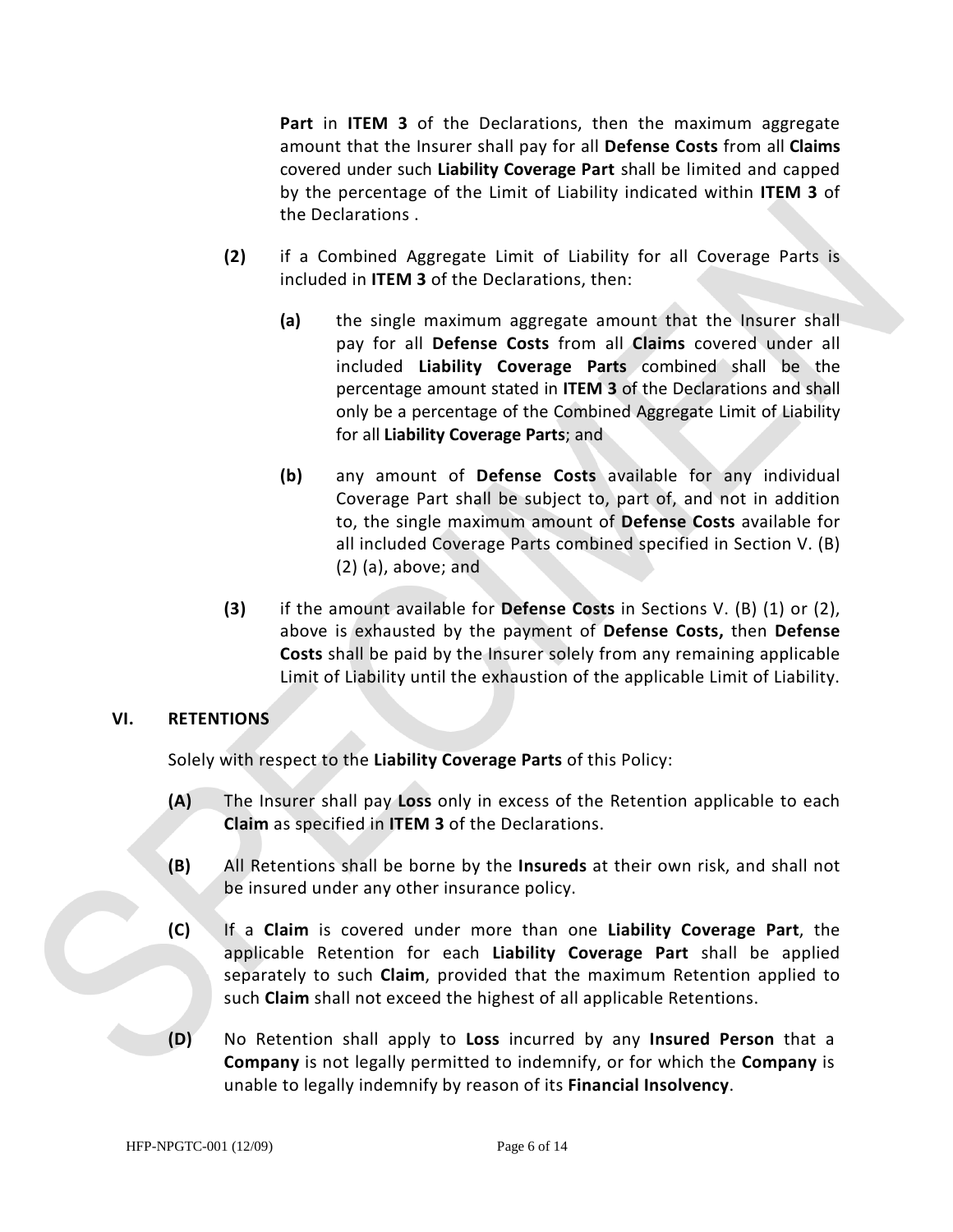**(E)** If any **Company** is permitted or required by law to indemnify an **Insured Person** for **Loss,** or to advance **Defense Costs** on their behalf, and does not do so other than because of **Financial Insolvency,** then the **Company** and **Named Insured** shall be jointly and severally obliged to reimburse and hold harmless the Insurer for the Insurer's payment or advancement of such **Loss**  up to the amount of the Retention that would have applied if such indemnification had been made.

#### **VII. DEFENSE AND SETTLEMENT**

Solely with respect to the **Liability Coverage Parts** of this Policy and unless specifically stated to the contrary within such Coverage Part:

- **(A)** The Insurer shall have the right and duty to defend any **Claim** for which the **Insureds** give notice to the Insurer, even if such **Claim** is groundless, false or fraudulent. The Insurer may make any investigation of such **Claim** it deems appropriate, and according assign counsel at its sole choice and discretion to defend such **Claim**.
- **(B)** The Insurer's duty to defend a **Claim** shall cease upon exhaustion of any applicable Limit of Liability.

Notwithstanding the above, if Defense Outside the Limit of Liability is included in **ITEM 3** of the Declarations then the Insurer's duty to defend any **Claim** shall cease upon exhaustion of the maximum aggregate amount of **Defense Costs** available under Section V. DEFENSE COSTS, and any applicable Limit of Liability.

- **(C)** The **Insureds** shall not admit nor assume any liability, make any settlement offer, enter into any settlement agreement, stipulate to any judgment, or incur any **Defense Costs** regarding any **Claim** without the prior written consent of the Insurer, such consent not to be unreasonably withheld. The Insurer shall not be liable for any admission, assumption, settlement, stipulation, or **Defense Costs** to which it has not consented.
- **(D)** If with respect to any **Claim** the **Insureds** consent to the first settlement opportunity which is recommended by the Insurer and which is acceptable to the claimant, the applicable Retention for **Loss** on account of such **Claim** shall be retroactively reduced 10%. If the **Insureds** refuse to consent to a settlement opportunity acceptable to the claimant in accordance with the Insurer's recommendation, then with respect to all **Loss** (inclusive of **Defense Costs**) on account of such **Claim** which exceeds the amount for which such **Claim** could have been settled by the Insurer plus **Defense Costs** incurred prior to the date the **Insureds** first refused to consent to the proposed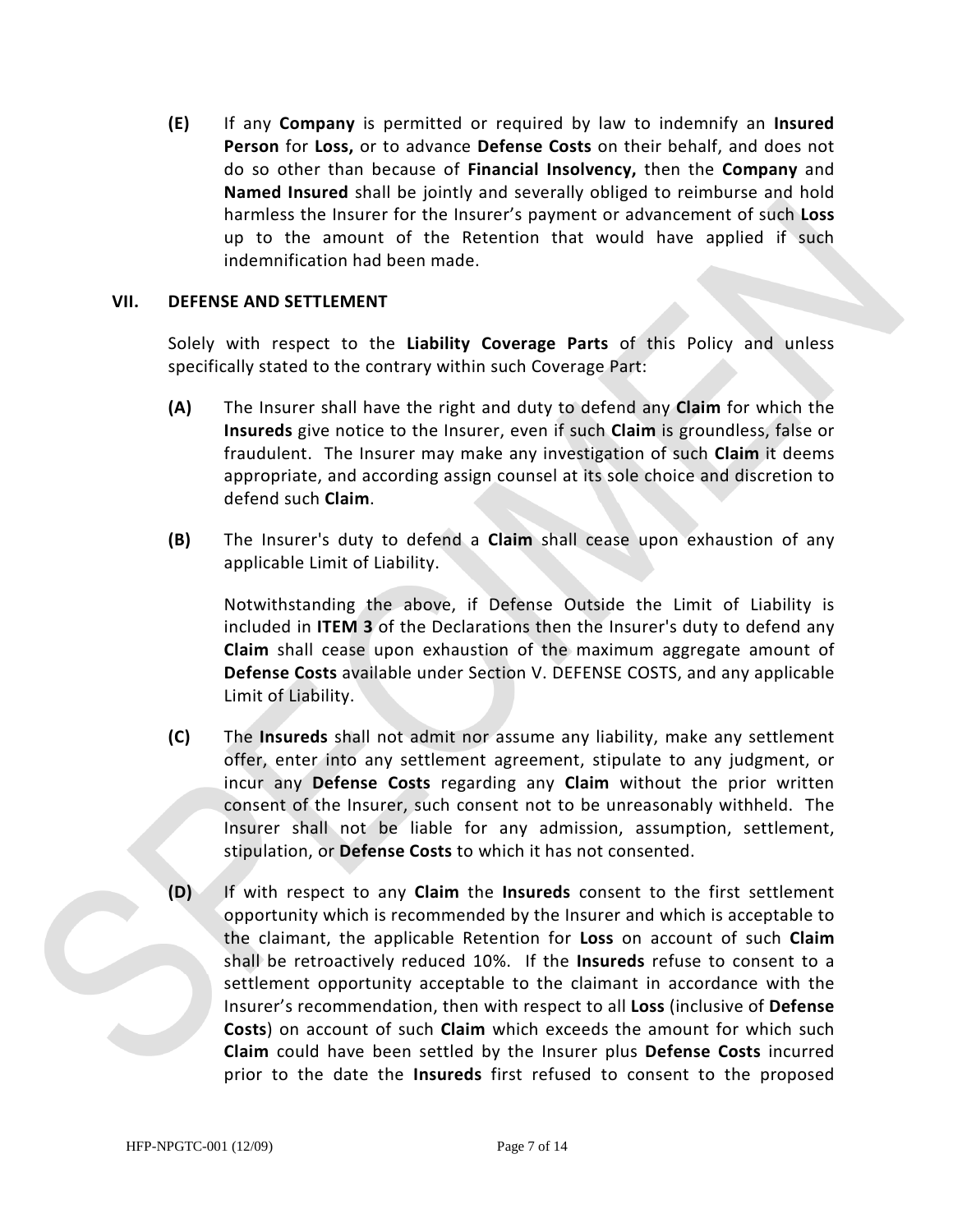settlement of such **Claim**, the Insurer shall be liable under this Policy solely for 80% of the amount of **Loss** (inclusive of **Defense Costs**).

- **(E)** Notwithstanding the above, if Defense Outside the Limit of Liability is included in **ITEM 3** of the Declarations, then the Insurer may settle any **Claim**  for a monetary amount that the Insurer deems reasonable and the consent of the **Insureds** shall not be required to settle such **Claim**.
- **(F)** As a condition precedent to any payment obligations of the Insurer under this Policy, the **Insureds**, severally according to their interests, shall provide the Insurer all information and cooperation as the Insurer may reasonably request to enable it to assess the causation, liability and damages issues and exposure with respect to such **Insureds**.

# **VIII. AWARENESS OF WRONGFUL ACT OR CIRCUMSTANCES AND NOTICE OF CLAIM AND OTHER MATTERS**

Solely with respect to all **Liability Coverage Parts** of this Policy:

- **(A)** If, during the **Policy Period**, any **Insured** first becomes aware of a **Wrongful Act** or circumstances that might reasonably be expected to give rise to a **Claim** for a **Wrongful Act** and if, during such **Policy Period**, the **Insured** provides the Insurer with written notice of the specific circumstances and actual, alleged or potential **Wrongful Act**, the consequences which have resulted or may result from such **Wrongful Act** or circumstances (including but not limited to actual or potential damages), the identities or descriptions of potential claimants, and the manner in which the **Insured** first became aware of such circumstances or **Wrongful Act**, then, any **Claim** subsequently made arising from such **Wrongful Act** or circumstances shall be treated as if it had been first made during the **Policy Period**.
- **(B)** Any and all **Claims** shall be reported to the Insurer as soon as practicable after they are first made against an **Insured** and first known by either the **Company's** executive director, chief executive officer, chief financial officer, chief operating officer, general counsel or risk manager, but in no event later than ninety (90) days after the termination of the **Policy Period**, or **Discovery Period**, if applicable.
- **(C)** All notices intended for the Insurer under this Policy, whether with regard to **Claims**, **Wrongful Acts**, circumstances or any other matter pertaining to this Policy, should be directed to the appropriate address set forth in **ITEM 7** of the Declarations.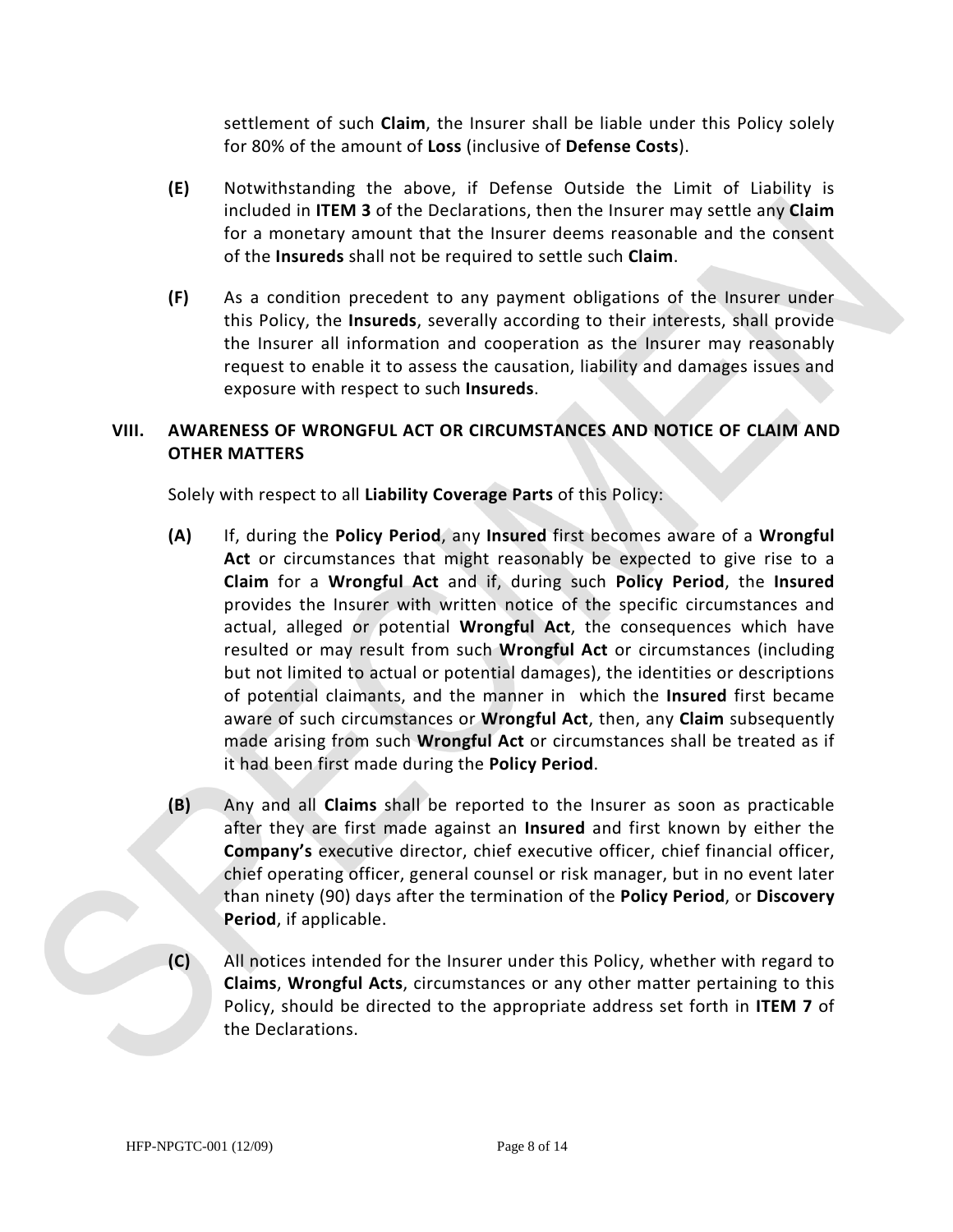#### **IX. DISCOVERY PERIOD**

Solely with respect to all **Liability Coverage Parts** of this Policy:

- **(A)** If either the **Named Insured** or the Insurer does not renew this Policy, the **Insureds** shall have the right, upon payment of the additional premium set forth in **ITEM 4** of the Declarations, to an extension of the insurance provided by this Policy with respect solely to any **Claim** first made during the Discovery Period set forth in **ITEM 4** of the Declarations, but only with respect to a **Wrongful Act** occurring prior to the termination of the **Policy Period**.
- **(B)** As a condition precedent to the right to purchase the Discovery Period, the total premium for this Policy must have been paid in full. The right of the **Insureds** to purchase the Discovery Period shall be immediately terminated if the Insurer does not receive written notice from or on behalf of an **Insured** advising that any or all **Insureds** wish to purchase the Discovery Period together with full payment of the premium for the Discovery Period on a non-refundable basis within thirty (30) days after the termination of the **Policy Period**.
- **(C)** The purchase of the Discovery Period shall not in any way increase the Limit of Liability set forth in **ITEM 3** of the Declarations, and the Limit of Liability with respect to **Claims** made during the Discovery Period shall be part of and not in addition to the Limit of Liability for all **Claims** made during the **Policy Period**.

This Section IX, Discovery Period, shall not apply to the Crime Coverage Part of this Policy.

#### **X. RELATED CLAIMS**

Solely with respect to all **Liability Coverage Parts** of this Policy:

All **Claims** based upon, arising from or in any way related to the same **Wrongful Act**  or **Interrelated Wrongful Acts** shall be deemed to be a single **Claim** for all purposes under this Policy first made on the earliest date that:

- **(A)** any of such **Claims** was first made, regardless of whether such date is before or during the **Policy Period**;
- **(B)** notice of any **Wrongful Act** described above was given to the Insurer under this Policy pursuant to Section VIII. (A);
- **(C)** notice of any **Wrongful Act** described above was given under any prior insurance policy, whether issued by the Insurer, an **Affiliate** or any other insurance company.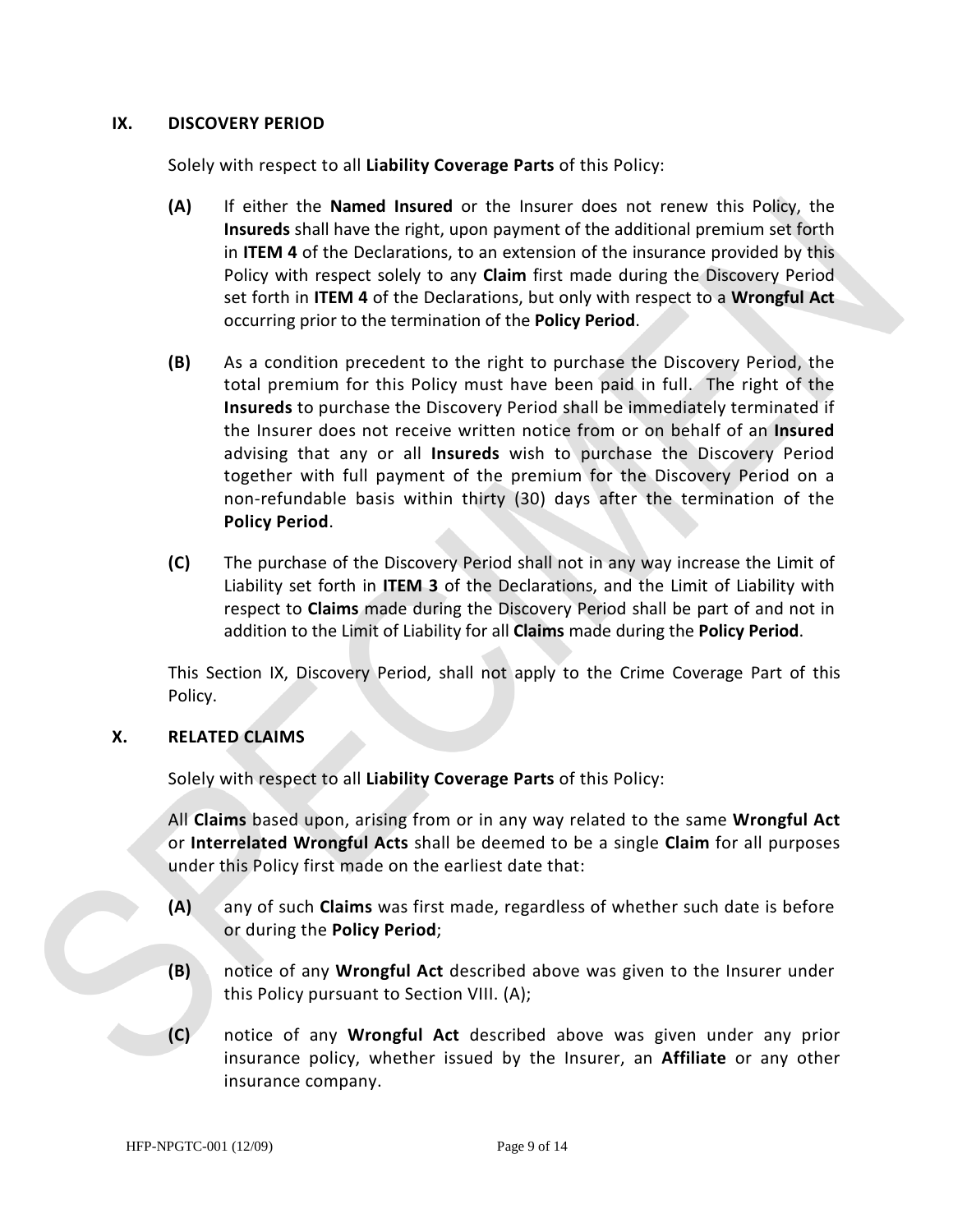#### **XI. ALLOCATION**

Solely with respect to all **Liability Coverage Parts** of this Policy:

Where **Insureds** who are afforded coverage for a **Claim** incur an amount consisting of both **Loss** that is covered by this Policy and also amounts that are not covered by this Policy because such **Claim** includes both covered and uncovered matters or covered and uncovered parties, then coverage shall apply as follows:

- **(A)** 100% of **Defense Costs** shall be allocated to covered **Loss**; and
- **(B) Loss** other than **Defense Costs** shall be allocated between covered **Loss** and non-covered amounts based upon the relative legal exposure of all parties to such matters.

#### **XII. OTHER INSURANCE**

Except for the Employment Practices Liability Coverage Part, if **Loss** arising from any **Claim** is insured under any other valid and collectible policy or policies, then this Policy shall apply only in excess of the amount of any deductibles, retentions and limits of liability under such other policy or policies, whether such other policy or policies are stated to be primary, contributory, excess, contingent or otherwise, unless such other insurance is written specifically excess of this Policy by reference in such other policy or policies to this Policy's Policy Number.

#### **XIII. CANCELLATION AND NON-RENEWAL**

- **(A)** The **Company** as listed in **ITEM 1** of the Declarations or any duly authorized party acting on its behalf shall have the exclusive right to cancel this Policy on behalf of any or all **Insureds**. Such cancellation may be effected by mailing to the Insurer written notice stating when such cancellation shall be effective, provided the date of cancellation is not later than the Expiration Date set forth in **ITEM 2(B)** of the Declarations. In such event, the Insurer shall retain the customary short rate portion of the earned premium. Return or tender of the unearned premium is not a condition of cancellation.
- **(B)** The Insurer may cancel this Policy only for nonpayment of premium. In such event, the Insurer shall deliver or mail written notice of cancellation to the **Named Insured** at the address stated in **ITEM 1** of the Declarations not less than twenty (20) days before the effective date of cancellation. The notice shall state the reason for cancellation.
- **(C)** The Insurer is under no obligation to renew this Policy upon its expiration. Upon the Insurer's election to non-renew this Policy, the Insurer shall deliver or mail written notice of non-renewal to the **Named Insured**, at the address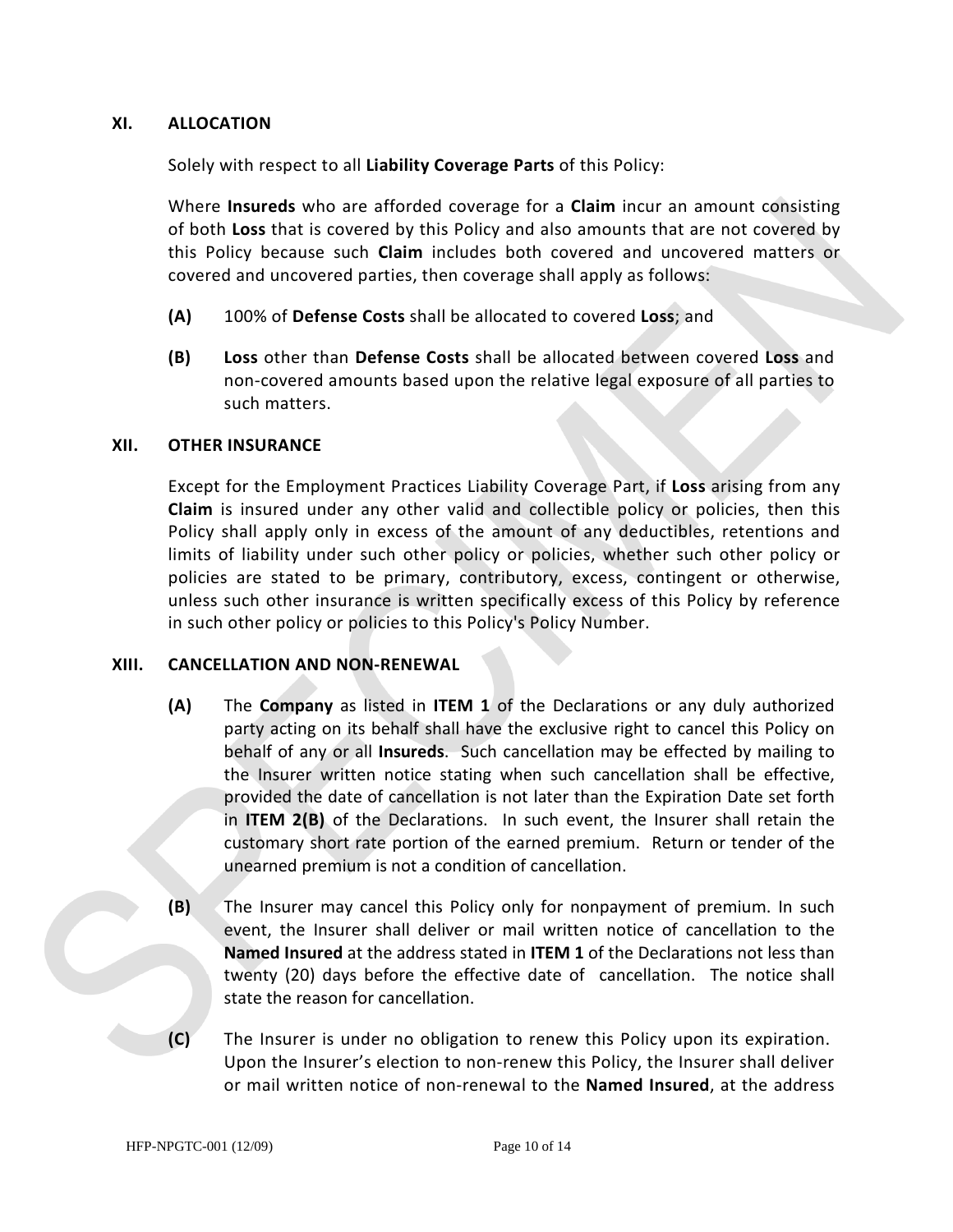listed in **ITEM 1** of the Declarations at least sixty (60) days before the Expiration Date set forth in **ITEM 2(B)** of the Declarations.

#### **XIV. CHANGES IN EXPOSURE**

Solely with respect to all **Liability Coverage Parts** of this Policy:

- **(A)** If, during the **Policy Period**, the **Company** consummates any of the following transactions:
	- **(1)** makes an asset acquisition;
	- **(2)** acquires any entity, including one that is a **Subsidiary**; or
	- **(3)** assumes the liability of another entity,

then, insurance under this Policy shall only apply to a **Claim** for a **Wrongful Act** involving such assets or entities and first made against an **Insured**, provided that such **Wrongful Act** is committed or alleged to have been committed after such transaction closes.

- **(B)** If, during the **Policy Period**, any entity ceases to be a **Subsidiary**, such **Subsidiary**  and its **Insured Persons** shall only be covered under this Policy with respect to a **Claim** for a **Wrongful Act** that occurred or allegedly occurred prior to the time such entity ceased to be a **Subsidiary**.
- **(C)** If, during the **Policy Period**, there is a "change in control" of the **Named Insured** listed in **ITEM 1** of the Declarations, the coverage provided under this Policy shall continue to apply but only with respect to a **Claim** for a **Wrongful Act** occurring prior to the time of the "change in control." The entire premium for the Policy shall be deemed to be fully earned immediately upon the consummation of the "change in control" transaction.

"Change in control" means:

- **(1)** the merger or acquisition of the **Named Insured** listed in **ITEM 1** of the Declarations, or of all or substantially all of its assets, by any other entity such that another entity becomes the surviving entity; or
- **(2)** the acquisition by any person, entity, or affiliated group or persons or entities of the right to vote for, select, or appoint more than fifty percent (50%) of the directors of the **Named Insured** listed in **ITEM 1** of the Declarations.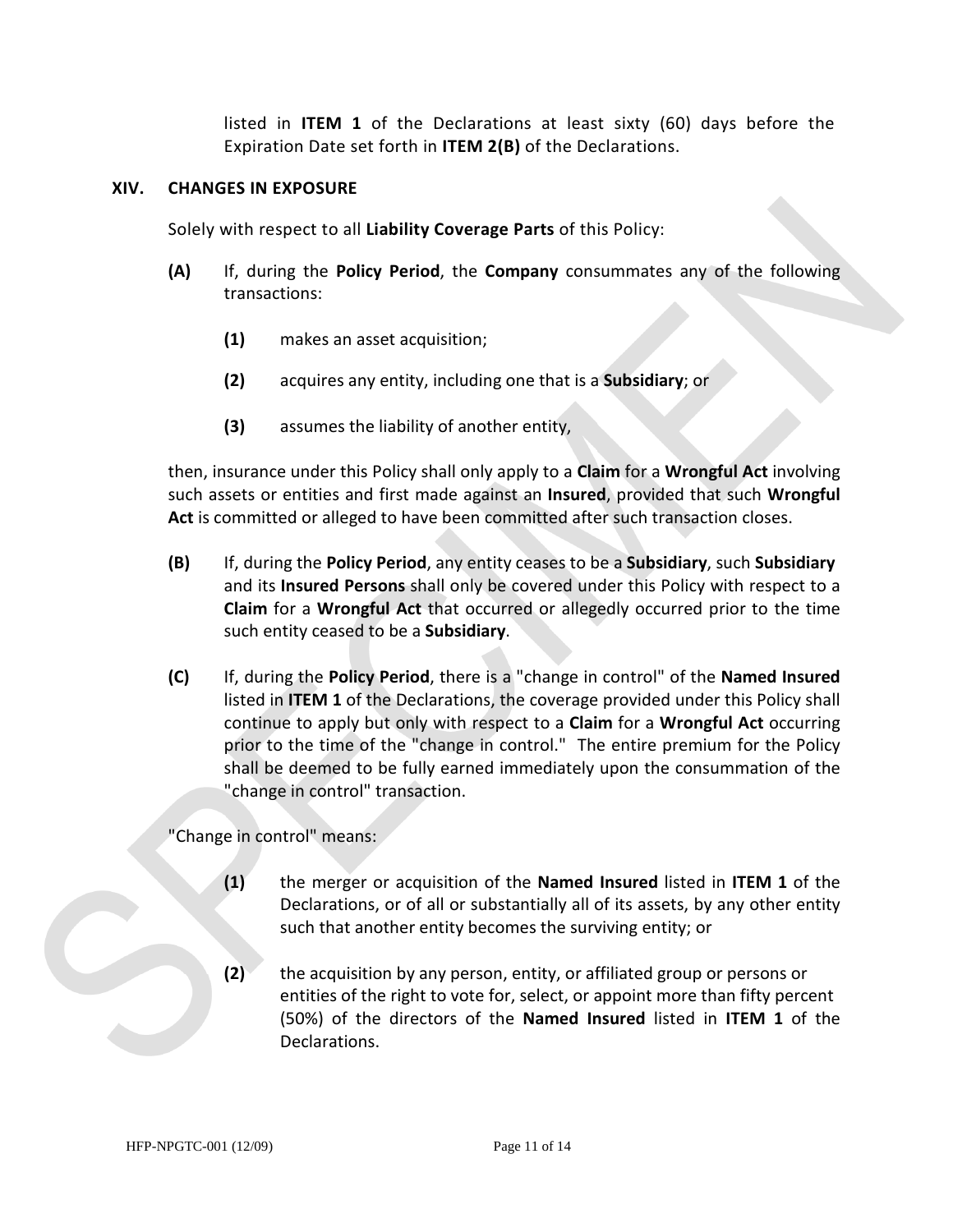#### **XV. SUBROGATION**

In the event of any payment under this Policy, the Insurer shall be subrogated to all of the potential or actual rights of recovery of the **Company** and the **Insured Persons**. The **Company**, through its **Employees** or other agents, and the **Insured Persons** shall execute all papers required and shall do everything necessary to secure such rights including but not limited to the execution of such documents as are necessary to enable the Insurer to effectively bring suit in their name, and shall provide all other assistance and cooperation which the Insurer may reasonably require. The Insurer does not waive, compromise or release any of its rights to recover **Loss** paid under this Policy from the issuers of any other insurance under which coverage may be owed.

#### **XVI. REPRESENTATIONS AND SEVERABILITY**

It is agreed by the **Insureds** that the particulars and statements contained in the **Application** and any information provided therewith (which shall be on file with the Insurer and attached hereto as if physically attached hereto) are the basis of this Policy and are to be considered as incorporated in and constituting a part of this Policy. It is further agreed by the **Insureds** that the statements in the **Application** or in any information provided therewith are their representations, that they are material and that this Policy is issued in reliance upon the truth of such representations; provided, in the event that the **Application** contains misrepresentations made with the actual intent to deceive, or contains misrepresentations which materially affect either the acceptance of the risk or the hazard assumed by the Insurer under this Policy, this Policy shall be void and have no effect whatsoever with respect to those **Insureds** who made or had knowledge of such misrepresentations. Knowledge of any matter which may give rise to a **Claim** or any misrepresentation made by the **Company**'s Executive Director, Chief Executive Officer or Chief Financial Officer shall be imputed to the **Company**, but shall not be imputed to any **Insured Person** who had no knowledge of the matter which may give rise to a **Claim** or the misrepresentation with respect thereto.

#### **XVII. ACTION AGAINST THE INSURER**

Solely with respect to all **Liability Coverage Parts** of this Policy:

- **(A)** Except for an action undertaken by or on behalf of an **Insured**, no action may be taken against the Insurer unless, as a condition precedent thereto:
	- **(1)** there has been full compliance with all of the terms and conditions of this Policy; and
	- **(2)** the amount of any liability of the **Insured** has been finally determined either by judgment against such **Insured** after actual trial, or by written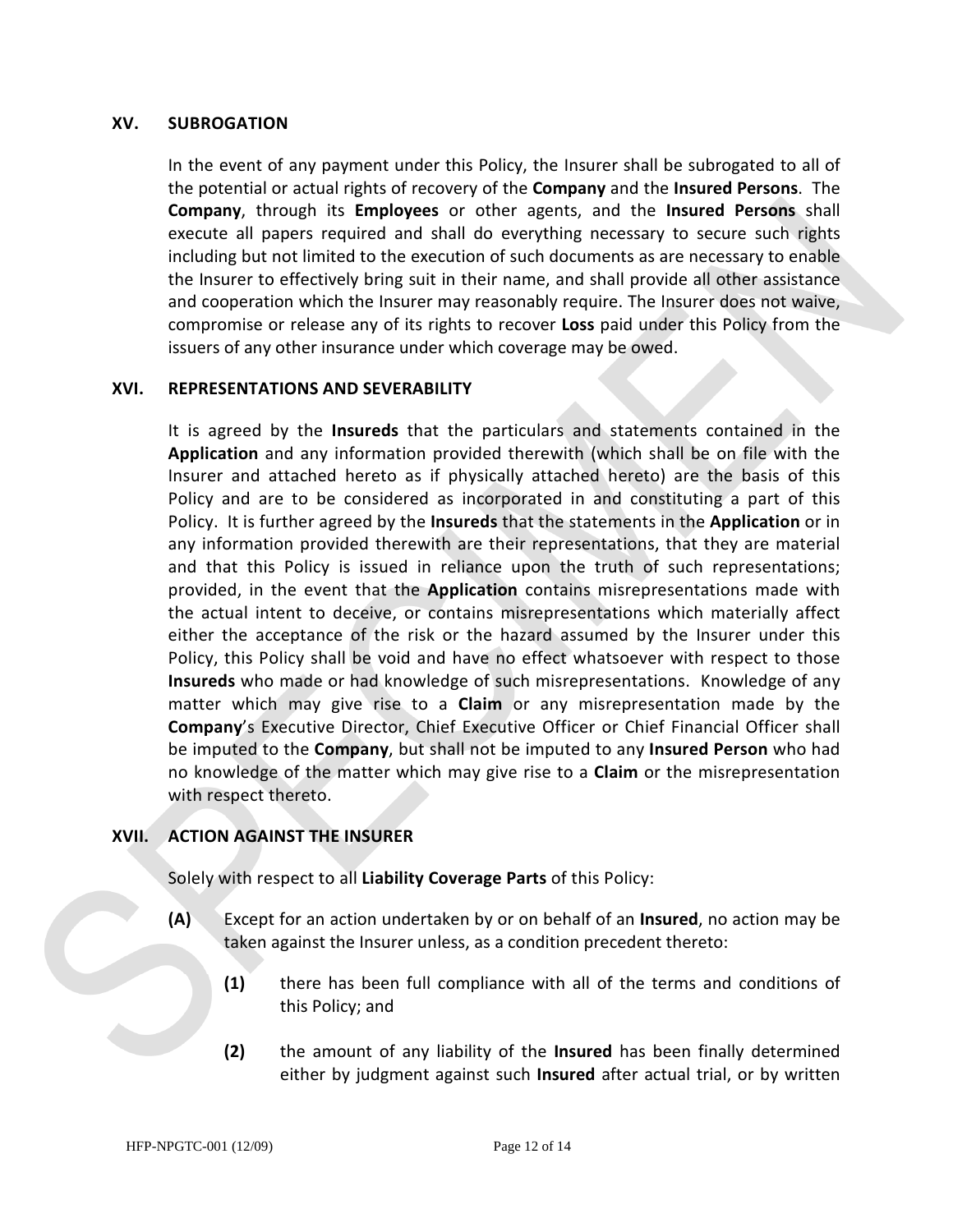agreement of the **Insured**, the claimant and the Insurer.

- **(B)** Nothing contained herein shall give any person or entity the right to join the Insurer as a party to any **Claim** against an **Insured** to determine its liability, nor may an **Insured** implead or join the Insurer in any such **Claim**.
- **(C)** Assignment of the interest of any **Insured** under this Policy shall not bind the Insurer unless its consent is endorsed hereon.

Solely with respect to the Crime Coverage Part of this Policy:

- **(D)** No legal action shall be taken against the Insurer involving loss unless the **Insured** has complied with all the terms of this Policy;
- **(E)** No legal action shall be taken against the insurer involving loss until ninety (90) days after the **Insured** has filed proof of loss with us; and
- **(F)** No legal action shall be taken against the Insurer involving loss unless such action is brought within two (2) years from the date that the **Insured**  discovers such loss.

# **XVIII. INSOLVENCY OF THE COMPANY AND WAIVER OF AUTOMATIC STAY IN BANKRUPTCY**

In the event that an insolvency or bankruptcy proceeding is commenced by or against the **Company**, the **Company** waives and releases any automatic stay or injunction which may apply to its benefit and advantage in such proceeding in connection with this Policy or its proceeds, and agrees not to oppose or object to any efforts by the Insurer or any **Insured Person** to obtain relief from any such stay or injunction that may be applied against their interests.

However, the rights of an **Insured Person** or the **Company** under this Policy shall not otherwise be affected by the bankruptcy or insolvency of the **Company** or any other **Insured Person**.

#### **XIX. AUTHORIZATION AND NOTICES**

The **Named Insured** as set forth in **ITEM 1** of the Declarations shall act on behalf of any and all **Insureds** with respect to the giving and receiving of notices involving the Insurer and this Policy, as well as payment and any other action with regard to premiums and satisfaction of any Retention Amounts set forth in **ITEM 3** of the Declarations.

#### **XX. ENTIRE AGREEMENT**

The **Insureds** agree that this Policy shall constitute the entire agreement between the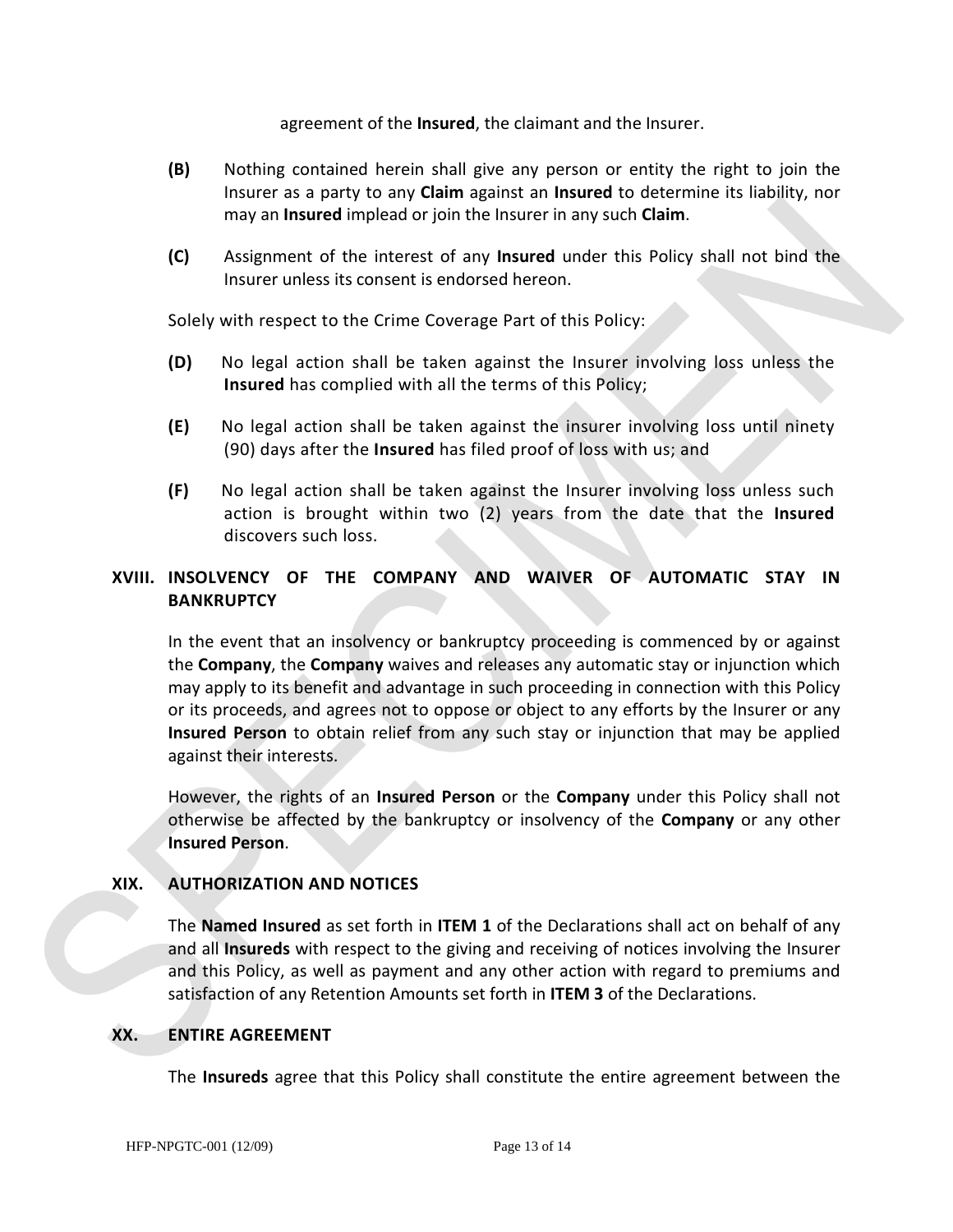Insurer and the **Insureds** in relation to the insurance afforded under the Policy**.** 

Notice to any agent or knowledge possessed by any agent or other person acting or purporting to act on behalf of the Insurer shall not cause a waiver or change in any part of this Policy or prevent the Insurer from asserting any right under the terms, conditions and limitations of this Policy. The terms, conditions and limitations of this Policy may only be waived or changed by written endorsement to the Policy signed by the Insurer.

#### **XXI. HEADINGS, TITLES, NUMBER AND GENDER**

Any headings or titles used with respect to any section or sub-section in this Policy are solely for descriptive convenience and shall not be construed as substantive provisions for purposes of interpreting any provision in the Policy.

Wherever used in this Policy, whether in defined or undefined terms, the singular number shall include the plural and vice versa. All personal pronouns shall include the female, male and neutral versions, regardless of which form is used, unless specific provision is made for a natural person as opposed to an entity.

#### **XXII. TERRITORY AND CURRENCY**

Insurance provided under this Policy shall apply to **Claims** that are made anywhere in the world.

The premiums, limits, **Loss** and other amounts set forth in this Policy are expressed and payable in the currency of the United States of America. If judgment is rendered, settlement is denominated or another element of **Loss** under this Policy is stated in a currency other than United States of America dollars, payment under this Policy shall be made in such dollars at the applicable rate of currency exchange published in The Wall Street Journal on the date the judgment becomes final or payment of the settlement or other element of **Loss** is due.

# **XXIII. CONFORMITY TO STATUTE AND REGULATION**

If any provision in this Policy conflicts with any mandatory applicable law, regulation or rule or the provisions of a state amendatory endorsement attached to this Policy as required by applicable state insurance law, regulation or rule, then the terms of such law, regulation, rule or amendatory endorsement shall apply in place of the Policy provision.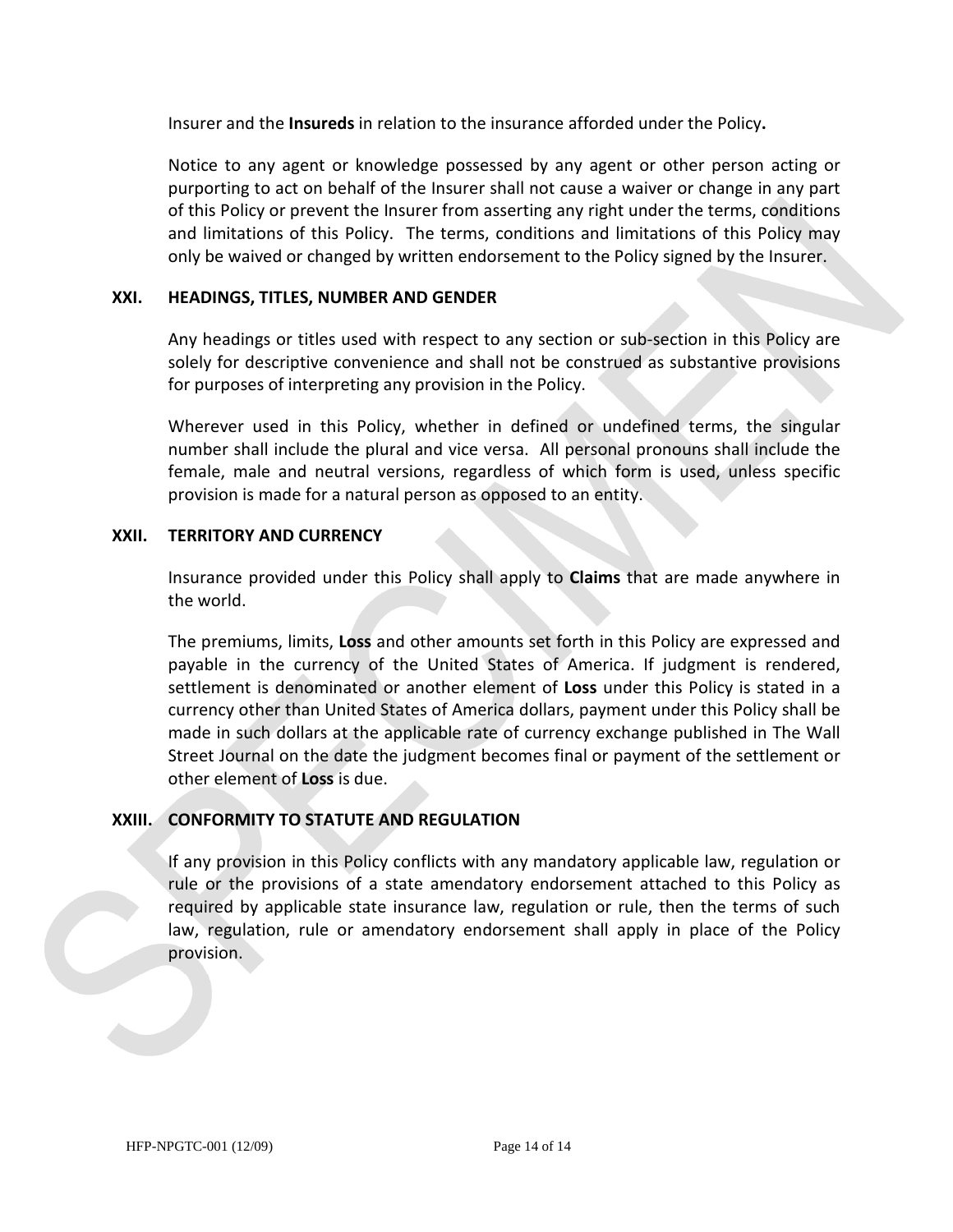#### **NOT-FOR-PROFIT DEFENDER POLICY**

#### **DIRECTORS, OFFICERS AND COMPANY LIABILITY COVERAGE PART**

#### **I. INSURING AGREEMENTS**

#### **(A) Executive and Employee Liability**

Except for **Loss** which the Insurer pays pursuant to Section I. (B) of this Coverage Part, the Insurer shall pay **Loss** on behalf of an **Insured Person**, which such **Insured Person** has become legally liable to pay as a result of a **Claim** first made against them during the **Policy Period** or Discovery Period, if applicable, for a **Wrongful Act** that takes place during or prior to the **Policy Period**.

#### **(B) Company Indemnification Liability**

The Insurer shall pay **Loss** on behalf of the Company for which the Company has, to the extent permitted or required by applicable law, indemnified an **Insured Person**, and which such **Insured Person** has become legally liable to pay as a result of a **Claim** first made against them during the Policy Period or Discovery Period, if applicable, for a **Wrongful Act** that takes place during or prior to the **Policy Period**.

#### **(C) Company Liability**

The Insurer shall pay **Loss** on behalf of the **Company**, which the **Company** has become legally liable to pay as a result of a **Claim** first made against it during the **Policy Period** or Discovery Period, if applicable, for a **Wrongful Act** that takes place during or prior to the **Policy Period**.

#### **II. DEFINITIONS**

The following terms shall have the meanings specified below:

#### **(A) "Claim"** means:

- **(1)** a written demand for monetary or non-monetary relief, including any arbitration or mediation that is commenced by a written request or demand for such proceeding, or a written request to waive or toll a statute of limitation;
- **(2)** a civil or criminal judicial proceeding seeking monetary or non-monetary relief, including any appeal therefrom;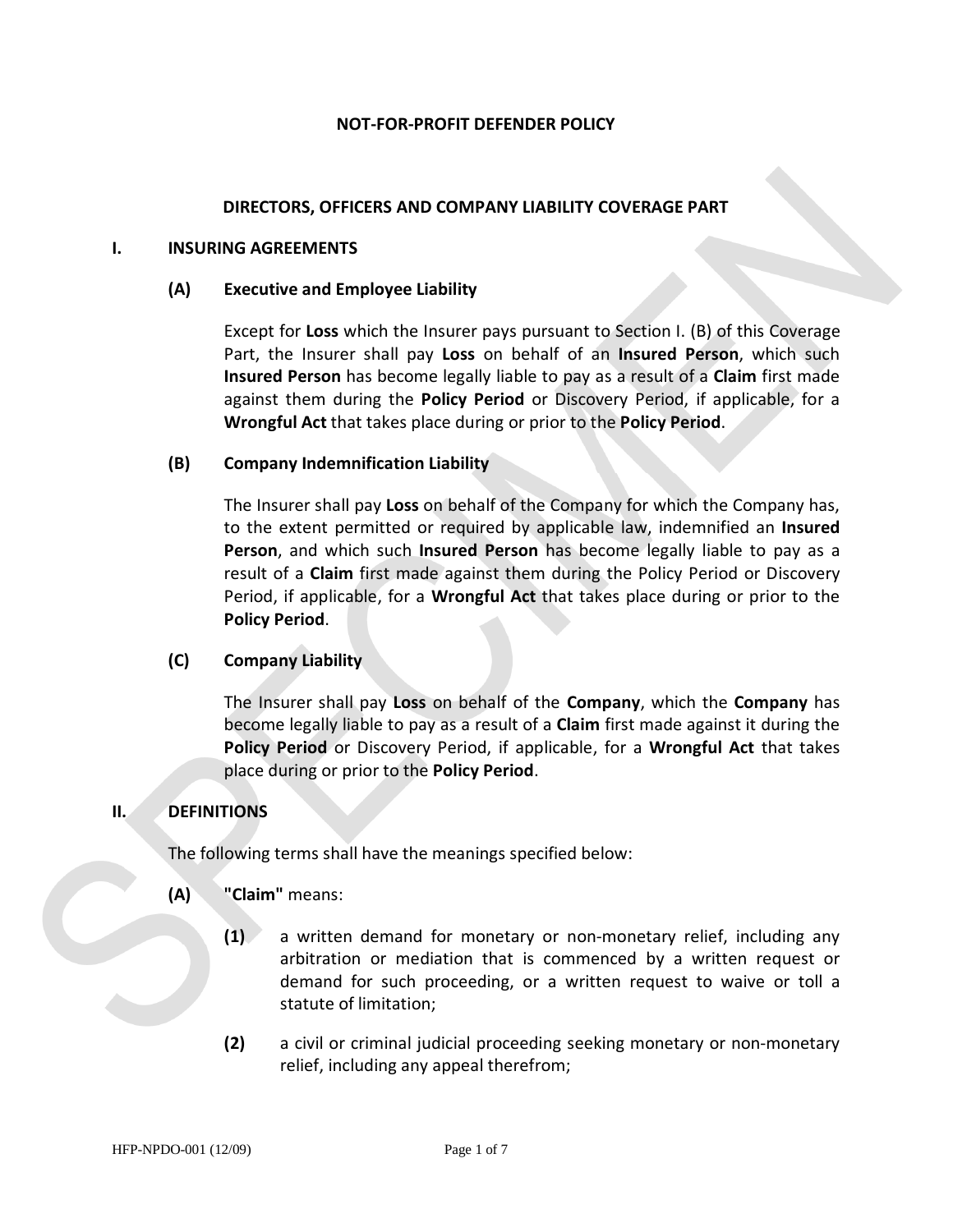- **(3)** a formal civil, criminal, administrative, or regulatory proceeding, including any appeal therefrom; or
- **(4)** solely with respect to an **Insured Person**, a formal investigation of such **Insured Person** in which such **Insured Person** has been identified by name in a subpoena, formal order or notice of investigation, as someone against whom a civil or criminal lawsuit or other legal proceeding may later be commenced.

A **Claim** shall be deemed to have been first made at the earliest date of receipt by the **Company**, **Insured Person** or their agent of a written demand, criminal indictment or information, notice of charges or service of summons, subpoena or similar document commencing an investigation, lawsuit or proceeding against such **Insured Person** or the **Company**.

- **(B) "Insured"** means:
	- **(1)** the **Company**; or
	- **(2)** any **Insured Person**
- **(C) "Insured Person"** means:
	- **(1)** any **Insured Executive**; or
	- **(2)** any **Employee**
- **(D) "Loss"** means judgment and settlement amounts (including pre- or postjudgment interest, punitive or exemplary damages, and the multiplied portion of any damages award, provided that such amounts are insurable pursuant to the law in any jurisdiction whose law may reasonably be applicable and which holds such amounts to be insurable), and **Defense Costs** that an **Insured** is legally liable to pay. In determining applicable law with respect to any amounts referenced in this Definition only the following factors shall be considered.
	- − the state in which the **Company** is incorporated;
	- − the state in which the **Company** has its principal place of business;
	- − the state in which the litigation awarding punitive or exemplary damages was filed and maintained; or
	- − the state in which any **Wrongful Act** takes place and on which the punitive or exemplary damages award is predicated.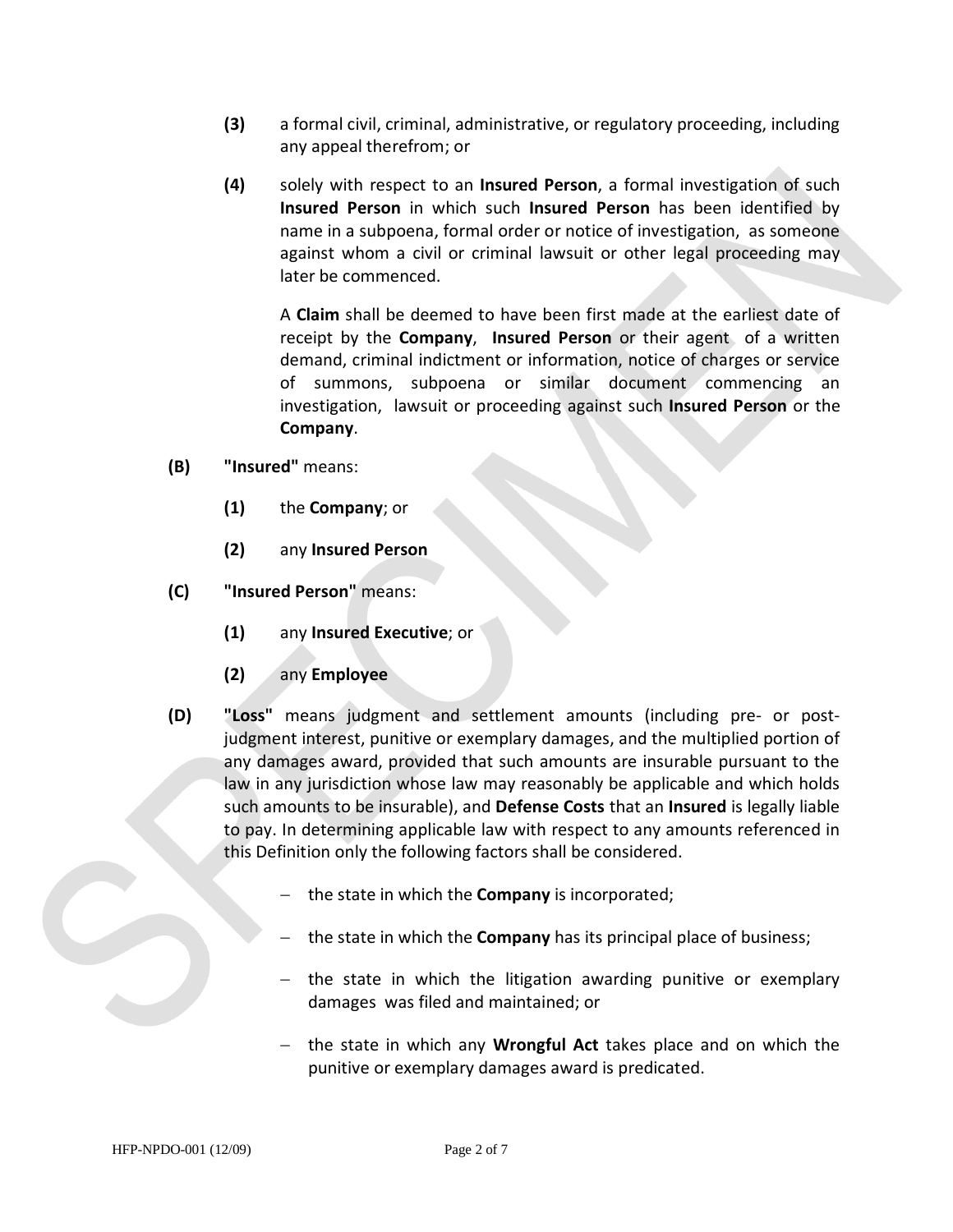The Insurer shall not challenge any written opinion of counsel retained by or on behalf of an **Insured** asserting that the award of punitive or exemplary damages at issue is insurable, provided that such counsel is duly licensed to practice law in the jurisdiction whose law is opined to be applicable and such counsel agrees in writing that the Insurer is a party that may rely upon its opinion.

**Loss** shall also include taxes imposed by law upon any **Insured Executive** in his or her capacity as such solely in connection with any bankruptcy, receivership, conservatorship or liquidation of the **Company**, provided always that such taxes are insurable under applicable law.

**Loss** shall in no event include the following:

- 1. taxes (other than when imposed as described above in this Definition), ;
- 2. the cost of complying with any non-monetary relief;
- 3. any amounts otherwise uninsurable pursuant to applicable law; and
- 4. fines and penalties, except for civil penalties imposed upon an **Insured Executive** pursuant to the Foreign Corrupt Practices Act (FCPA).
- **(E) "Outside Capacity"** means service by an **Insured Person** as a director, officer, trustee, regent, governor or equivalent executive of an **Outside Entity** with the knowledge and consent of or at the request of the **Company**.
- **(F) "Outside Entity"** means any entity, other than the **Company**, which is:
	- **(1)** a not-for-profit corporation, community chest, fund or foundation that is exempt from federal income tax as an organization described in Section 501(c)(3) of the Internal Revenue Code of 1986;
	- **(2)** an entity organized for a religious or charitable purpose under any notfor-profit statute; or
	- **(3)** an entity listed as an **Outside Entity** in a written endorsement issued by the Insurer to form a part of this Policy.
- **(G) "Personal, Publishers and Advertising Injury"** means, collectively, the following, whether actual or alleged:
	- **(1)** false arrest;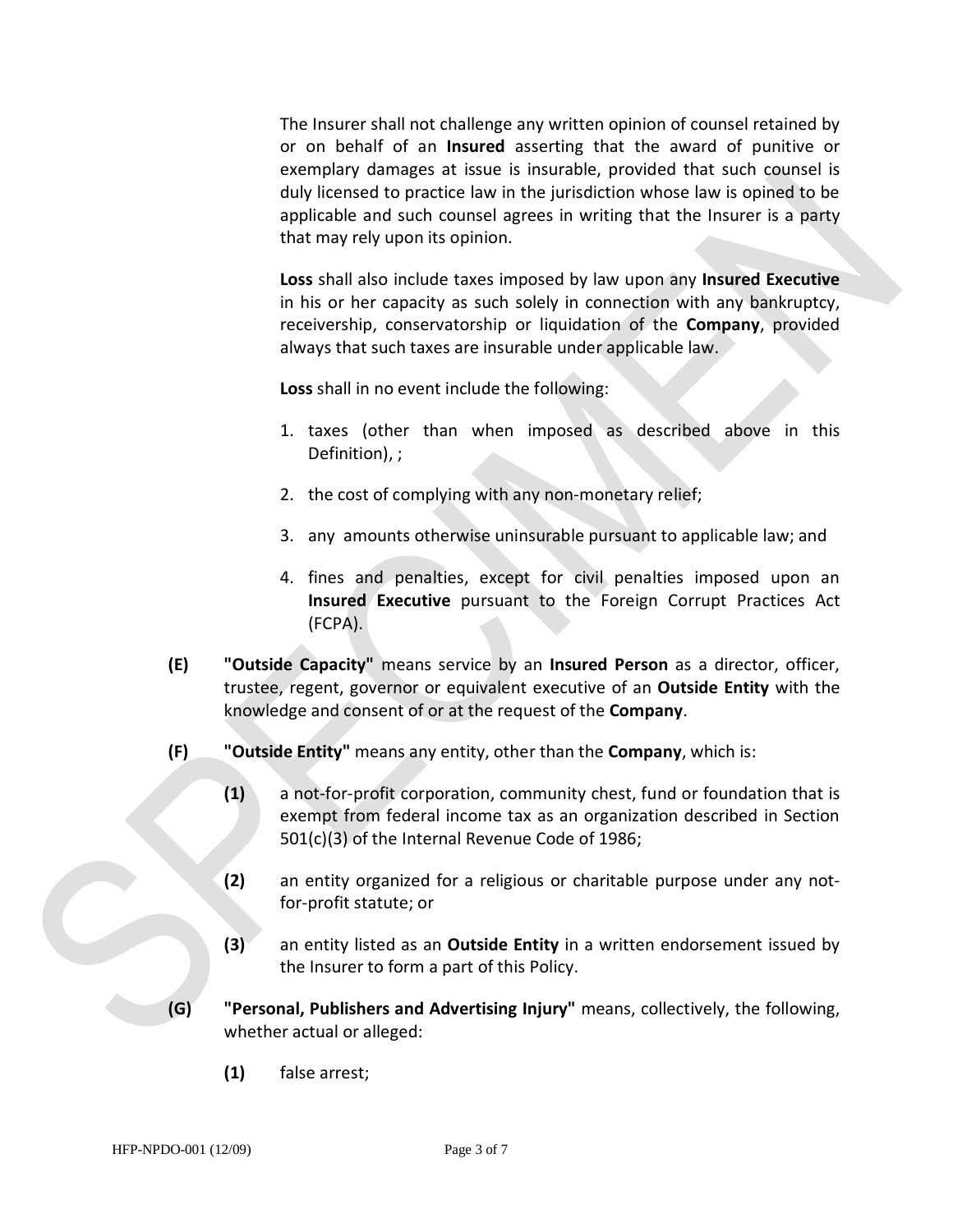- **(2)** malicious prosecution or abuse of process;
- **(3)** wrongful detention, entry, eviction or imprisonment;
- **(4)** defamation, whether libel or slander;
- **(5)** disparagement;
- **(6)** plagiarism;
- **(7)** misappropriation of ideas, trade secrets or trade dress;
- **(8)** infringement of copyright, trademark or service mark; or
- **(9)** unauthorized use of title.
- **(H) "Wrongful Act"** means any actual or alleged:
	- **(1) Personal, Publishers and Advertising Injury**, error, misstatement, misleading statement, act, omission, neglect, or breach of duty committed by an **Insured Person** in their capacity as such or in their **Outside Capacity**, or, with regard to Insuring Agreement (C) the **Company**; or
	- **(2)** matter claimed against an **Insured Person**, by reason of their serving in such capacity, including service in an **Outside Capacity**.

#### **III. COVERAGE EXTENSION FOR OUTSIDE DIRECTORSHIP LIABILITY**

Subject to the terms and conditions of this Policy and **Liability Coverage Part**, coverage is afforded for **Loss** resulting from any **Claim** against an **Insured Person** for a **Wrongful Act** in an **Outside Capacity**. Such coverage shall be available and attach solely and specifically excess of all indemnity and insurance available from or provided by the **Outside Entity**. Payment by the Insurer or any **Affiliate** under any other insurance policy as a result of such **Claim** shall reduce by the amount of such payment obligation, the Limit of Liability available under this Policy for such **Claim**.

#### **IV. ADDITIONAL LIMITS OF LIABILITY**

Subject to the terms and conditions of this Policy and **Liability Coverage Part** and further subject to it being granted as indicated in **ITEM 3** of the Declarations, an additional aggregate Limit of Liability shall be available for **Loss** resulting from a **Claim** against any **Insured Executive**, provided that:

**(A)** such **Claim** is covered under the Insuring Agreement set forth in Section I. (A) of this **Liability Coverage Part**;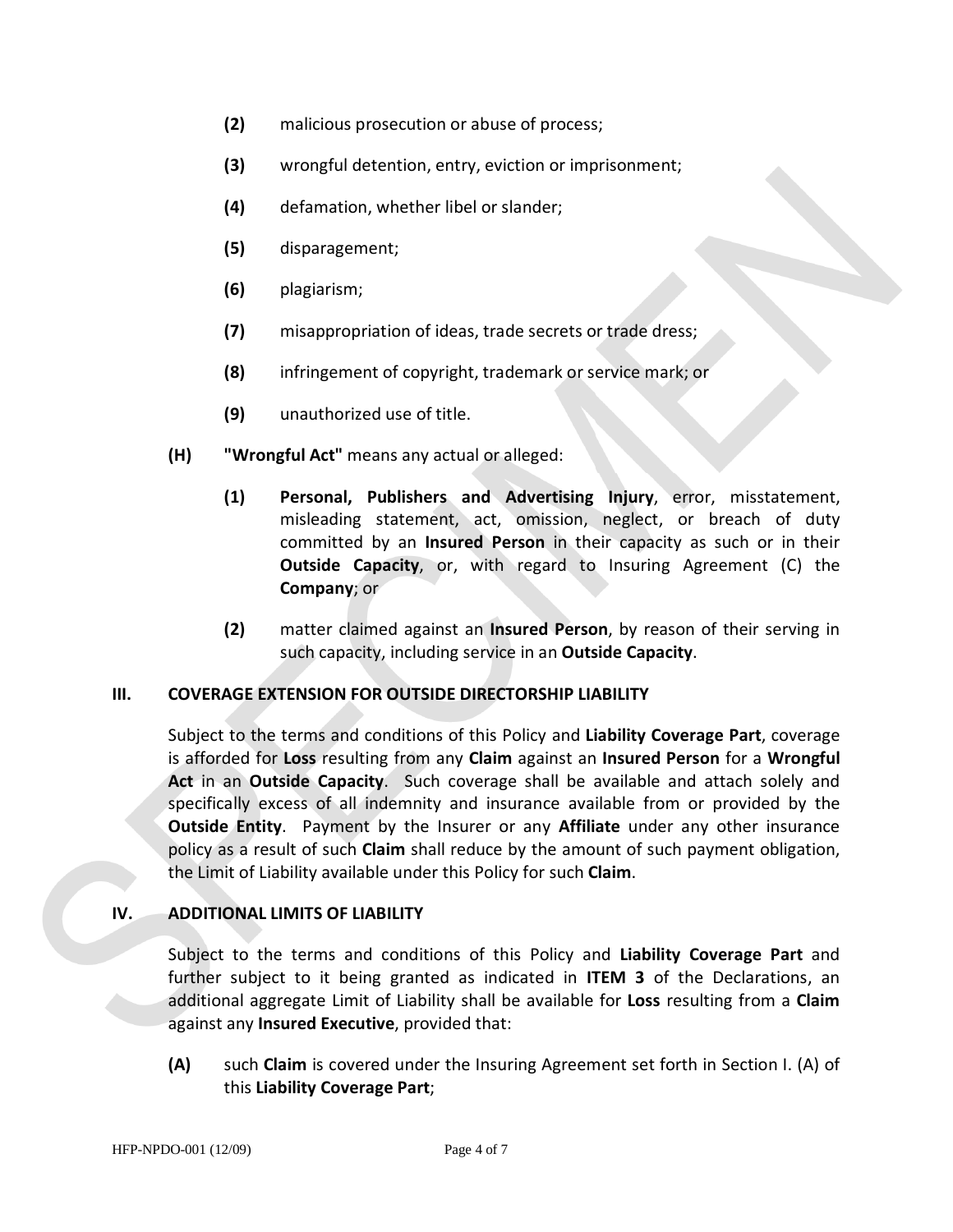- **(B)** such additional Limit shall apply solely in excess of all other insurance and indemnity available to pay **Loss** for such **Claim**, including, without limitation, this Policy and insurance written specifically as excess over this Policy, which such insurance must be fully exhausted by payment by the respective insurers thereunder prior to this additional Limit being made available to pay **Loss**; and
- **(C)** such additional Limit shall be subject to the maximum aggregate Limit of Liability for this **Liability Coverage Part** set forth in **ITEM 3** of the Declarations.

#### **V. EXCLUSIONS APPLICABLE TO ALL INSURING AGREEMENTS**

The Insurer shall not pay **Loss** in connection with any **Claim**:

- **(A)** for bodily injury, sickness, disease, emotional distress, mental anguish, or death of any person, or damage to or destruction of any tangible property, including loss of use or diminution of value thereof;
- **(B)** based upon, arising from, or in any way related to any prior or pending, suit or proceeding against any **Insureds** as of the Prior or Pending Date in **ITEM 3** of the Declarations, or the same or any substantially similar fact, circumstance or situation underlying or alleged in such suit or proceeding;
- **(C)** for any **Wrongful Act**, fact, circumstance or situation which has been the subject of any written notice given under any other similar policy of which this **Liability Coverage Part** is effectively, in whole or in part, a renewal, replacement or which otherwise succeeds in time;
- **(D)** based upon, arising from, or in any way related to any:
	- **(1)** actual or alleged discharge, dispersal, release, or escape of **Pollutants**, or any threat of such discharge, dispersal, release or escape; or
	- **(2)** direction, request or voluntary decision to test for, abate, monitor, clean up, remove, contain, treat, detoxify or neutralize **Pollutants**;

However, these exclusions in this Section V. (D) shall not apply to **Loss** otherwise covered under the Insuring Agreement set forth in Section I. (A) of this Coverage Part.

- **(E)** based upon, arising from, or in any way related to any employment-related **Wrongful Act** involving:
	- **(1)** unpaid wages (including overtime pay), workers' compensation benefits, unemployment compensation, disability benefits, improper payroll deductions, improper employee classification, failure to maintain accurate time records, failure to grant meal and rest periods, or social security benefits; or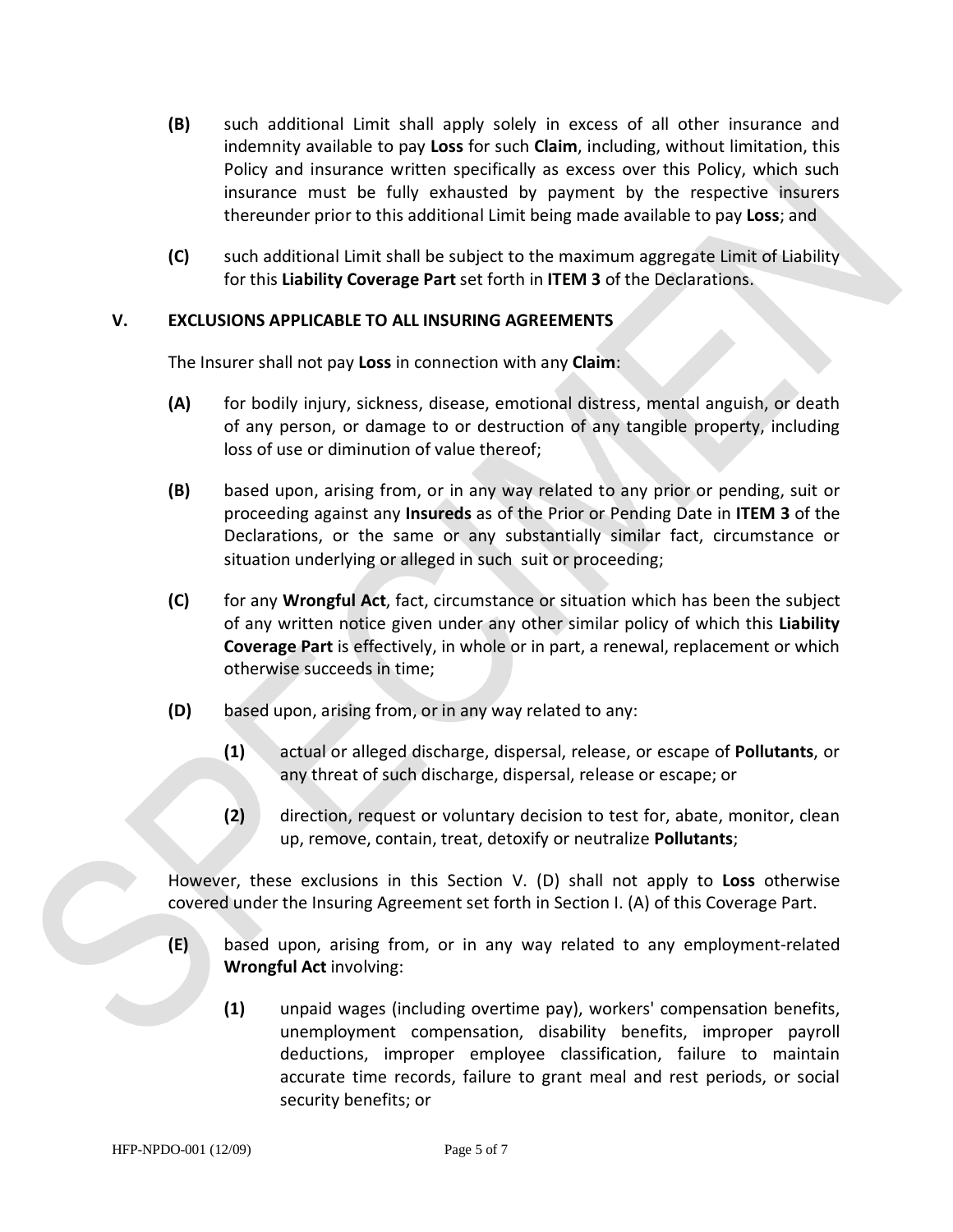- **(2)** actual or alleged violation of, **ERISA**, the Fair Labor Standards Act (FLSA), Equal Pay Act (EPA), Worker Adjustment and Retraining Notification Act (WARN), the Consolidated Omnibus Budget Reconciliation Act of 1985 (COBRA), or any similar law;
- **(F)** based upon, arising from, or in any way related to the rendering of, or failure to render, any professional services for others, including, without limitation, services performed by any **Insureds** for or on behalf of a customer or client;
- **(G)** that is brought or maintained by or on behalf of the **Company**, **Outside Entity**, any director, officer or functionally equivalent position in an **Outside Entity** or any **Insured Person**, regardless of her or his capacity as such;
- **(H)** based upon, arising from, or in any way related to an **Insured Person's** service, at any time, as a director, officer, trustee, regent, governor or equivalent executive or as an employee of any entity other than the **Company** even if such service is at the direction or request of the **Company**, provided that this exclusion shall not apply to coverage afforded under Section III. of this **Liability Coverage Part** for a **Claim** for a **Wrongful Act** by an **Insured Person** while serving in an **Outside Capacity**;
- **(I)** for:
	- **(1)** deliberately fraudulent, or deliberately criminal act or deliberately fraudulent or deliberately criminal omission or any deliberate violation of any statute, rule, or law by the **Company** or an **Insured Person**; or
	- **(2)** profit or remuneration gained by the **Company** or any **Insured Person** to which she, he or it is not legally entitled.

provided that the acts or conduct underlying the foregoing exclusions in this Section V. (I) are determined by a final adjudication, after exhaustion of all appeals (including petitions for rehearing), in the underlying **Claim**. These exclusions shall not be applicable to that part of **Loss**, which is comprised of **Defense Costs**. Neither the intent, knowledge nor **Wrongful Act** of any **Insured Person** or the **Company** shall be imputed to any other **Insured Person** to determine the application of these exclusions

#### **VI. EXCLUSIONS SOLELY APPLICABLE TO INSURING AGREEMENT (C)**

The **Insurer** shall not pay **Loss** under Insuring Agreement (C) in connection with any **Claim** based upon, arising from, or in any way related to any actual or alleged:

**(A)** liability under any contract or agreement, provided that this exclusion shall not apply to the extent that liability would have been incurred in the absence of such contract or agreement;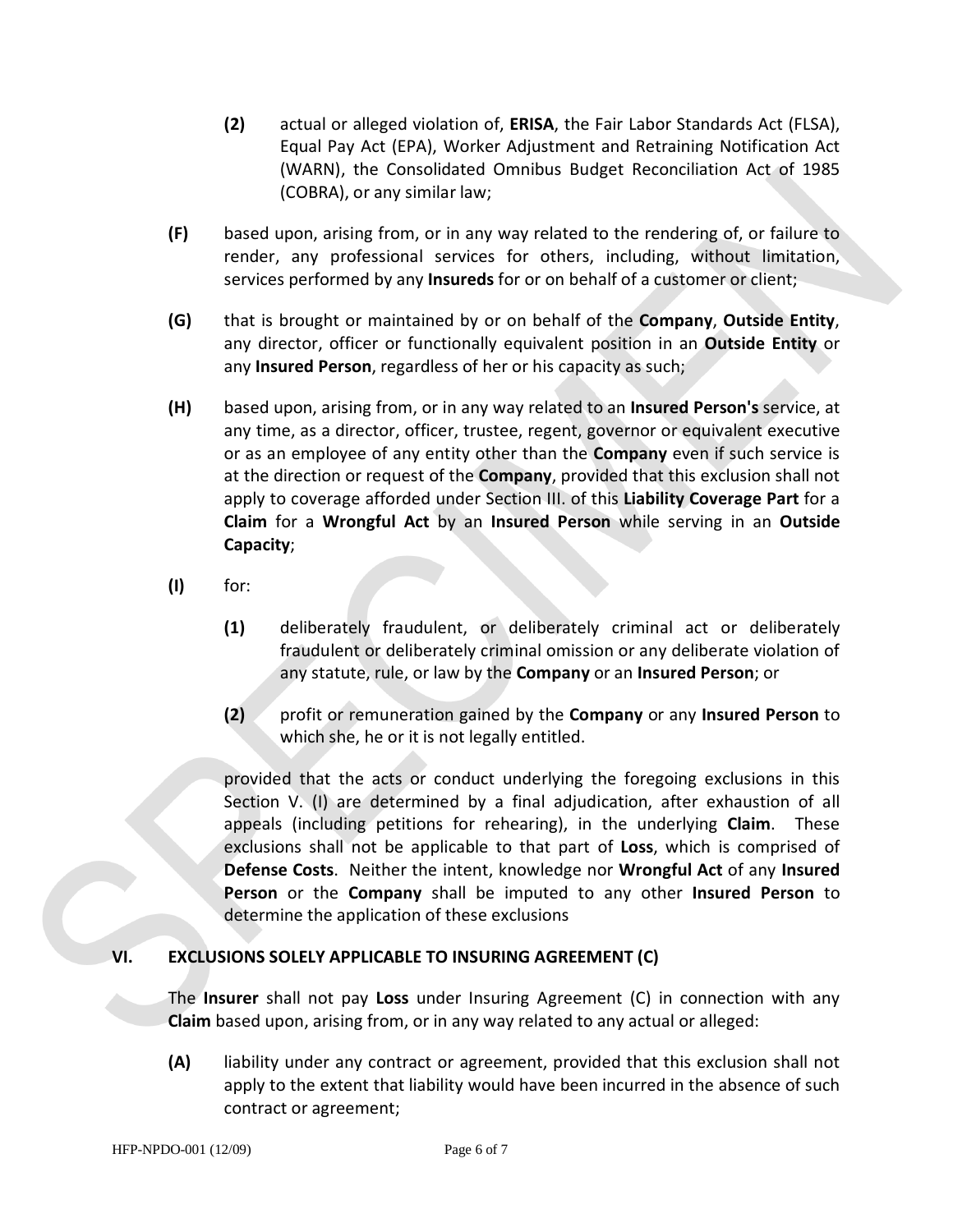- **(B)** employment-related **Wrongful Act**;
- **(C)** discrimination or sexual harassment;
- **(D)** price fixing, restraint of trade, monopolization, unfair trade practices or any violation of the Federal Trade Commission Act, Sherman Antitrust Act, Clayton Act, or any similar law regulating antitrust, monopoly, price fixing, price discrimination, predatory pricing or restraint of trade activities;
- **(E)** infringement, dilution or misappropriation of copyright, patent, trademark, trade name, trade dress, service mark, trade secrets, or other intellectual property; or
- **(F)** a settlement or judgment amount, as well as **Defense Costs** in such **Claim**, that represents the amount by which the purchase price or consideration is effectively increased in connection with a **Claim** alleging that the price or consideration paid or proposed to be paid in a transaction involving all or substantially all of the ownership interest in or assets of any entity is inadequate, as well as plaintiff counsel fees and costs awarded or settled as part of such **Claim**.

#### **VII. PRIORITY AND ORDER OF PAYMENTS**

If any amount sought as **Loss** payable under this Policy exceeds the available Limits of Liability or is subject to competing claims of different **Insureds**, then **Loss** shall be paid not exceeding the available Limits of Liability in the following order of priority:

- **(A)** First to **Loss** covered under Section I. (A);
- **(B)** Second to **Loss** covered under Sections I. (B) or (C) of this Coverage Part at the sole election of the **Company** as to the timing of payment and applicable Section.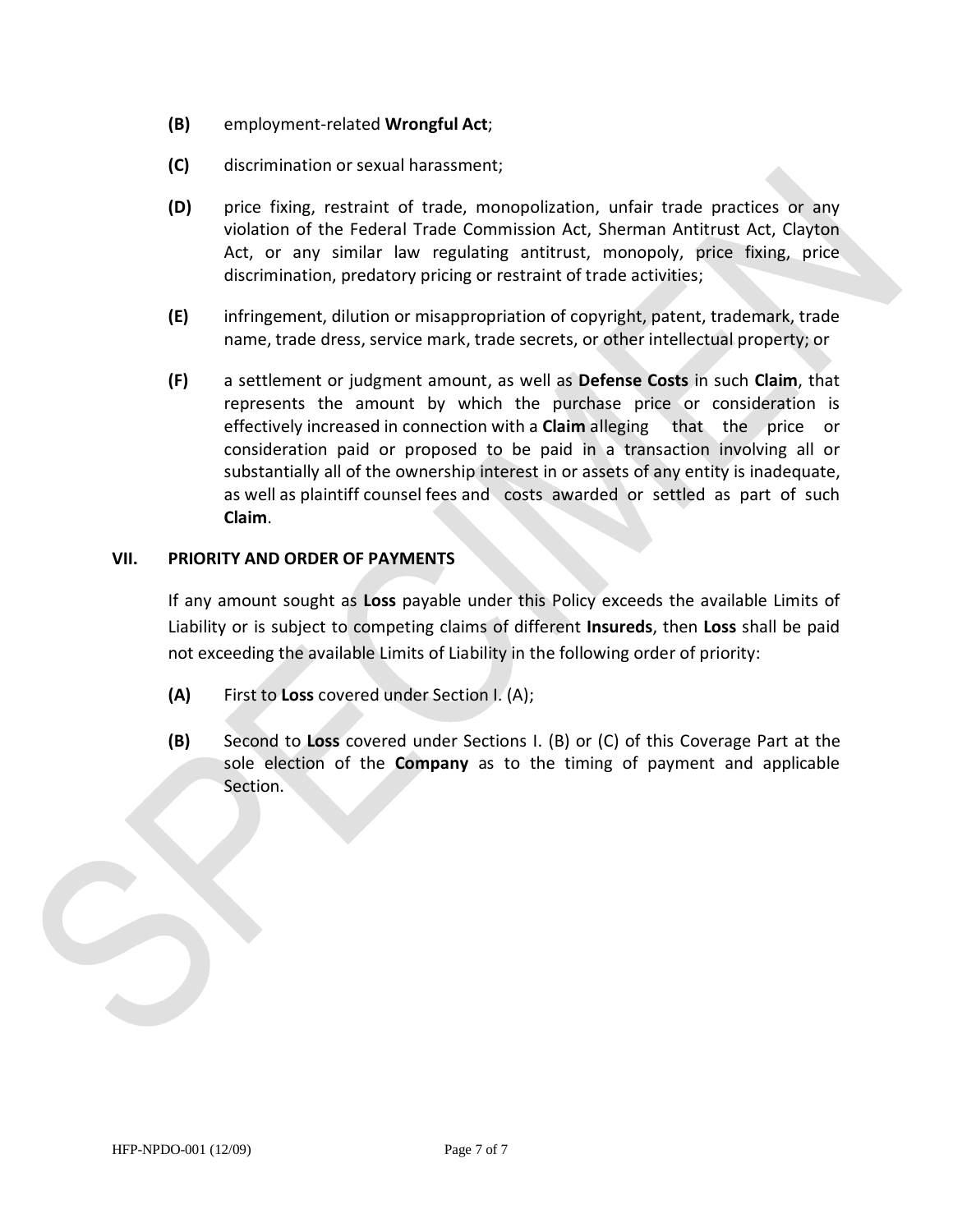#### **NOT-FOR-PROFIT DEFENDER POLICY**

#### **EMPLOYMENT PRACTICES LIABILITY COVERAGE PART**

#### **I. INSURING AGREEMENTS**

#### **(A) Employment Practices Wrongful Act Liability**

The Insurer shall pay **Loss** on behalf of the **Insureds** resulting from an **Employment Practices Claim** first made against the **Insureds** during the **Policy Period** or Discovery Period, if applicable, for an **Employment Practices Wrongful Act** by the **Insureds**.

#### **(B) Third Party Wrongful Act Liability**

If Third Party Liability Coverage is granted by the Insurer and included in **ITEM 3** of the Declarations, the Insurer shall pay **Loss** on behalf of the **Insureds** resulting from a **Third Party Claim** first made against the **Insureds** during the **Policy Period** or Discovery Period, if applicable, for a **Third Party Wrongful Act** by the **Insureds**.

This Insuring Agreement shall be subject to the Third Party Liability Coverage Sublimit of Liability, Retention, and Prior or Pending Date in **ITEM 3** of the Declarations. Such Sublimit of Liability shall be the maximum aggregate amount that the Insurer shall pay under this Insuring Agreement for all **Loss** from all **Claims** covered under this Insuring Agreement. Such Sublimit of Liability shall be subject to, part of, and not in addition to, the Limit of Liability applicable to this **Liability Coverage Part**.

#### **II. DEFINITIONS**

The following terms shall have the meanings specified below:

- **(A) "Benefits"** means perquisites, fringe benefits, severance payments, deferred compensation and any other form of compensation (other than salaries, wages, or bonuses as a component of a front or back pay award).
- **(B) "Claim"** means any,
	- **(1) Employment Practices Claim**; or
	- **(2) Third Party Claim**.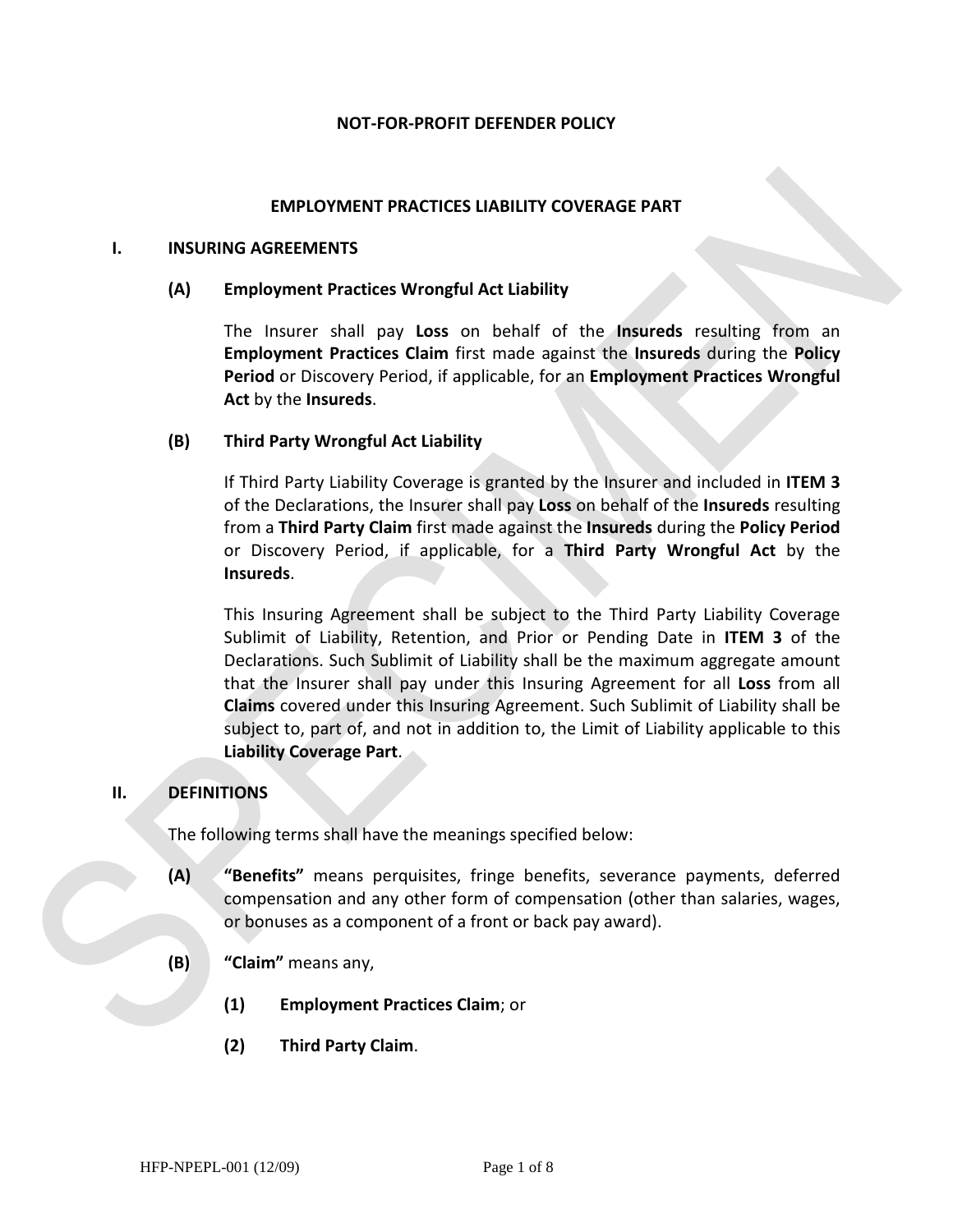- **(C) "Employment Practices Claim"** means any **Claim** brought by or on behalf of an **Employee**, an applicant for employment with the **Company**, or an **Independent Contractor** that is:
	- **(1)** a written demand for monetary or non-monetary relief (including as example, a written demand for reinstatement of employment), including any arbitration or mediation that is commenced by a written request or demand for such proceeding, or a written request to waive or toll a statute of limitation;
	- **(2)** a civil judicial proceeding seeking monetary or non-monetary relief, including any appeal therefrom;
	- **(3)** a proceeding brought by, on behalf of or before the Equal Employment Opportunity Commission (EEOC) or similar federal, state or local governmental agencies, including any appeal therefrom.

**"Employment Practices Claim"** also means an audit conducted by the United States of America Office of Federal Contract Compliance Programs (OFCCP).

An **Employment Practices Claim** shall be deemed to have been first made at the earliest date of receipt by the **Company**, **Insured Person** or their agent of a written demand, notice of violation or charges or service of summons, subpoena, order to show cause or similar document commencing an investigation, lawsuit or proceeding against such **Insured Person** or the **Company**.

**"Employment Practices Claim"** shall not include any labor or grievance proceeding or arbitration that is subject to a collective bargaining agreement.

- **(D) "Employment Practices Wrongful Act"** means any actual or alleged:
	- **(1)** wrongful dismissal, discharge, or termination of employment (including constructive dismissal, discharge, or termination), wrongful failure or refusal to employ or promote, wrongful discipline or demotion, failure to grant tenure, negligent employment evaluation, or wrongful deprivation of career opportunity;
	- **(2)** sexual or other workplace harassment, including quid pro quo and hostile work environment;
	- **(3)** employment discrimination, including discrimination based upon age, gender, race, color, national origin, religion, creed, marital status, sexual orientation or preference, gender identity or expression, genetic makeup, or refusal to submit to genetic makeup testing, pregnancy, disability, HIV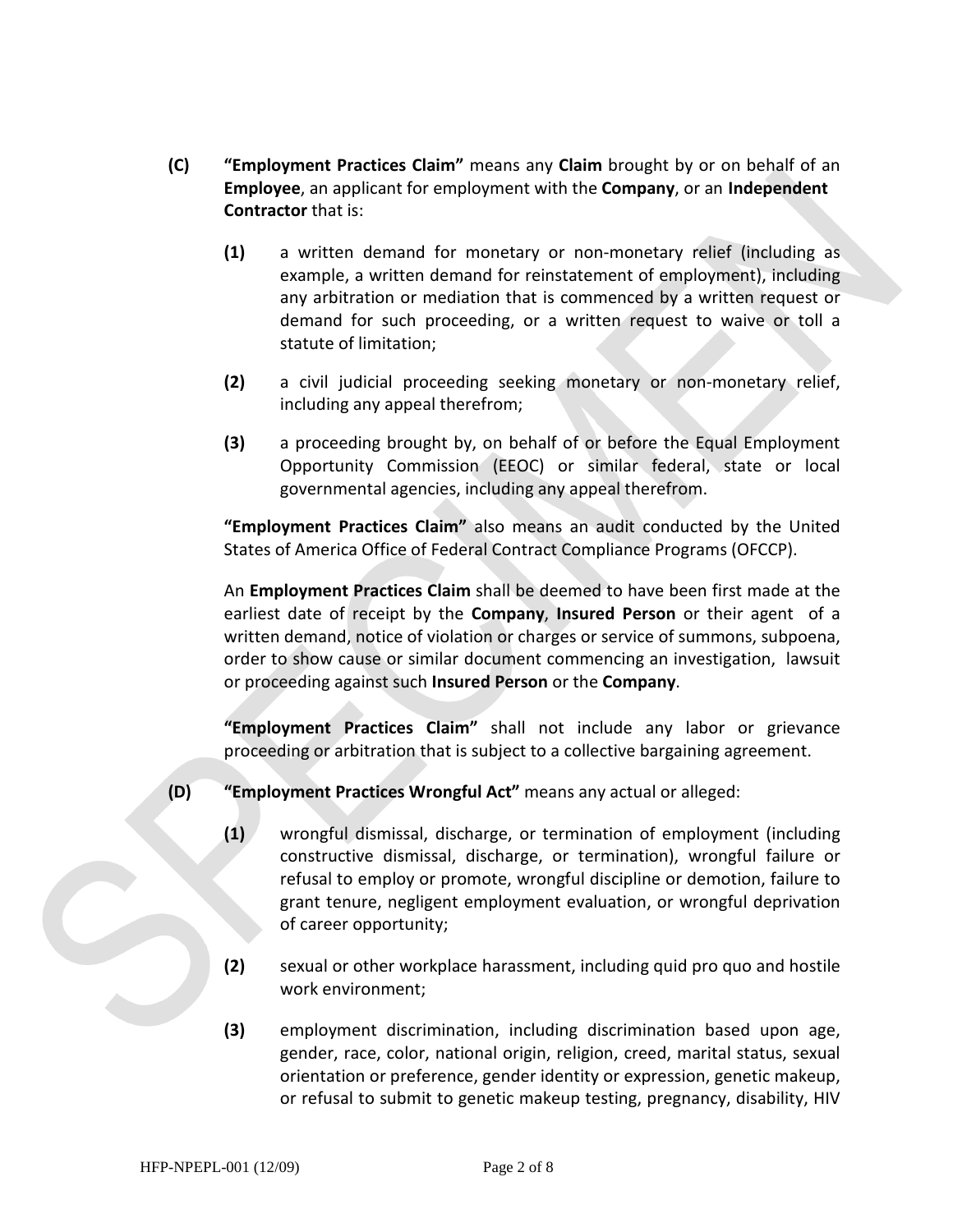or other health status, Vietnam Era Veteran or other military status, or other protected status established under federal, state, or local law;

- **(4) Retaliation**;
- **(5)** breach of any oral, written, or implied employment contract, including, without limitation, any obligation arising from a personnel manual, employee handbook, or policy statement; or
- **(6)** violation of the Family and Medical Leave Act.

**Employment Practices Wrongful Act** shall also mean the following, but only when alleged in addition to or as part of any **Employment Practices Wrongful Act** described above:

- **(a)** employment-related wrongful infliction of emotional distress;
- **(b)** failure to create, provide for or enforce adequate or consistent employment-related policies and procedures;
- **(c)** negligent retention, supervision, hiring or training; or
- **(d)** employment-related invasion of privacy, defamation, or misrepresentation.
- **(E) "Independent Contractor"** means any natural person working in the capacity of an independent contractor pursuant to an **Independent Contractor Agreement**.
- **(F) "Independent Contractor Agreement"** means any written and express contract or agreement between an **Independent Contractor** and an **Insured Entity** specifying the terms of the **Insured Entity's** engagement of such **Independent Contractor**.
- **(G) "Insured"** means:
	- **(1)** the **Company**; or
	- **(2)** any **Insured Person.**
- **(H) "Insured Person"** means any:
	- **(1) Employee**;
	- **(2) Insured Executive**; or
	- **(3)** solely with regard to Insuring Agreement (A), an **Independent Contractor**, provided that within 30 days of an **Employment Practices**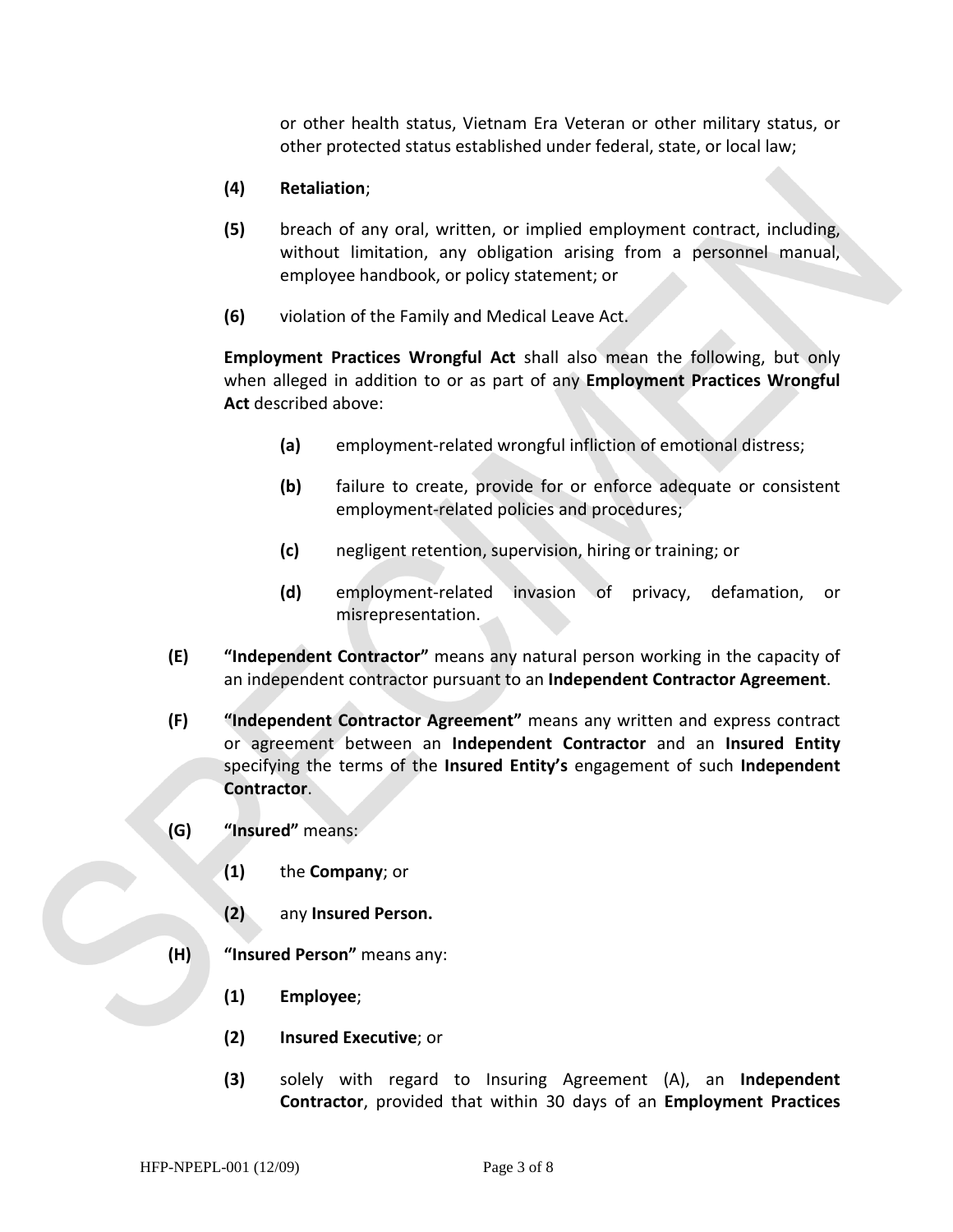**Claim** having been made against such **Independent Contractor** that the **Company** agrees in writing to indemnify such **Independent Contractor** for any **Loss** arising out of such **Claim**.

**(I) "Loss"** means the amount that the **Insureds** are legally liable to pay solely as a result of a **Claim** covered by this **Liability Coverage Part**, including **Defense Costs**, compensatory damages, front pay and back pay, settlement amounts, pre- and post-judgment interest, and costs awarded pursuant to judgments.

**Loss** also includes all damages, including liquidated damages, awarded under the Age Discrimination in Employment Act.

However, **Loss** shall not include:

- **(1)** taxes, fines or penalties imposed by law;
- **(2)** non-monetary relief;
- **(3) Benefits**;
- **(4)** future compensation for any person hired, promoted, or reinstated pursuant to a judgment, settlement, order or other resolution of a **Claim**;
- **(5) Stock Benefits**;
- **(6)** costs associated with providing any accommodations required by the Americans with Disabilities Act or any similar law;
- **(7)** any other matters uninsurable pursuant to any applicable law; provided, however, that with respect to punitive, exemplary, multiple or liquidated damages, the insurability of such damages shall be governed by the internal laws of any applicable jurisdiction that most favors coverage of such damages.
- **(J) "Retaliation"** means adverse treatment of an **Employee** or **Independent Contractor** based upon such person:
	- **(1)** exercising any rights under law, including, without limitation, rights under any workers compensation laws, the Family and Medical Leave Act, **ERISA**, or the Americans with Disabilities Act;
	- **(2)** refusing to violate any law;
	- **(3)** assisting, testifying, or cooperating with a proceeding or investigation regarding alleged violations of law by any **Insured**;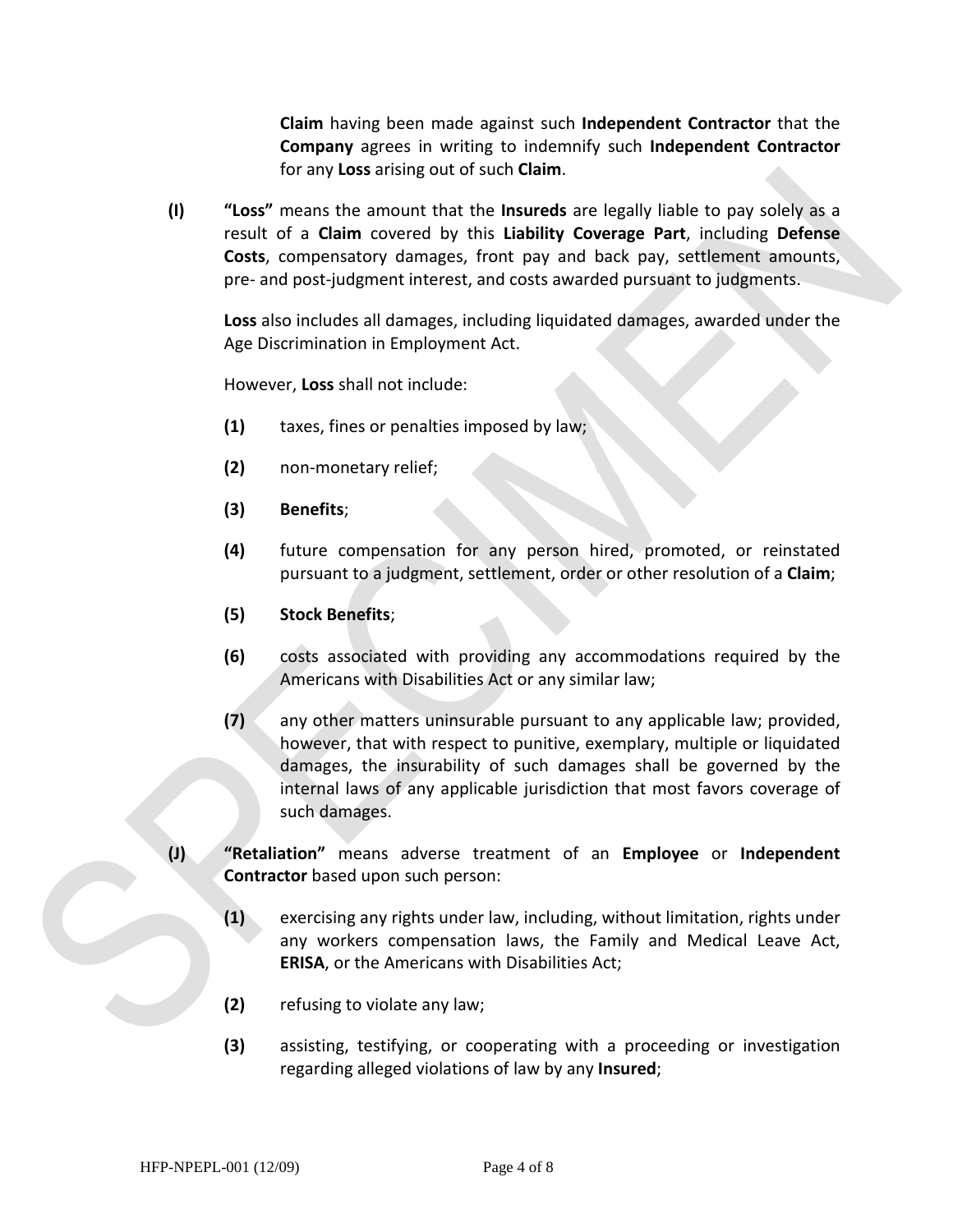- **(4)** disclosing or threatening to disclose alleged violations of law to a superior or to any governmental agency; or
- **(5)** filing any "whistle blower" claim against any **Insured** under the federal False Claims Act, the Sarbanes-Oxley Act of 2002, or any similar law.
- **(K) "Stock Benefits"** means any offering, plan or agreement between the **Company** and any **Employee** that grants stock, stock options or stock appreciation rights in the **Company** to such person, including, without limitation, restricted stock or any other stock grant. **Stock Benefits** shall not include employee stock ownership plans or employee stock purchase plans.
- **(L) "Third Party"** means any natural person who is a customer, vendor, service provider or other business invitee of the **Company**, and shall not include **Employees**.
- **(M) "Third Party Claim"** means any **Claim** brought by or on behalf of a **Third Party** that is:
	- **(1)** a written demand for monetary or non-monetary relief, including any arbitration or mediation that is commenced by a written request or demand for such proceeding, or a written request to waive or toll a statute of limitation;
	- **(2)** a civil judicial proceeding seeking monetary or non-monetary relief, including any appeal therefrom;

A **Third Party Claim** shall be deemed to have been first made at the earliest date of receipt by the **Company**, **Insured Person** or their agent of a written demand, notice of violation or charges or service of summons, subpoena, order to show cause or similar document commencing an investigation, lawsuit or proceeding against such **Insured Person** or the **Company**.

- **(N) "Third Party Wrongful Act"** means any actual or alleged:
	- **(1)** discrimination against a **Third Party** based upon age, gender, race, color, national origin, religion, creed, marital status, sexual orientation or preference, pregnancy, disability, HIV or other health status, Vietnam Era Veteran or other military status, or other protected status established under federal, state or local law; or
	- **(2)** sexual harassment against a **Third Party**, including unwelcome sexual advances, requests for sexual favors or other conduct of a sexual nature.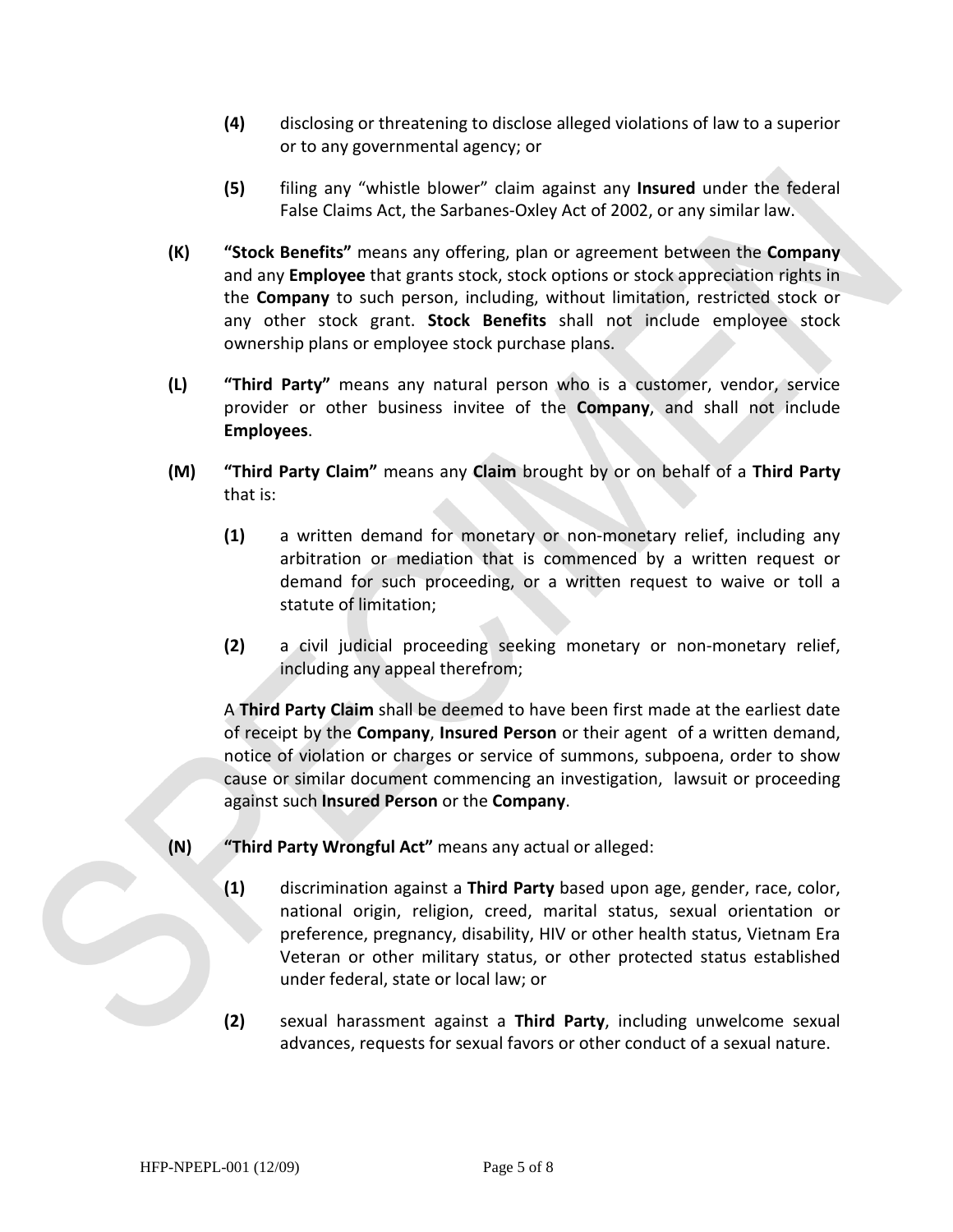#### **III. EXCLUSIONS APPLICABLE TO ALL INSURING AGREEMENTS**

- **(A)** The Insurer shall not pay **Loss** in connection with any **Claim**:
	- **(1)** for bodily injury, sickness, disease, death, false arrest or imprisonment, abuse of process, malicious prosecution, trespass, nuisance or wrongful entry or eviction, or for injury to or destruction of any tangible property including loss of use or diminution of value thereof;
	- **(2)** for any actual or alleged **Employment Practices Wrongful Act** or **Third Party Wrongful Act** by **Insured Persons** of any **Subsidiary** in their capacities as such, or by any **Subsidiary**, if such **Wrongful Act** actually or allegedly occurred when such entity was not a **Subsidiary**;
	- **(3)** based upon, arising from, or in any way related to any suit, or proceeding against any **Insured**, including any audit initiated by the OFCCP pending as of or commenced before the Prior or Pending Date in **ITEM 3** of the Declarations, or the same or substantially similar fact, circumstance, or situation underlying or alleged in such suit, proceeding, or audit;
	- **(4)** for any **Employment Practices Wrongful Act** or **Third Party Wrongful Act**, fact, circumstance or situation which has been the subject of any written notice given under any other similar policy of which this **Liability Coverage Part** is effectively, in whole or in part, a renewal, replacement or which otherwise succeeds in time;
	- **(5)** based upon, arising from, or in any way related to the liability of others assumed by an **Insured** under any contract or agreement; provided, however, this exclusion shall not apply to liability that would have been incurred in the absence of such contract or agreement;
	- **(6)** for breach of any **Independent Contractor Agreement**;
	- **(7)** based upon, arising from, or in any way related to unpaid wages (including overtime pay), workers' compensation benefits, unemployment compensation, disability benefits, improper payroll deductions, improper employee classification, failure to maintain accurate time records, failure to grant meal and rest periods, or social security benefits; or
	- **(8)** based upon, arising from, or in any way related to any actual or alleged violation of the Fair Labor Standards Act (FLSA) (except for Equal Pay Act (EPA)), Worker Adjustment and Retraining Notification Act (WARN), the National Labor Relations Act (NLRA), the Occupational Safety and Health Act (OSHA), the Consolidated Omnibus Budget Reconciliation Act of 1985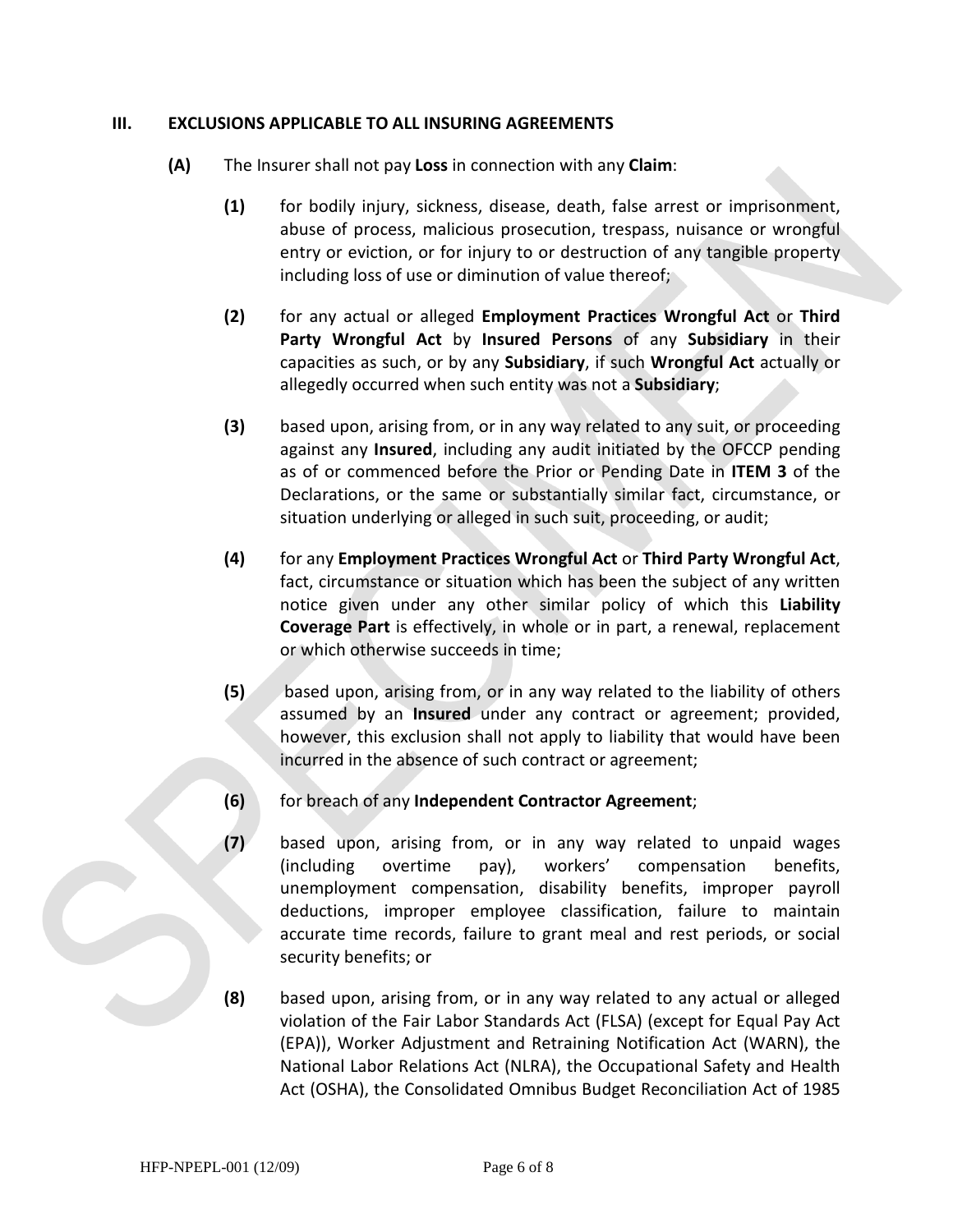(COBRA), **ERISA**, or any similar federal, state or local law;

Provided that the exclusions set forth in this Section III. (A) (7) and (8) shall not apply to that portion of **Loss** that represents a specific amount the **Insureds** become legally obligated to pay solely predicated upon **Retaliation**.

**(9)** based upon, arising from, or in any way related to liability incurred for breach of any oral, written, or implied employment contract; provided, however, this exclusion shall not apply to liability that would have been incurred in the absence of such contract; provided, however, that this exclusion shall not apply to the portion of **Loss** representing **Defense Costs** incurred to defend against such liability.

#### **IV. EXCLUSION APPLICABLE TO INSURING AGREEMENT (B)**

Solely with respect to Insuring Agreement (B), the Insurer shall not pay **Loss** in connection with any **Third Party Claim** based upon, arising from or in any way related to any price discrimination or violation of any anti-trust law or any similar law designed to protect competition or prevent unfair trade practices.

#### **V. OTHER INSURANCE**

- **(A)** The coverage provided under this Policy for any **Employment Practices Claim** shall be primary.
- **(B)** Notwithstanding the above, the coverage provided under this Policy for any **Employment Practices Claim** made against a temporary, leased or loaned **Employee** or an **Independent Contractor** shall be excess of the amount of any deductible, retention and limits of liability under any other policy or policies applicable to such **Claim**, whether such other policy or policies are stated to be primary contributory, excess, contingent or otherwise, unless such other insurance is written specifically excess of this Policy by reference in such other policy or policies to this policy's Policy Number.
- **(C)** Other than as provided in Section V. (A) and V. (B), above, Section XII., Other Insurance, set forth in the General Terms and Conditions Part of this Policy shall apply.

#### **VI. COORDINATION OF COVERAGE**

If this **Liability Coverage Part** and either the Directors, Officers and Company Liability Coverage Part or Fiduciary Liability Coverage Part are included under this Policy, and a **Claim** is covered under this **Liability Coverage Part** and any such other **Liability Coverage Part**, **Loss** shall be first covered and paid under this **Liability Coverage Part**.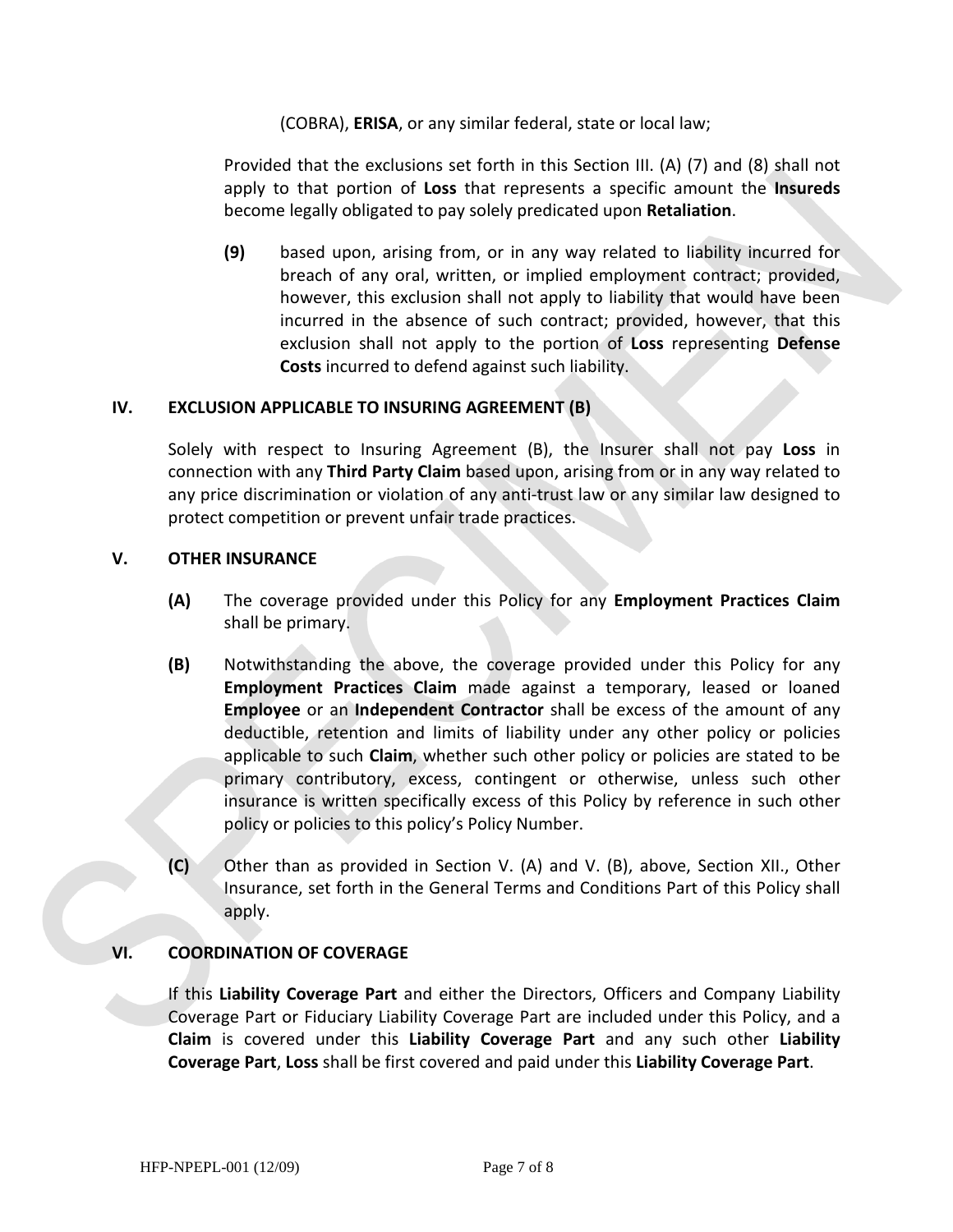If notice of a **Claim** has been given under either the Directors, Officers and Company Liability Coverage Part or Fiduciary Liability Coverage Part and a determination is made by the Insurer that such **Claim** would be covered under this **Liability Coverage Part** if notice had been given under this **Liability Coverage Part**, then the **Insureds** shall be deemed to have given notice of such **Claim** under this **Liability Coverage Part** at the same time that notice was given under such other **Liability Coverage Part**.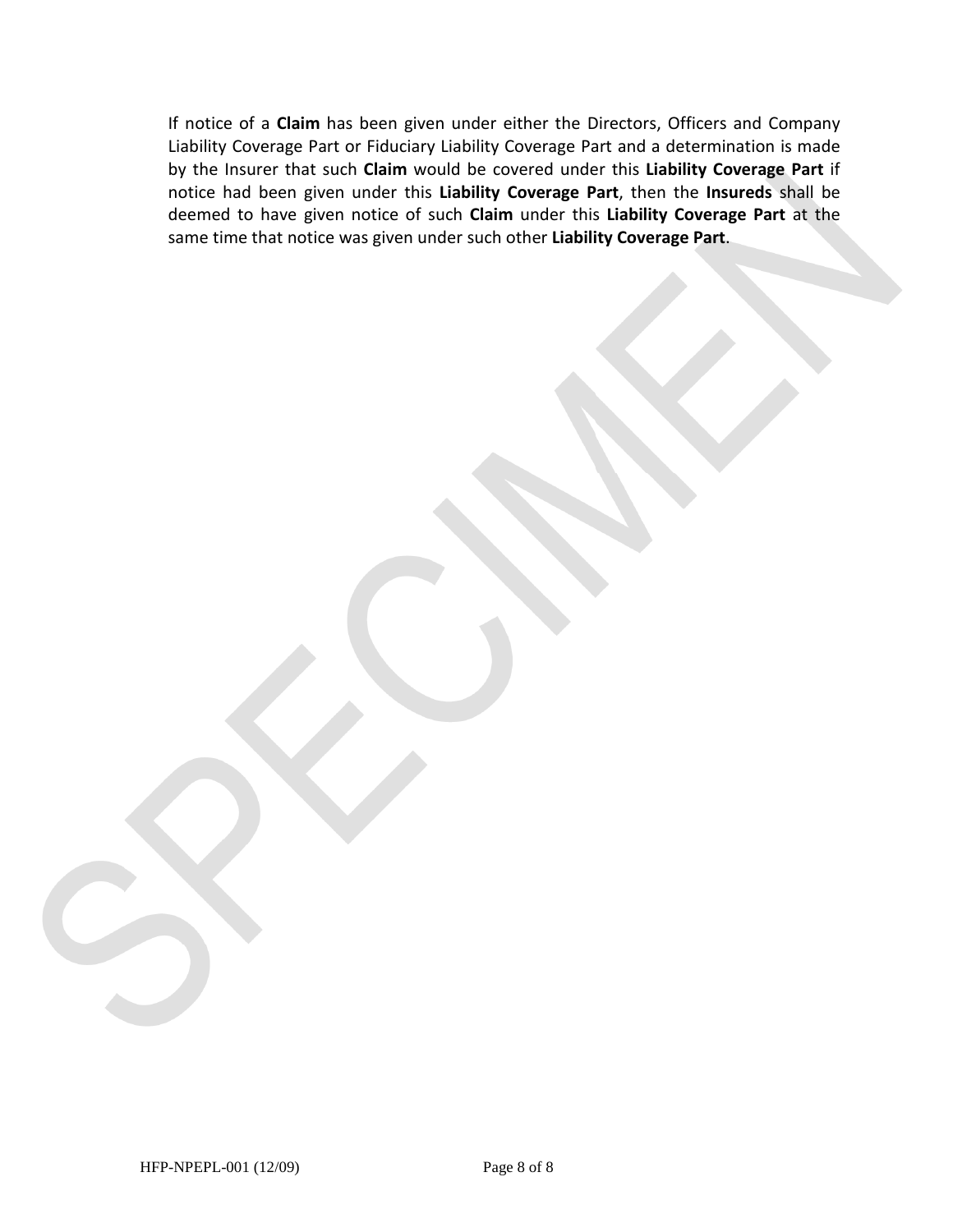#### **NOT-FOR-PROFIT DEFENDER POLICY**

#### **FIDUCIARY LIABILITY COVERAGE PART**

#### **I. INSURING AGREEMENTS**

#### **(A) Fiduciary Liability**

The Insurer shall pay **Loss** on behalf of the **Insureds** resulting from a **Fiduciary Claim** first made against the **Insureds** during the **Policy Period** or Discovery Period, if applicable, for a **Wrongful Act** by the **Insureds** or by any person for whose **Wrongful Acts** the **Insureds** may be legally liable.

#### **(B) Settlement Programs (Optional)**

If Settlement Program Coverage is granted in **ITEM 3** of the Declarations, the Insurer shall pay **Settlement Fees** on behalf of the **Insureds** resulting from a **Settlement Program** for which a **Settlement Program Notice** is received by the Insurer during the **Policy Period** or Discovery Period, if applicable, for a **Wrongful Act** by the **Insureds**.

This Insuring Agreement shall be subject to a Sublimit of Liability of \$100,000. Such a Sublimit of Liability shall be the maximum aggregate amount that the Insurer shall pay under this Insuring Agreement for all **Loss** from all **Claims** covered under this Insuring Agreement. Such Sublimit of Liability shall be subject to, part of, and not in addition to, the Limit of Liability applicable to this **Liability Coverage Part**. This Insuring Agreement shall also be subject to the Settlement Program Coverage Retention and Prior or Pending Date in **ITEM 3** of the Declarations.

#### **II. DEFINITIONS**

The following terms shall have the meanings specified below:

- **(A) "Claim"** means any:
	- **(1) Fiduciary Claim**; or
	- **(2) Settlement Program Notice.**
- **(B) "Employee Stock Ownership Plan"** means any plan that invests more than 10% of its assets in securities of the **Company**.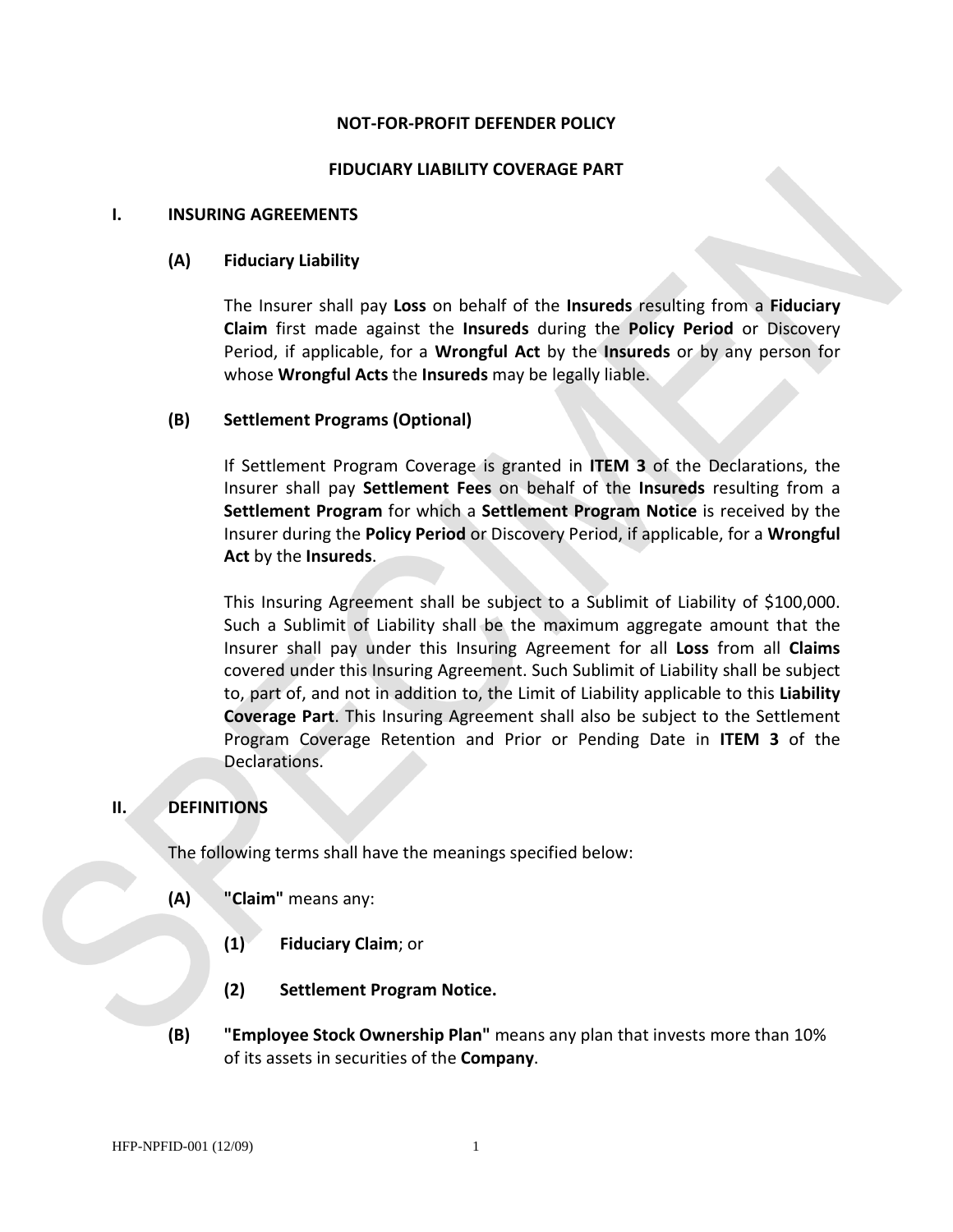### **(C) "Fiduciary Claim"** means:

- **(1)** a written demand for civil monetary damages or other civil relief, including any arbitration or mediation that is commenced by a written request or demand for such proceeding, or a written request to waive or toll a statute of limitation;
- **(2)** a civil judicial proceeding seeking monetary damages or other civil relief, including any appeal therefrom; or
- **(3)** a formal civil administrative or regulatory proceeding commenced by the filing or service of a notice of charges, formal investigation or similar document by the Department of Labor or Pension Benefit Guaranty Corporation.

A **Fiduciary Claim** shall be deemed to have been first made at the earliest date of receipt by any **Insureds** or their agent of a written demand, notice of charges or service of summons, subpoena or similar document commencing an investigation, lawsuit or proceeding against such **Insureds**.

- **(D) "Insured"** means:
	- **(1)** the **Company**;
	- **(2)** any **Insured Person**; or
	- **(3)** any **Insured Plan**.
- **(E) "Insured Person"** means any:
	- **(1) Insured Executive**;
	- **(2) Employee**; or
	- **(3)** past or present natural person trustee of an **Insured Plan** while in such person's capacity as a trustee, which shall also include the functional equivalent of a trustee while serving in such a position outside of the United States of America.
- **(F) "Insured Plan"** means any past, present, or future:
	- **(1)** employee welfare benefit plan or employee pension benefit plan, as defined in **ERISA** and sponsored solely by the **Company**, or jointly by the **Company** and a labor organization, for the benefit of **Employees** only;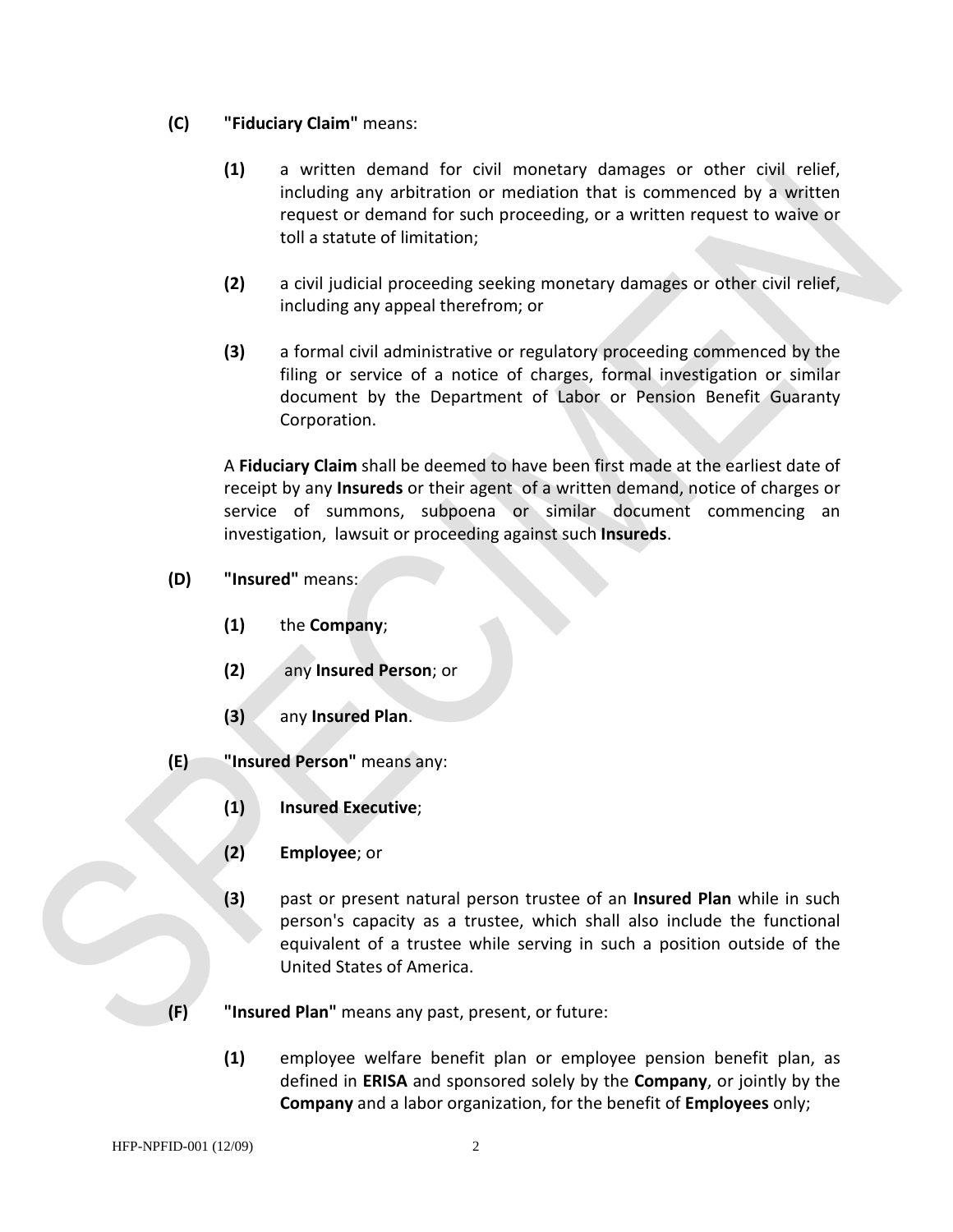- **(2)** employee benefit plan, including an excess benefit plan, not subject to Title 1 of **ERISA**, sponsored solely by the **Company** for the benefit of **Employees** only;
- **(3)** government-mandated insurance program for unemployment, social security or disability benefits for **Employees** other than workers compensation; or
- **(4)** any other plan, fund, or program specifically included as an **Insured Plan** in a written endorsement issued by the Insurer to form a part of this Policy.

Notwithstanding the above, an **Insured Plan** shall not include any:

- **(a) Employee Stock Ownership Plan**; or
- **(b)** any multi-employer plan.
- **(G) "Loss"** means the amount that the **Insureds** are legally liable to pay solely as a result of a **Claim** covered by this **Liability Coverage Part**, including **Defense Costs**, compensatory damages, settlement amounts, pre- and post-judgment interest, and costs awarded pursuant to judgments.

**Loss** also includes punitive and exemplary damages and the multiple portion of any multiplied damage award where insurable by law.

However, **Loss** shall not include:

- **(1)** taxes, fines or penalties imposed by law; provided however, the foregoing shall not apply to:
	- **(a) Settlement Fees**, provided that Settlement Program Coverage is elected;
	- **(b)** civil penalties of up to 5% imposed upon the **Insureds** pursuant to **ERISA** Section 502(i) or up to 20% imposed pursuant to **ERISA**  Section 502(1);
	- **(c)** civil penalties imposed upon the **Insureds** under the Health Insurance Portability and Accountability Act of 1996 (HIPAA). Coverage for such civil penalties referred to in this subparagraph (G) (1) (c) is conditioned upon the following: (i) payment of such **Loss** shall be subject to the sub-limit of liability specified in **ITEM 3**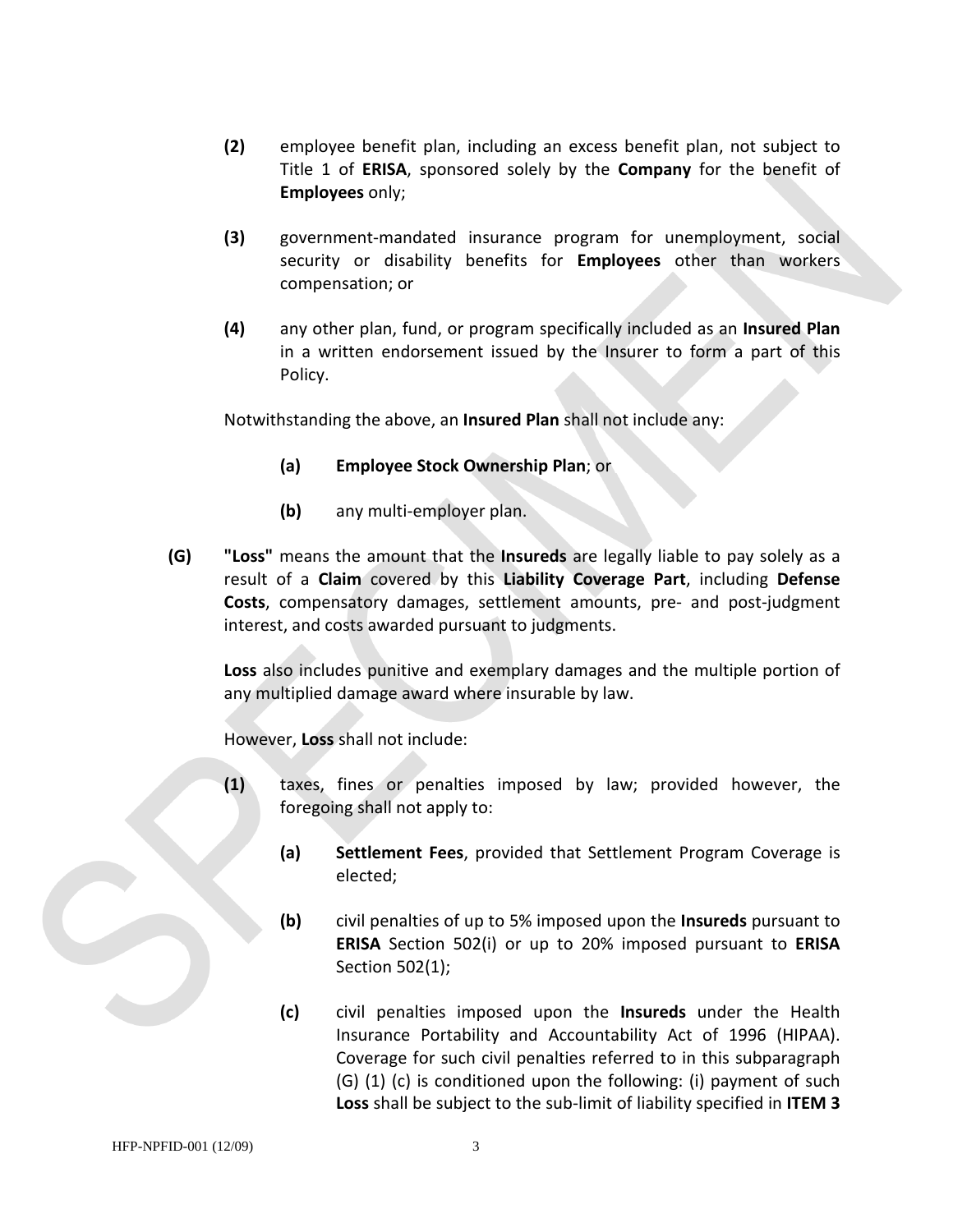of the Declarations and (ii) such sub-limit of liability shall be part of, and not in addition to, the Aggregate Limit of Liability for this **Liability Coverage Part** shown on the Declarations;

- **(2)** non-monetary relief; and
- **(3)** any other matters uninsurable pursuant to any applicable law; provided, however, that with respect to punitive, exemplary, multiple or liquidated damages, the insurability of such damages shall be governed by the internal laws of any applicable jurisdiction that most favors coverage of such damages.
- **(H) "Settlement Fees"** mean any fees, penalties or sanctions imposed by law under a **Settlement Program** that any **Insureds** become legally obligated to pay as a result of a **Wrongful Act**. **Settlement Fees** shall not include costs of corrections, other than fees or penalties.
- **(I) "Settlement Program"** means any voluntary compliance resolution program or similar voluntary settlement program administered by the United States of America Internal Revenue Service or any other governmental body that is entered into by the **Company**.
- **(J) "Settlement Program Notice"** means a prior written notice to the Insurer by the **Company** of its intent to enter into a **Settlement Program** that includes a detailed description of the **Wrongful Act** for which notice shall be given under the **Settlement Program**.
- **(K) "Wrongful Act"** means any actual or alleged:
	- **(1)** error, misstatement, misleading statement, act, omission, neglect or breach of duty constituting a violation of any responsibilities, obligations or duties imposed upon fiduciaries of an **Insured Plan** by **ERISA** or any similar law;
	- **(2)** breach of the responsibilities, obligations or duties imposed upon an **Insured** by HIPAA in connection with an **Insured Plan**;
	- **(3)** error, misstatement, misleading statement, act, omission, neglect or breach of duty in counseling, providing interpretations, handling records, or effecting enrollment, termination or cancellation of **Employees**, participants, or beneficiaries under an **Insured Plan**; or
	- **(4)** matter claimed against an **Insured** solely due to such **Insured** acting in the capacity of a fiduciary of an **Insured Plan**.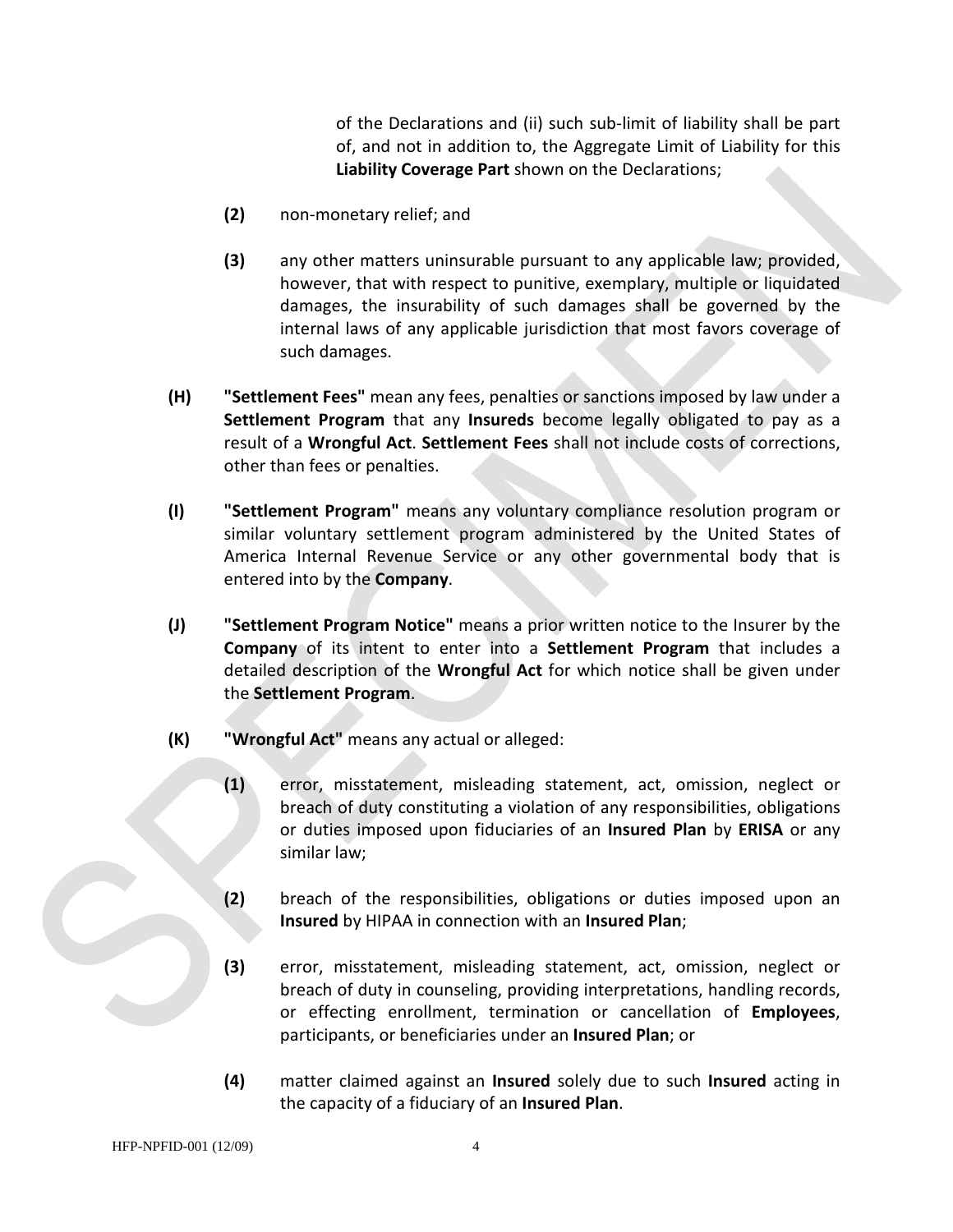#### **III. EXCLUSIONS APPLICABLE TO ALL INSURING AGREEMENTS**

- **(A)** The Insurer shall not pay **Loss** in connection with any **Claim:** 
	- **(1)** for bodily injury, sickness, disease, emotional distress, mental anguish, or death of any person, or damage to or destruction of any tangible property, including loss of use or diminution of value thereof;
	- **(2)** based upon, arising from, or in any way related to any prior or pending suit or proceeding against any **Insureds** as of the applicable Prior or Pending Date in **ITEM 3** of the Declarations or the same or any substantially similar fact, circumstance or situation underlying or alleged in such suit or proceeding;
	- **(3)** for any **Wrongful Act**, fact, circumstance or situation which has been the subject of any written notice given under any other similar policy of which this **Liability Coverage Part** is effectively, in whole or in part, a renewal, replacement or which otherwise succeeds in time;
	- **(4)** based upon, arising from, or in any way related to any:
		- **(a)** discharge, dispersal, release, or escape of **Pollutants**, or any threat of such discharge, dispersal, release or escape; or
		- **(b)** direction, request or voluntary decision to test for, abate, monitor, clean up, remove, contain, treat, detoxify or neutralize **Pollutants;**
	- **(5)** based upon, arising from, or in any way related to the liability of others assumed under any contract or agreement, provided that this exclusion shall not apply to liability:
		- **(a)** that would have been incurred in the absence of such contract or agreement; or
		- **(b)** assumed under any agreement or declaration of trust under which any **Insured Plan** was established;
	- **(6)** based upon, arising from, or in any way related to any employmentrelated **Wrongful Act**, including but not limited to: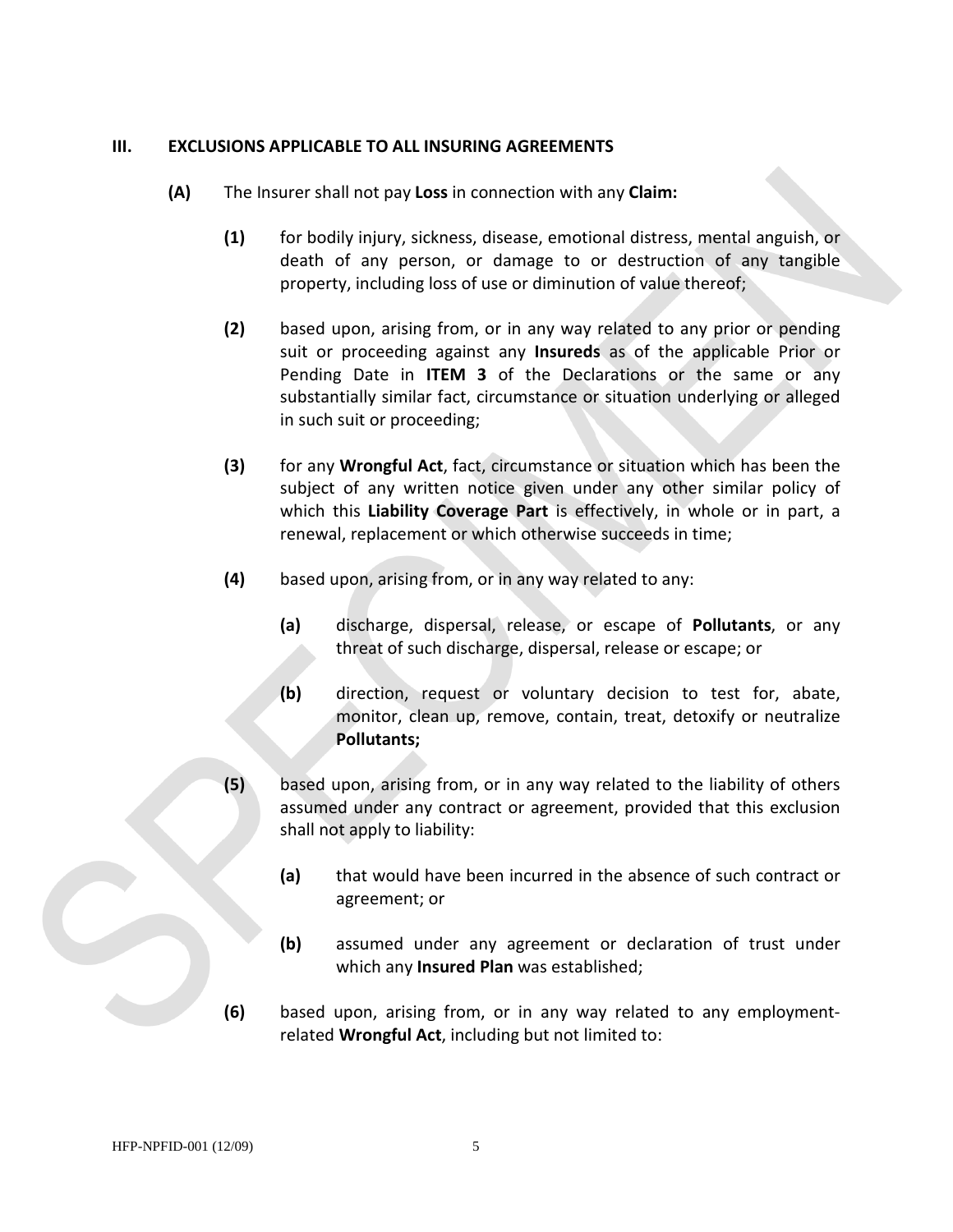- **(a)** unpaid wages (including overtime pay), workers' compensation benefits, unemployment compensation, disability benefits, or failure to grant meal and rest periods; or
- **(b)** actual or alleged violation of the Fair Labor Standards Act, Equal Pay Act (FLSA), Worker Adjustment and Retraining Notification Act (WARN), or any rule or regulation promulgated thereunder, or similar federal, state, local or common laws, rules or regulations;
- **(7)** for:
	- **(a)** deliberately fraudulent, or deliberately criminal act or deliberately fraudulent or deliberately criminal omission or any deliberate violation of any statute, rule, or law by the **Company** or an **Insured Person**; or
	- **(b)** profit or remuneration gained by the **Company** or any **Insured Person** to which she, he or it is not legally entitled.

provided that the acts or conduct underlying the foregoing exclusions in this Section III. (7) are determined by a final adjudication, after exhaustion of all appeals (including petitions for rehearing), in the underlying **Claim**. This Section III. (7) shall not be applicable to that part of **Loss**, which is comprised of **Defense Costs**. In addition, neither the intent, knowledge, nor **Wrongful Act** of any **Insured Person** or the **Company** shall be imputed to any other **Insured Person** to determine the application of this Section III. (7).

- **(B)** Other than that portion of **Loss** that represents **Defense Costs** incurred to defend the following allegations or demands, the Insurer shall not pay **Loss** in connection with any **Claim**:
	- **(1)** for the actual or alleged failure to pay benefits pursuant to any **Insured Plan**, provided that this exclusion shall not apply to the extent that:
		- **(a)** recovery of such benefits is based upon a covered **Wrongful Act** and is payable as a personal obligation of an **Insured Person**; or
		- **(b)** it is alleged there is a loss to an **Insured Plan** and/or to the accounts of such **Insured Plan's** participants by reason of a change in value of the investments held by such **Insured Plan**, regardless of whether the amounts sought in such **Claim** are characterized by plaintiffs or held by a court to be benefits due or damages for breach of fiduciary duty;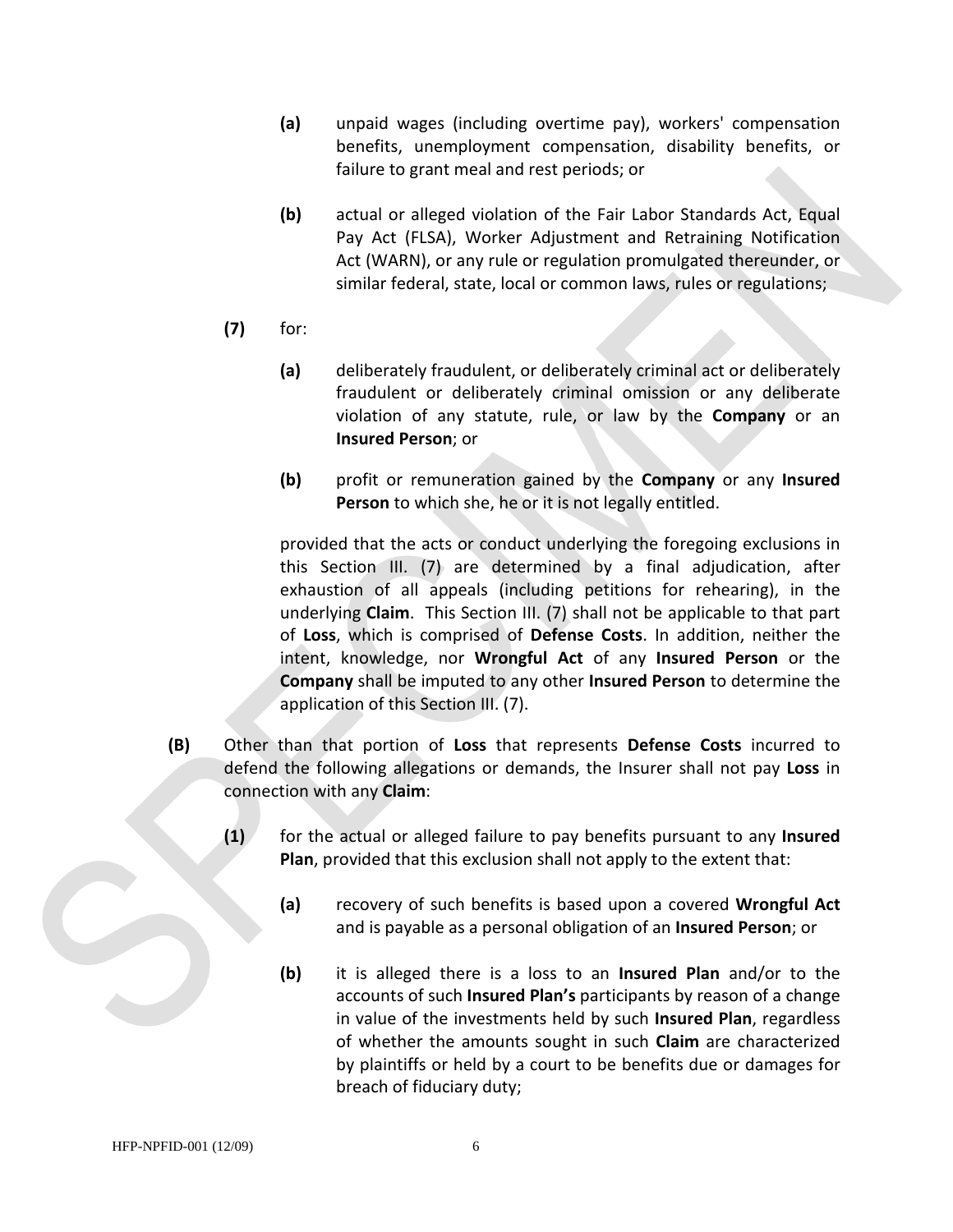- **(2)** based upon, arising from, or in any way related to the actual or alleged failure to fund, or collect contributions owed to, an **Insured Plan;** or
- **(3)** for return or reversion of any contributions or assets to the **Company** from an **Insured Plan**.

#### **IV. WAIVER OF RECOURSE**

The Insurer shall have no right of recourse against any **Insureds** for any payment of **Loss**  made by the Insurer under this **Liability Coverage Part** because of a **Wrongful Act** by such **Insureds** if the premium for this Policy was paid for by a party other than an **Insured Plan.**

#### **V. CHANGES IN EXPOSURE**

- **(A)** This Section shall supplement, but not replace, Section XIV., Changes in Exposure, in the General Terms and Conditions Part of this Policy. That Section XIV. (A) of the General Terms and Conditions Part of this Policy shall also apply to any employee benefit plan of any newly merged or acquired entity and to any trustee of such plan to the extent that such plan and trustee would otherwise qualify as **Insureds** under this Policy. No coverage shall be available for any **Wrongful Act** of such **Insureds** occurring before the merger or acquisition of the entity or for any **Interrelated Wrongful Acts** thereto.
- **(B)** Section XIV. (B) of the General Terms and Conditions Part of this Policy shall also apply to any **Insured Plan** of a former **Subsidiary** and any trustee of such plan. No coverage shall be available for any **Wrongful Act** of such **Insureds** occurring after an entity ceases to be a **Subsidiary**.

#### **VI. TERMINATED PLAN COVERAGE**

Subject to the terms and conditions of this Policy and **Liability Coverage Part**, coverage shall be afforded for **Loss** resulting from any **Claim** against the **Insureds** for a **Wrongful Act** involving any **Insured Plan** terminated by the **Company**, including post-termination **Wrongful Acts**.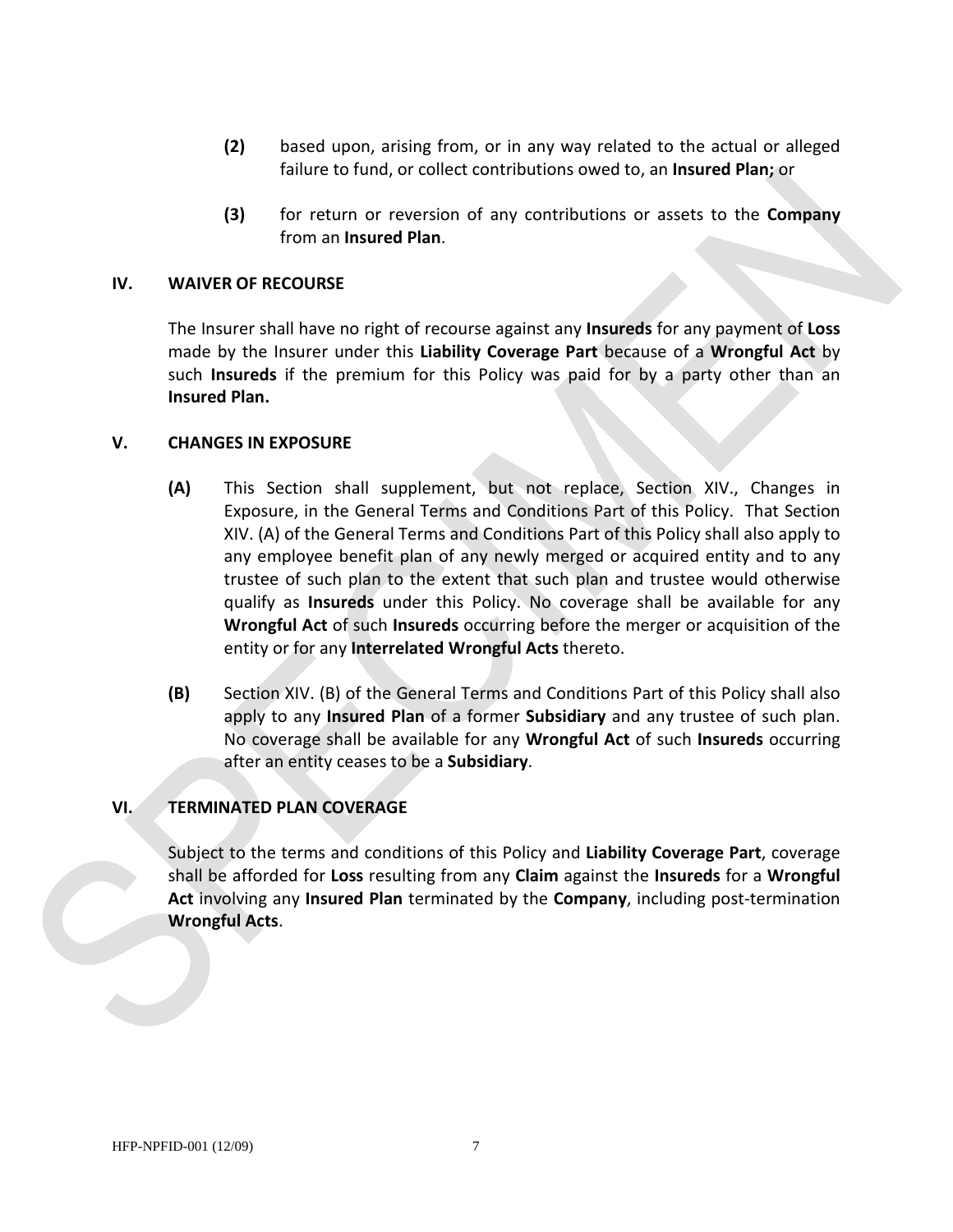#### **NOT-FOR-PROFIT DEFENDER POLICY**

#### **CRIME COVERAGE PART**

#### **I. INSURING AGREEMENTS**

Coverage for the **Insureds'** loss is provided under the following Insuring Agreements for monetary loss sustained by the **Company** directly resulting from an **Occurrence** that takes place during the **Policy Period**, except as otherwise provided in Section VI. (E) or (G) of this Coverage Part, and for which there is a Limit of Insurance shown in the Declarations.

#### **(A) INSURING AGREEMENT 1. - EMPLOYEE THEFT**

The Insurer shall pay for loss of or damage to **Money, Securities** and **Other Property** that results directly from **Theft** by an **Employee**, whether or not identifiable, while acting alone or in collusion with other persons.

#### **(B) INSURING AGREEMENT 2. - DEPOSITORS FORGERY OR ALTERATION**

- **(1)** The Insurer shall pay for loss resulting directly from **Forgery** or alteration of checks, drafts, promissory notes, or similar written promises, orders or directions to pay a sum certain in **Money** that are:
	- **(a)** made or drawn upon an **Insured;** or
	- **(b)** made or drawn by one acting as an **Insured's** agent and drawn on an **lnsured's** account or that are purported to have been so made or drawn.
- **(2)** The Insurer shall treat mechanically reproduced facsimile signatures the same as handwritten signatures.
- **(3)** If an **Insured** is sued for refusing to pay any instrument in B. (1) above, on the basis that it has been forged or altered and the **Insured** has the Insurer's written consent to defend against that suit the Insurer shall pay for any reasonable legal expenses that the **Insured** incurs and pays in such defense. The amount that the Insurer shall pay is in addition to the Limit of Insurance applicable to this Insuring Agreement. If a Retention Amount applies to this Insuring Agreement, the Insurer shall also apply it to the amount of legal expenses incurred in this Insuring Agreement.
- **(4)** The **Insured** must include with its proof of loss any instrument involved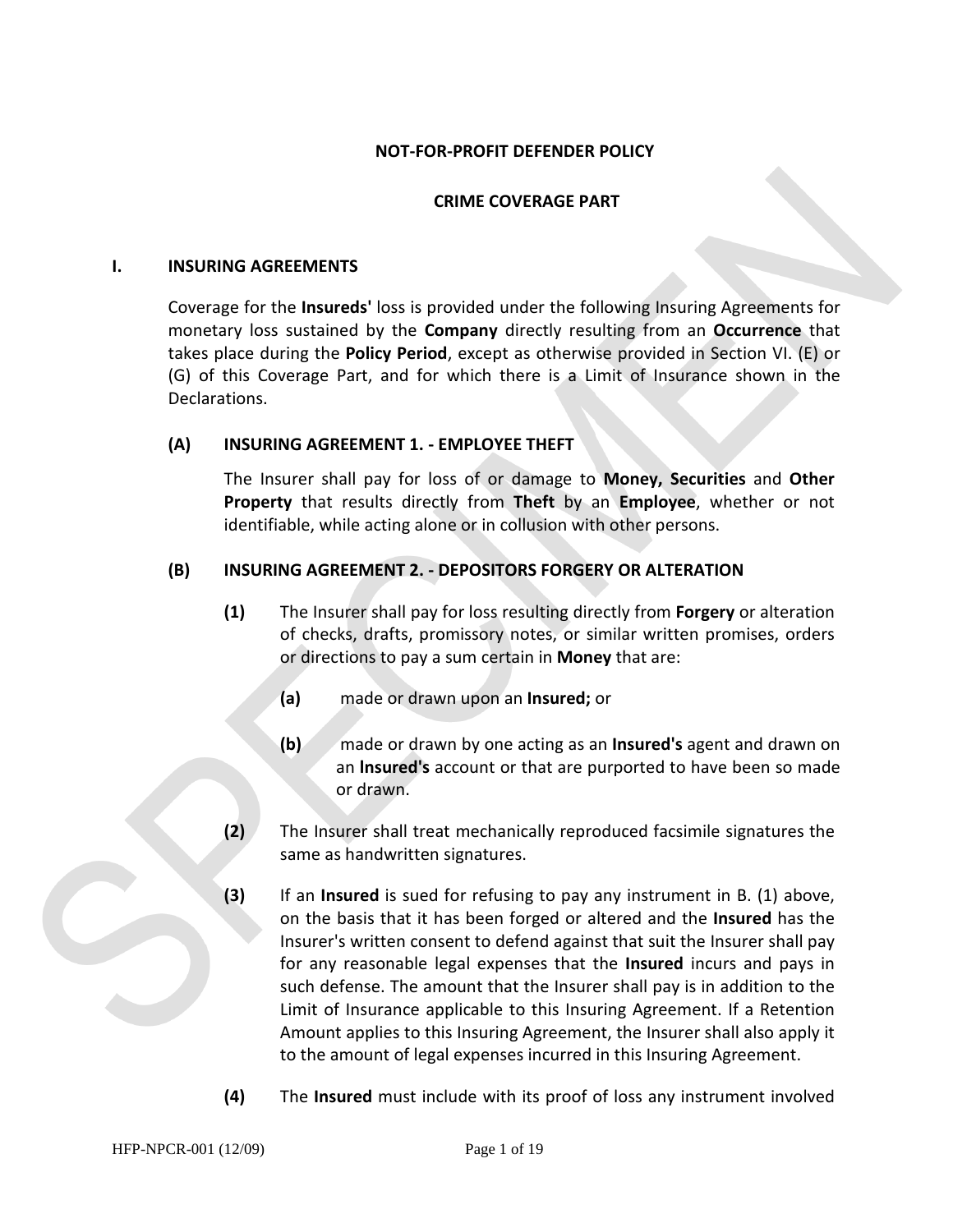in that loss, or, if that is not possible, an affidavit setting forth the amount and cause of loss and describing both sides of said instrument.

# **(C) INSURING AGREEMENT 3. – INSIDE THE PREMISES – MONEY, SECURITIES AND OTHER PROPERTY**

- **(1)** The Insurer shall pay for loss of **Money** and **Securities** inside the **Premises** or **Banking Premises** resulting directly from **Theft**, disappearance or destruction.
- **(2)** The Insurer shall pay for loss of or damage to **Other Property**:
	- **(a)** inside the **Premises** resulting directly from an actual or attempted **Robbery** of a **Custodian;** or
	- **(b)** inside the **Premises** in a safe or vault resulting directly from an actual or attempted **Safe Burglary**.
- **(3)** The Insurer shall pay for loss from damage to the **Premises** or its exterior resulting from an actual or attempted:
	- **(a) Theft** of **Money** or **Securities**; or
	- **(b) Robbery** or **Safe Burglary** of **Other Property**;

if an **Insured** is the owner of the **Premises** or is liable for damage to it.

**(4)** The Insurer shall pay for loss of or damage to a locked safe, vault, cash register, cash box or cash drawer located inside the **Premises** resulting directly from an actual or attempted **Theft** or unlawful entry into those containers.

# **(D) INSURING AGREEMENT 4. - OUTSIDE THE PREMISES - MONEY, SECURITIES AND OTHER PROPERTY**

- **(1)** The Insurer shall pay for loss of **Money** and **Securities** outside the **Premises** in the care and custody of a **Messenger** or an armored motor vehicle company resulting directly from **Theft**, disappearance or destruction.
- **(2)** The Insurer shall pay for loss of or damage to **Other Property** outside the **Premises** in the care and custody of a **Messenger** or an armored motor vehicle company resulting directly from an actual or attempted **Robbery.**

# **(E) INSURING AGREEMENT 5. - COMPUTER AND FUNDS TRANSFER FRAUD**

The Insurer shall pay for loss of and loss from damage to **Money, Securities** and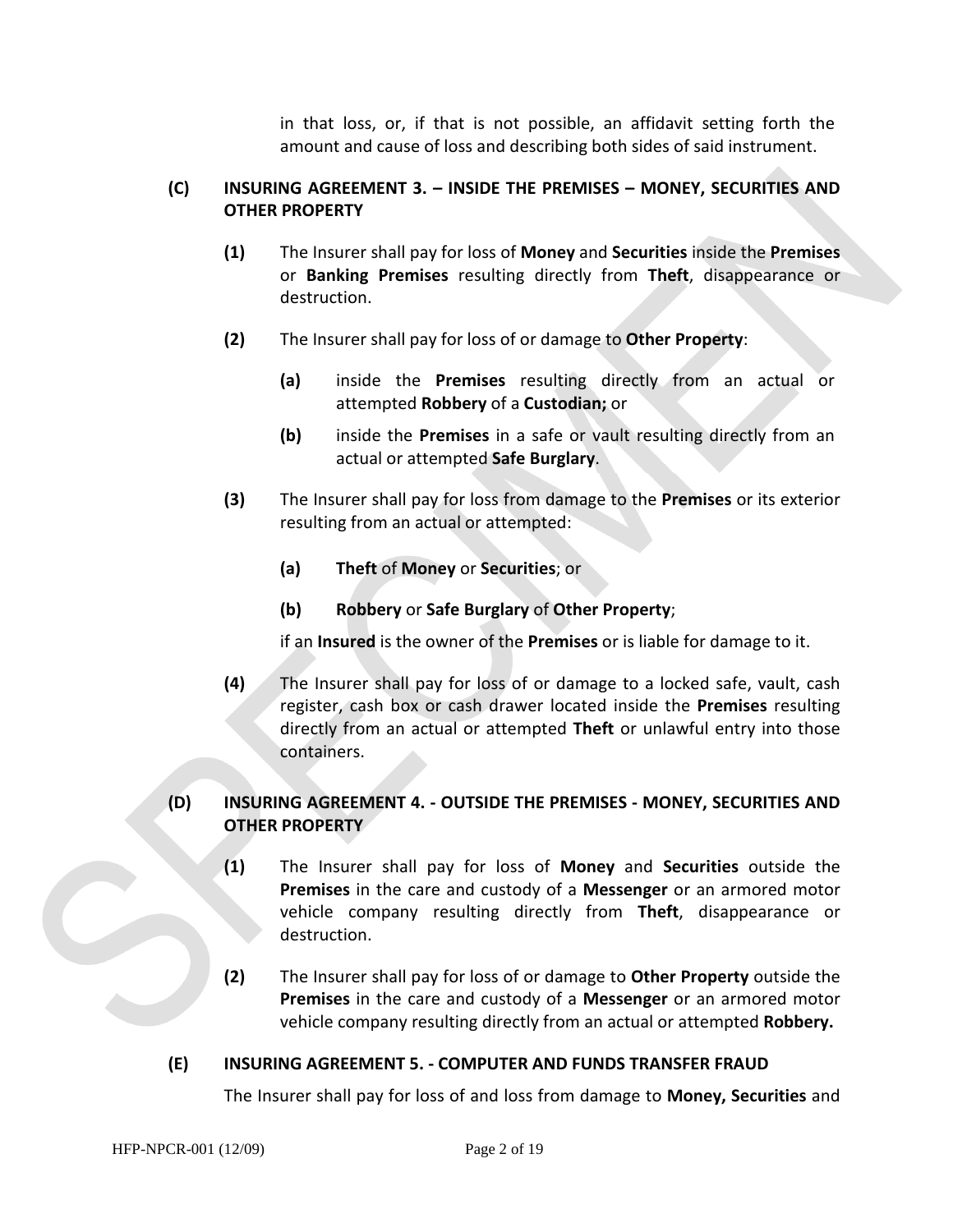**Other Property** following and directly related to the use of any computer to fraudulently cause a transfer of that property from inside the **Premises** or **Banking Premises:** 

- **(1)** to a person (other than a **Messenger**) outside those **Premises**; or
- **(2)** to a place outside those **Premises**.

And, the Insurer shall pay for loss of **Money** or **Securities** through **Funds Transfer Fraud** resulting directly from **Fraudulent Transfer Instructions**  communicated to a **Financial Institution** and instructing such institution to pay, deliver, or transfer **Money** or **Securities** from an **Insured's Transfer Account.**

# **(F) INSURING AGREEMENT 6. - MONEY ORDERS AND COUNTERFEIT CURRENCY**

The Insurer shall pay for loss resulting directly from an **Insured**'s having accepted in good faith and in the regular course of business, in exchange for merchandise, **Money** or services;

- **(1)** money orders issued by any post office, express company or bank in the United States of America or Canada that are not paid upon presentation; and
- **(2) Counterfeit** currency of the United States of America, Canada, or any other country in which an **Insured** maintains physical **Premises**.

Unless otherwise shown in the Declarations for this Coverage Part**,** the Limit of Insurance under this Insuring Agreement is \$50,000. There is no Retention Amount applying to loss covered under this agreement unless otherwise shown in the Declarations for this Coverage Part.

#### **II. LIMIT OF INSURANCE**

The most that the Insurer shall pay for monetary loss in any one **Occurrence** is the applicable Limit of Insurance shown in the Declarations.

#### **III. RETENTION**

The Insurer shall not pay for loss in any one **Occurrence** unless the amount of the loss exceeds the Retention Amount shown in the Declarations. The **Insure**r shall then pay the amount of loss in excess of the Retention Amount, up to the Limit of Insurance. In the event that more than one Retention Amount could apply to the same loss, only the highest Retention Amount shall be applied.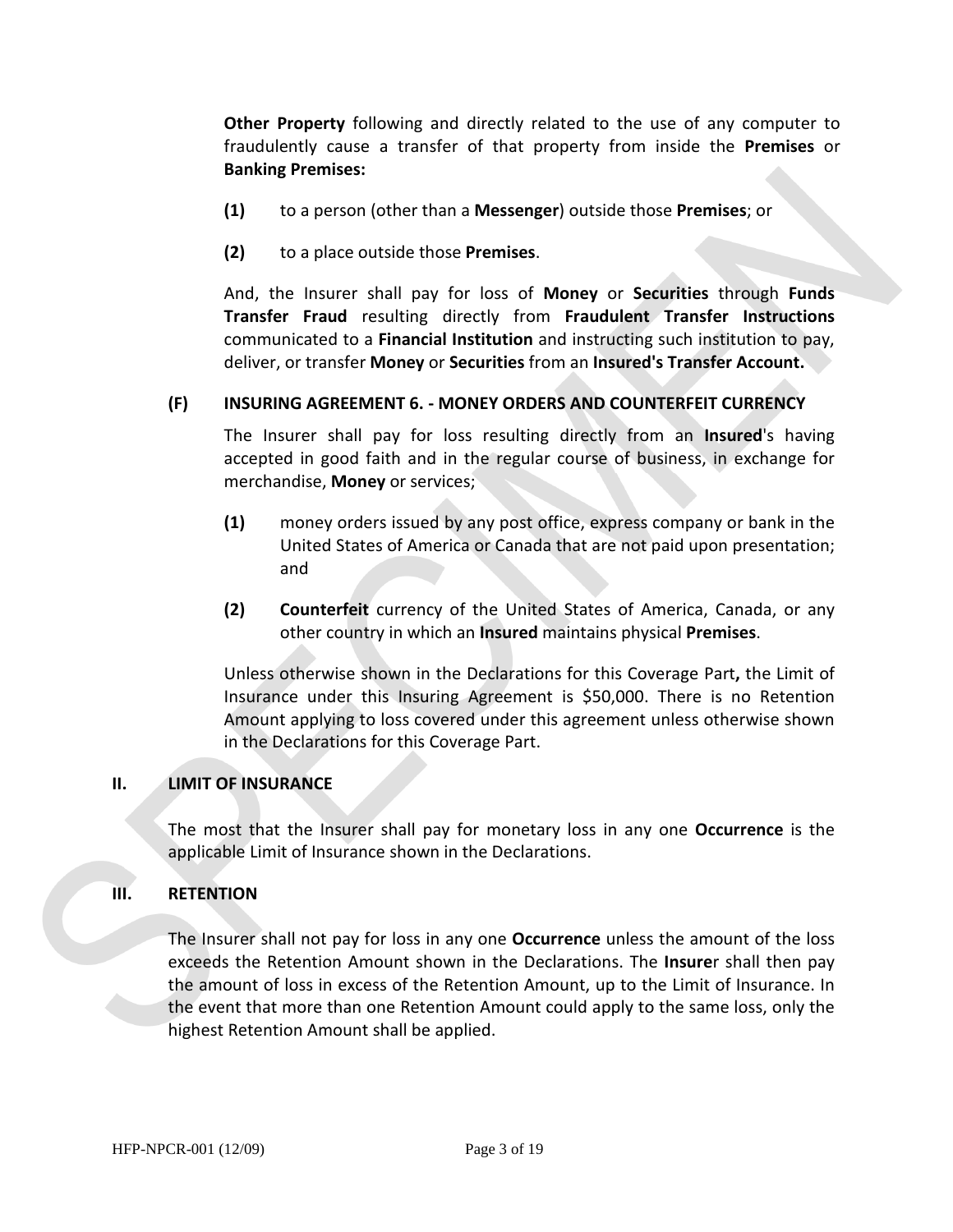#### **IV. DEFINITIONS**

- **(A) "Banking Premises"** means the interior portion of that part of any building occupied by a banking institution or similar safe depository.
- **(B) "Counterfeit"** means an imitation of an actual valid original that is intended to deceive and to be taken as an original.
- **(C) "Custodian"** means an **Insured** or any **Employee** while having the care and custody of property inside the **Premises**, excluding any person while acting as a **Watchperson** or janitor.
- **(D) "Employee"** means:
	- **(1)** a natural person:
		- **(a)** While in any **Insured's** service or for sixty (60) days after termination of such service; and
		- **(b)** whom the **Insured** compensates directly by salary, wages, commissions; and
		- **(c)** whom the **Insured** has the right to direct and control while performing services for it;
	- **(2)** a natural person who is:
		- **(a)** a trustee, officer, employee, administrator or manager of any **Employee Benefit Plan(s)** insured under this Coverage Part**;** or
		- **(b)** an **Insured's** director or trustee while that person is handling **Money** or **Securities** or **Other Property** of **Employee Benefit Plan(s)** insured under this Coverage Part;
	- **(3)** a natural person who is a director or trustee of an **Insured** while performing acts coming within the scope of the usual duties of an **Employee** or while acting as a member of any of an **Insured's** elected or appointed committees to perform on an **Insured's** behalf, as distinguished from general directorial acts;
	- **(4)** a natural person who is furnished temporarily to an **Insured** by a temporary employment service firm to substitute for a permanent **Employee** as defined in sub-paragraph (1) above who is on leave, or to meet seasonal or short-term work load conditions and who such **Insured** has the right to direct and control while performing services for such **Insured;** provided, however, such persons are excluded while having care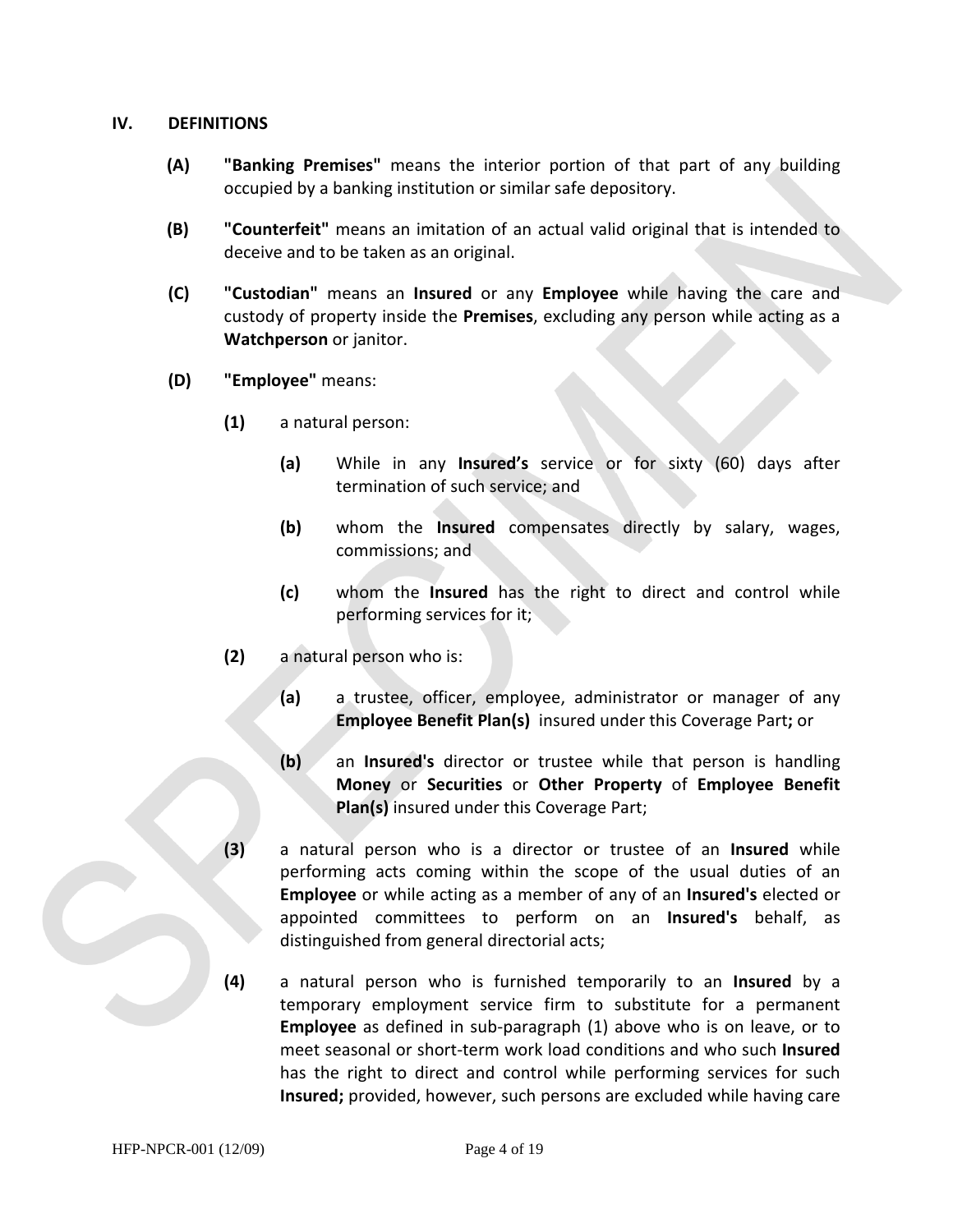and custody of property outside the **Premises;** 

- **(5)** a natural person who is leased to an **Insured** under a written agreement between such **Insured** and a labor leasing firm, to perform duties related to the conduct of such **Insured**'s business;
- **(6)** a natural person who is a former **Employee** while retained as a consultant for an **Insured**;
- **(7)** a natural person who is a non-compensated officer of an **Insured;**
- **(8)** a natural person who is a volunteer of an **Insured** who is not compensated, other than one who is a fund solicitor, while performing services for the **Insured** that are usual to the duties of an **Employee**;
- **(9)** a natural person who is a former employee, director, partner, member or trustee of an **Insured** retained as a consultant while performing services for the **Insured**;
- **(10)** a natural person who is a guest student or intern of an **Insured** while pursuing studies or duties with the guidance or direction of such **Insured**;

However, **Employee** does not mean any agent, broker, factor, commission merchant, consignee, or representative of the same general character, nor any independent contractor (other than those specified in (6) and (9) above).

- **(E) "Employee Benefit Plan(s)"** means any welfare or pension plan(s) as defined in **ERISA** and which is sponsored by one or more of the **Insureds**.
- **(F) "Financial Institution"** means a bank, savings bank, savings and loan association or similar thrift institution, a stockbroker, mutual fund, liquid assets fund, or similar investment institution in which an **Insured** maintains a **Transfer Account.**
- **(G) "Forgery"** means the signing of the name of another person or organization with intent to deceive; provided, however, that it does not mean a signature that consists in whole or in part of one's own name signed with or without authority, in any capacity, for any reason.
- **(H) "Fraudulent Transfer Instructions"** means:
	- **(1)** fraudulent electronic, telegraphic, facsimile, cable, teletype or telephone instructions to a **Financial Institution** to debit a **Transfer Account** and to pay, transfer or deliver **Money** or **Securities** from such account and which instructions purport to have been authorized by an **Insured** but which have been fraudulently transmitted by another; or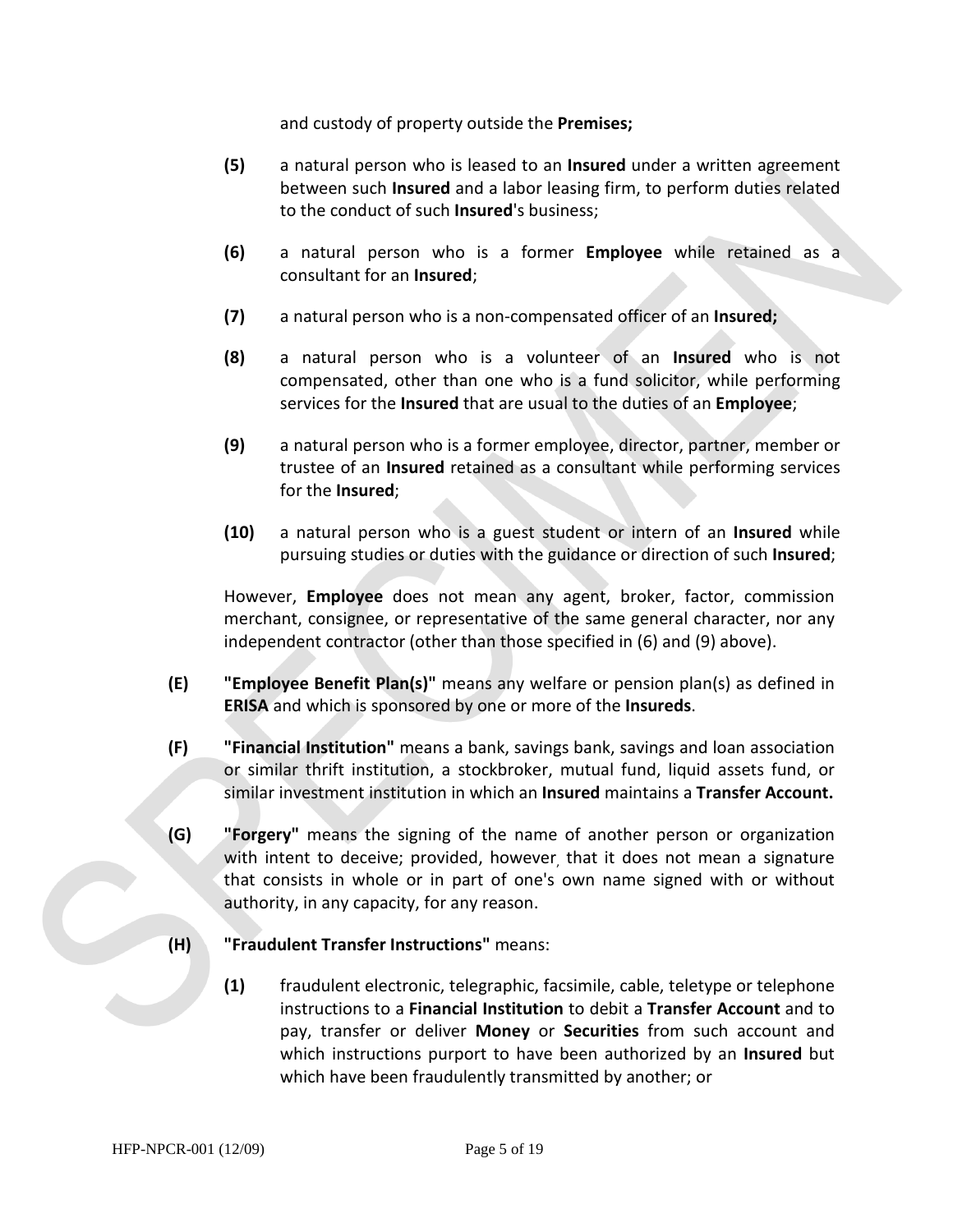- **(2)** fraudulent written instructions to a **Financial Institution** to debit a **Transfer Account** and to pay, transfer or deliver **Money** or **Securities** from such account through an electronic funds transfer system at specified times or under specified conditions and which instructions purport to have been duly authorized by an **Insured** but which have been fraudulently issued, forged or altered by another.
- **(I) "Funds Transfer Fraud"** means **Theft** of **Money** or **Securities** from any of the **Insureds**' **Transfer Accounts** at a **Financial Institution** and occurring through **Fraudulent Transfer Instructions** communicated to such **Financial Institution**.
- **(J) "Insured"** shall mean the **Company.**
- **(K) "Investigative Expenses"** means reasonable expenses incurred and paid by an **Insured** in establishing the existence and amount of any direct loss covered under an Insuring Agreement within this Coverage Part. The reasonableness of such expenses shall be determined by the Insurer and shall not include any **Insured**'s internal corporate obligations such as **Employee** wages or any other internal costs.
- **(L) "Messenger"** means an **Insured**, any of the **Insured**'s partners or members or any **Employee** while having care and custody of property outside the **Premises.**
- **(M) "Money"** means currency, coins and bank notes in current use and having a face value and travelers checks, register checks and money orders held for sale to the general public.
- **(N) "Occurrence" means:** 
	- **(1)** as respects the **Employee Theft** Insuring Agreement, all loss caused by, or involving, one or more **Employees,** whether the result of a single act or a series of acts.
	- **(2)** as respects the **Forgery** or Alteration Insuring Agreement, all loss caused by any person or in which that person is involved, whether the loss involves one or more instruments.
	- **(3)** as respects all other Insuring Agreements, an act or series of related acts involving one or more persons or an act or event or a series of related acts or events not involving any person.
- **(O) "Other Property"** or "property" means any tangible property other than **Money**  or **Securities** that has intrinsic value but does not include any property excluded under this Coverage Part**. Other Property** does not include trade secrets, proprietary information, confidential information or any copyrights, patents, trademarks, proprietary manufacturing or processing procedures or secret or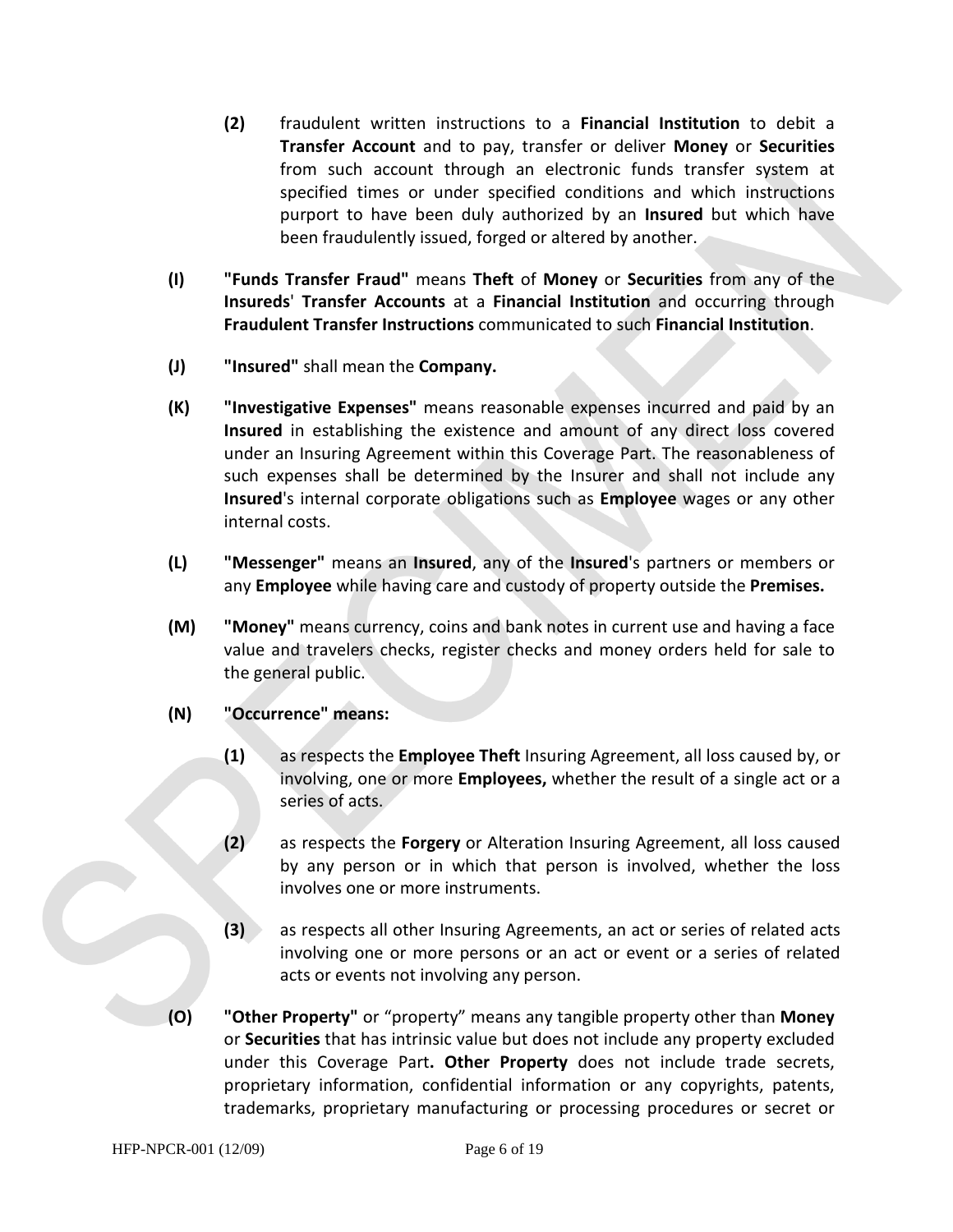confidential information, including but not limited to credit card numbers, bank account numbers or any similar information.

- **(P) "Premises"** means the interior of that portion of any building that an **Insured** occupies in conducting its business.
- **(Q) "Robbery"** means the unlawful taking of property from the care and custody of a person, by one who has caused or threatened to cause that person bodily harm or committed an obviously unlawful act witnessed by that person, to the deprivation of an **Insured.**
- **(R) "Safe Burglary"** means the unlawful taking of property from within a locked safe or vault by a person unlawfully entering the safe or vault as evidenced by marks of forcible entry upon its exterior, or, the taking of a safe or vault from inside the **Premises**.
- **(S) "Securities"** means negotiable or non-negotiable instruments or contracts representing either **Money** or property and includes tokens, tickets, revenue and other stamps (whether represented by actual stamps or unused value in a meter) in current use and evidences of debt issued in connection with credit or charge cards, which cards are not issued by an **Insured.** However, **Securities** do not include **Money.**
- **(T) "Theft"** means the unlawful taking of **Money, Securities** or **Other Property** to the deprivation of an **Insured.**
- **(U) "Transfer Account"** means an account maintained by an **Insured** at a **Financial Institution** from which the **Insured** or its authorized representative may cause the payment, transfer or delivery of **Money** or **Securities** by any means described in the **Fraudulent Transfer Instructions** definition.
- **(V) "Watchperson"** means any person whom an **Insured** retains specifically to have the care and custody of property inside the **Premises** and who has no other duties.

# **V. EXCLUSIONS (Applying To All Insuring Agreements Unless Otherwise Specified)**

This Coverage Part Does Not Apply To And The Insurer Will Not Pay For:

# **(A) Accounting or Arithmetical Errors or Omissions**

Loss resulting from accounting or arithmetical errors or omissions.

# **(B) Acts Committed By The Insured's Partners**

Loss resulting from **Theft** or **Forgery** committed by any partner of an **Insured**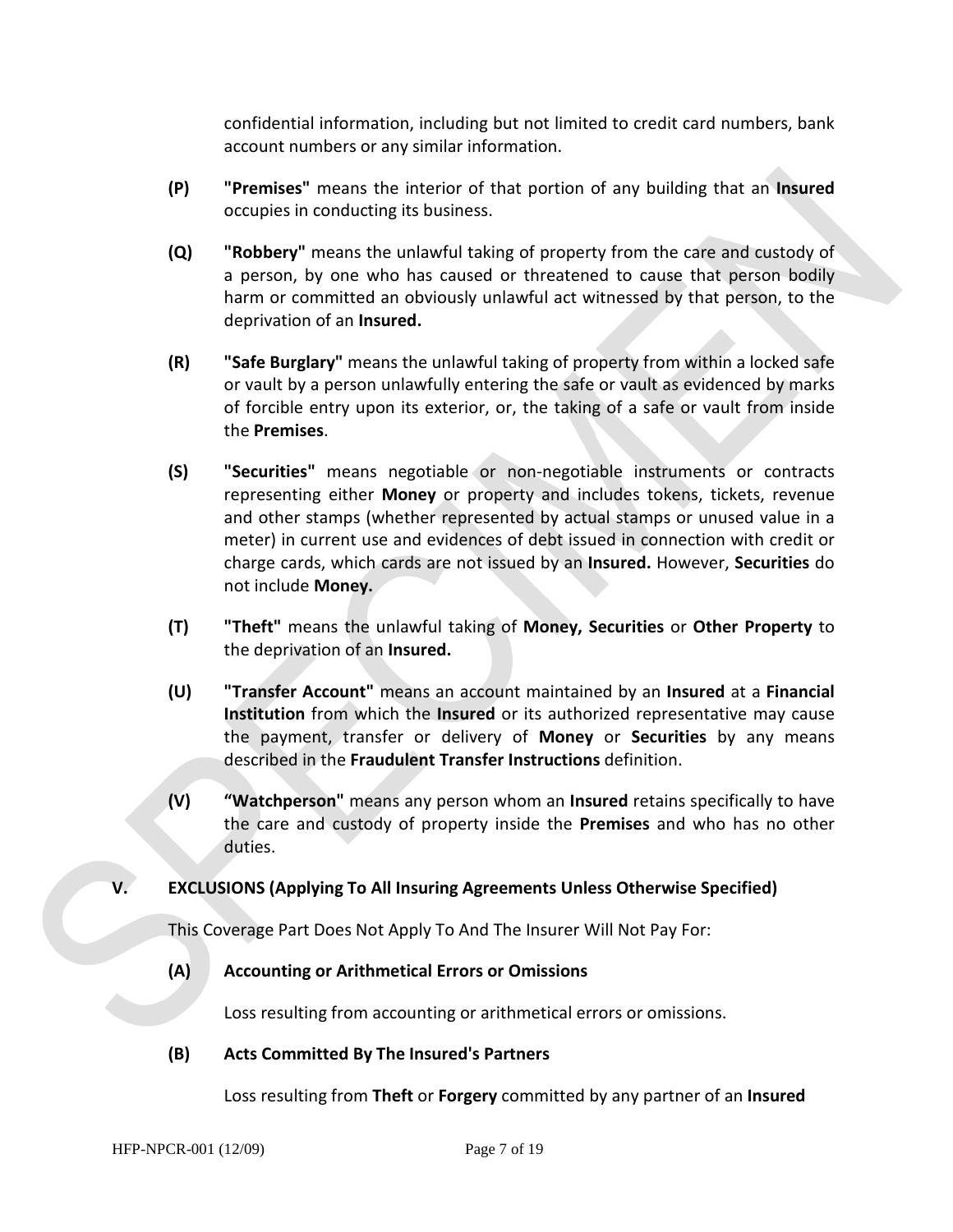whether acting alone or in collusion with others;

#### **(C) Acts of Employees, Managers, Directors or Trustees**

Loss resulting from **Theft** or any other dishonest or criminal act committed by any of the **Insureds' Employees,** managers, directors or trustees whether acting alone or in collusion with other persons or while performing services for any **Insured** or otherwise, except when covered under Insuring Agreement 1.

#### **(D) Employee Cancelled Under Prior Insurance**

Loss caused by any of any **Insured's Employees** or by any **Employee** of any **Insured's** predecessor in interest, for whom similar prior insurance has been cancelled and not reinstated since the last cancellation.

#### **(E) Exchanges or Purchases**

Loss resulting from the giving or surrendering of **Money, Securities** or **Other Property** in any exchange or purchase.

#### **(F) Fire**

Loss from damage to the **Premises** resulting from fire, however caused, except for loss of or damage to **Money** or **Securities** and loss from damage to a safe or vault under Insuring Agreement 3.

#### **(G) Governmental Action**

Loss resulting from seizure or destruction of **Money, Securities** or **Other Property** by order of governmental authority.

#### **(H) Indirect Loss**

Loss that is an indirect result of any act or **Occurrence** covered by this **Coverage** Part including but not limited to loss resulting from:

- **(1)** any **Insured's** inability to realize income that it would have realized had there been no loss of or damage to **Money, Securities** or **Other Property.**
- **(2)** payment of damages of any type for which any **Insured** is legally liable; provided, however, that the Insurer shall pay compensatory damages arising directly from a loss covered under this Coverage Part.
- **(3)** payment of costs, fees or other expenses any **Insured** incurs in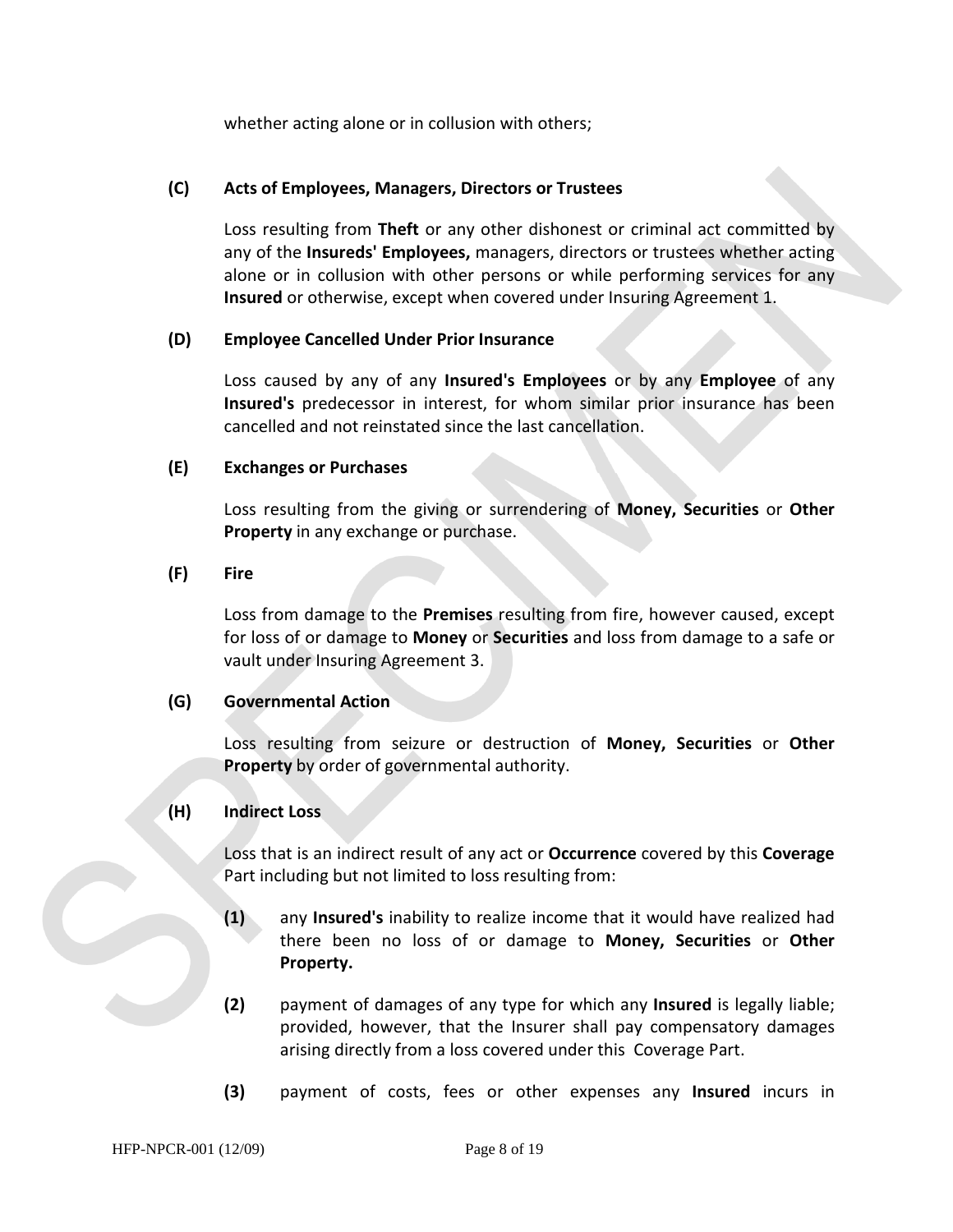establishing either the existence of or the amount of loss under this Coverage Part**,** provided, however, that:

- **(a)** the Insurer shall reimburse the **Insured** for **Investigative Expenses** up to \$5,000 (Five Thousand Dollars) it incurs per **Occurrence** subject to the Insurer's determination that such **Investigative Expenses** were reasonable and incurred in establishing either the existence or amount of such loss covered under this Coverage Part**;** and
- **(b)** the amount of direct covered loss exceeds the Retention Amount for the applicable Insuring Agreement.

Such reimbursement is part of, and not in addition to, the Limit of Insurance for the applicable Insuring Agreement.

# **(I) Inventory Shortages**

Loss, or that part of any loss, the proof of which as to its existence or amount is dependent upon

- **(1)** an inventory computation; or
- **(2)** a profit and loss computation.

However, where the **Insured** establishes wholly apart from such inventory computations that it has sustained a loss covered under this Coverage Part, then the **Insured** may offer its inventory records and actual physical count of inventory in support of the amount of loss claimed.

# **(J) Legal Expenses**

Expenses related to any legal action; provided however that this shall not apply to expenses covered under Insuring Agreement 2. that meet the following conditions precedent: The **Insured** shall immediately notify the Insurer of any claim or suit generating such expenses and shall not settle such claim or suit, or incur any related costs or expenses, without the Insurer's prior written authorization, nor shall the **Insured** admit liability in any such claim or suit. The Insurer shall have no duty to defend any such claim or suit, but shall have the right to investigate, negotiate or settle any such claim or suit or to take over the conduct of the defense thereof. Moreover, if, in the Insurers discretion, the Insurer advances payments for such suit, the Insurer may require a written undertaking, on its terms and conditions, guaranteeing the repayment of any expenses it pays that are determined to be not covered hereunder.

# **(K) Money Operated Devices**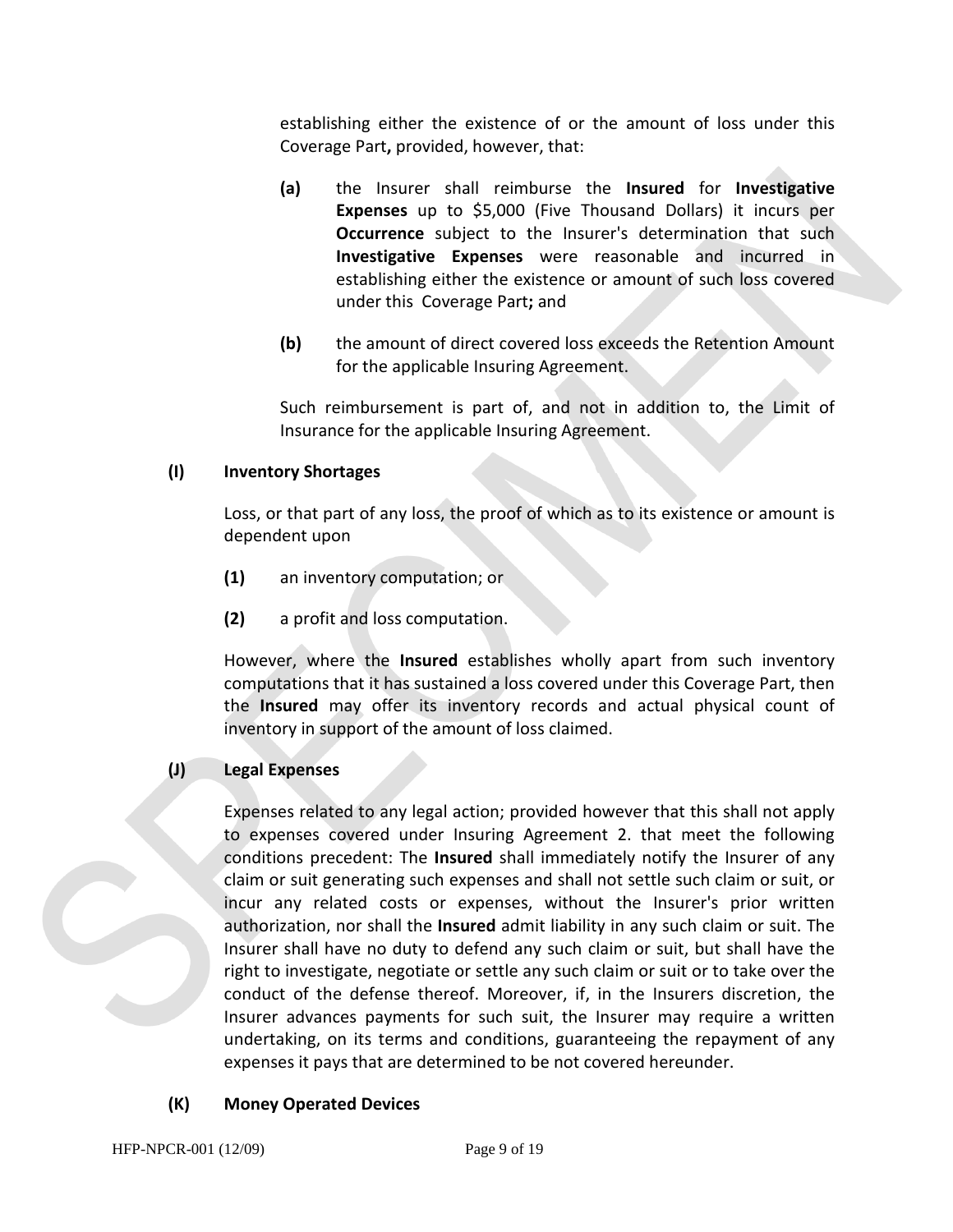Loss of **Money** contained in any money operated device unless a continuous recording instrument in the device records the amount of any **Money** deposited in it.

#### **(L) Motor Vehicles or Equipment And Accessories**

Loss of or damage to motor vehicles, trailers, or semi-trailers or equipment or accessories attached to them. This exclusion shall apply only to Insuring Agreement 4.

#### **(M) Nuclear**

Loss resulting directly or indirectly from:

- **(1)** discharge, dispersal, release or escape of nuclear material, nuclear waste or radiation or any threat of such discharge, dispersal, release or escape; or
- **(2)** direction, request or voluntary decision to test for, abate monitor, clean up, remove, contain, treat, detoxify or neutralize nuclear material, nuclear waste or radiation.

#### **(N) Risks Inherent in Insurance Operations**

Loss resulting directly or indirectly from contractual or extra contractual liability sustained by any **Insured** in connection with the issuance of contracts or purported contracts of insurance, indemnity or suretyship.

#### **(O) Trading Losses**

Loss resulting directly or indirectly from any authorized or unauthorized trading of **Money, Securities** or **Other Property,** whether in any **Insured's** name or in a genuine or fictitious account.

#### **(P) Transfer or Surrender of Property**

Loss of or damage to **Money, Securities** or **Other Property** after it has been transferred or surrendered to a person or place outside the **Premises** or **Banking Premises:** 

- **(1)** on the basis of unauthorized instructions, unless covered under Insuring Agreement 5.; or
- **(2)** as a result of a threat to do bodily harm to any person; or
- **(3)** as a result of a threat to do damage to any property.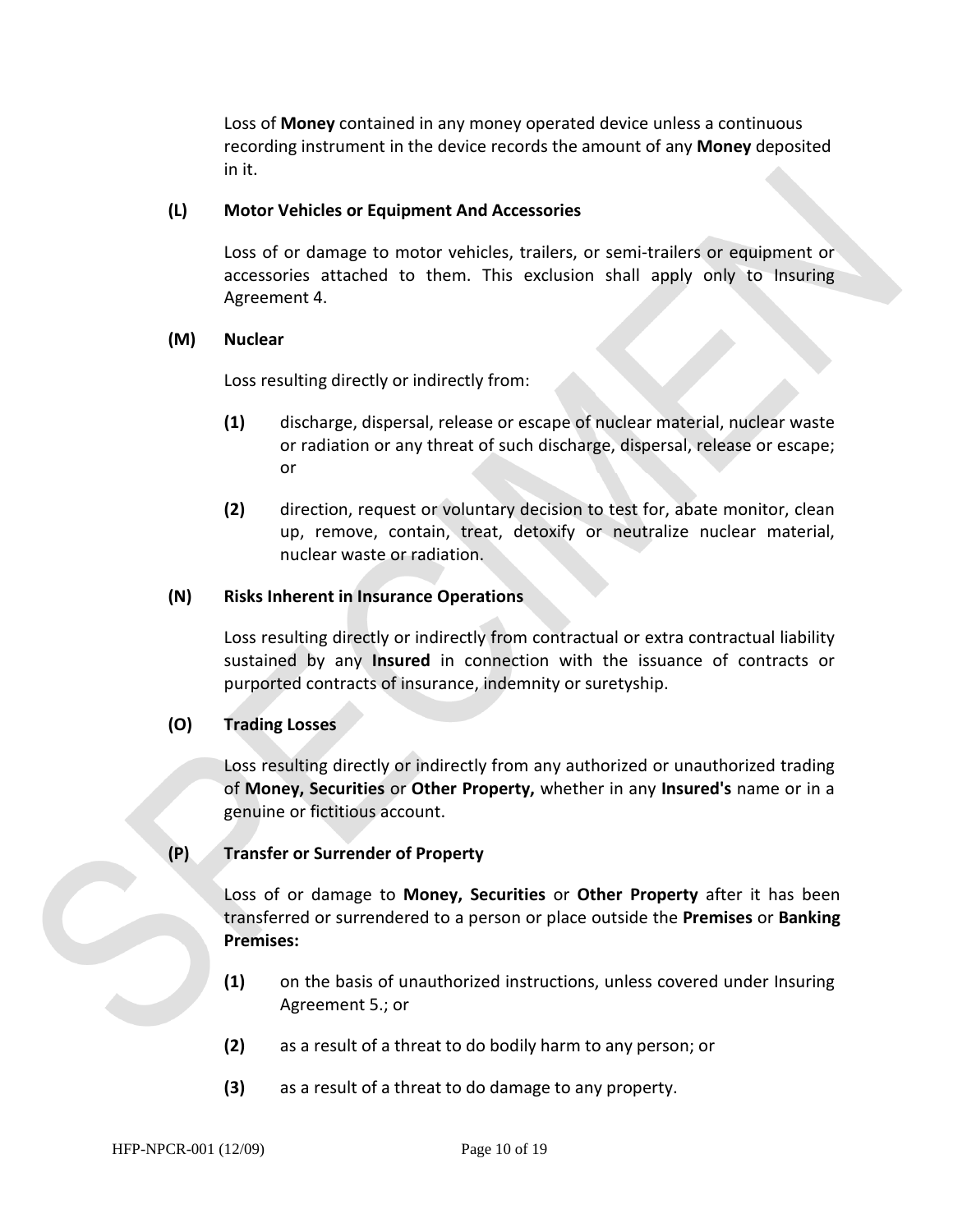But this Exclusion does not apply under Insuring Agreement 4. to loss of **Money, Securities** and **Other Property** while outside the **Premises** or **Banking Premises** in the care and custody of a **Messenger** if the **Insured**:

- **(a)** had no knowledge of any threat at the time that the conveyance began; or
- **(b)** had knowledge of a threat at the time the conveyance began, but the loss was not related to the threat.

#### **(Q) Vandalism**

Loss from damages to the **Premises** or to the exterior of any safe, vault, cash box, cash drawer or cash register by vandalism or mischief.

#### **(R) Voluntary Parting of Title To or Possession of Property**

Loss resulting from any **Insured,** or anyone acting on its express or implied authority, being induced by any dishonest act to voluntarily part with title to or possession of any property. This exclusion shall apply only to Insuring Agreements 3. and 4.

#### **(S) War and Similar Actions**

Loss resulting from war, whether or not declared, warlike action, insurrection, rebellion, or revolution, or any related act or incident.

#### **(T) Warehouse Receipts Losses**

Loss resulting from fraudulent or dishonest signing, issuing, canceling or failing to cancel, a warehouse receipt or any papers connected with it.

#### **VI. GENERAL CONDITIONS**

#### **(A) ARMORED MOTOR VEHICLE COMPANIES**

Under Insuring Agreement 4. the Insurer shall pay only for the amount of loss the **Insured** cannot recover:

- **(1)** under its contract with the armored motor vehicle company; and
- **(2)** from any insurance or indemnity carried by or for the benefit of customers of the armored motor vehicle company, or from the armored motor vehicle company.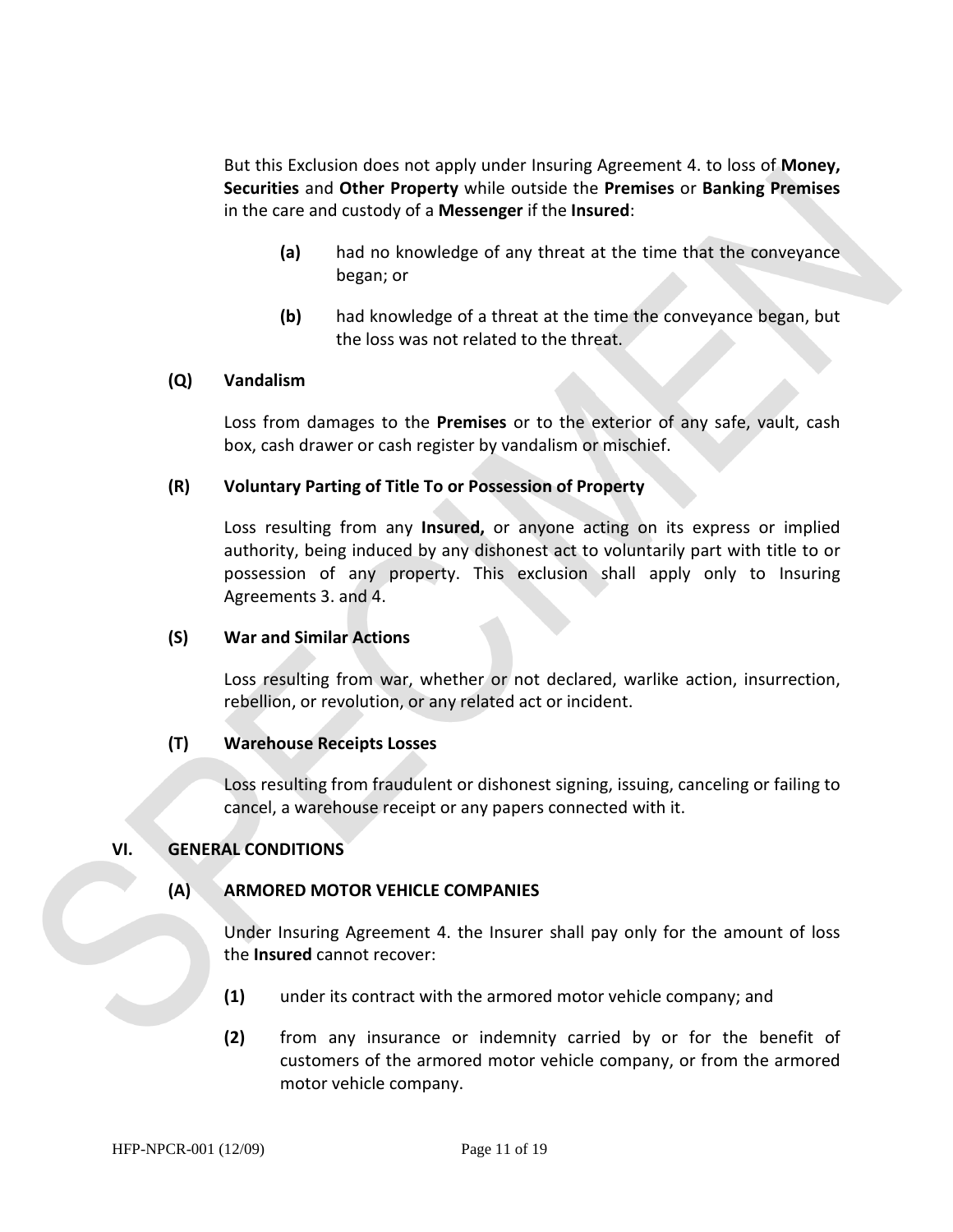#### **(B) CANCELLATION AS TO ANY EMPLOYEE**

Insuring Agreement 1. is cancelled with respect to loss or damage caused by **Theft** by an **Employee:**

- **(1)** immediately upon discovery, by a member of the Risk Management Department or any officer, manager, or supervisor of an **lnsured** not in collusion with the **Employee**, of **Theft** or any dishonest act in excess of \$1,000 committed by the **Employee** whether before or after becoming employed by the **Insured**; or
- **(2)** on the date specified in a notice mailed by the Insurer to an **Insured.** The date shall be at least thirty (30) days after the date of the mailing. The mailing of notice to the **Insured** at the last mailing address known to the Insurer shall be sufficient proof of notice. Delivery of notice is deemed to be the date of the mailing.

# **(C) CONCEALMENT, MISREPRESENTATION OR FRAUD**

This Coverage Part is void in any case of fraud by any **Insured** as it relates to this Coverage Part at any time. It is also void if any **Insured** at any time intentionally conceals or misrepresents a material fact, whether in the **Application** or otherwise, concerning:

- **(1)** this Coverage Part;
- **(2)** the property covered under this Coverage Part;
- **(3)** any **Insured's** interest in the property covered under this Coverage Part; or
- **(4)** a loss under this Coverage Part.

# **(D) CONSOLIDATION OR MERGER**

If through consolidation or merger with, or purchase or acquisition of assets or liabilities of, some other entity, any additional persons become **Employees** or an **Insured** acquires the use and control of any additional **Premises**:

**(1)** an **Insured** must give us written notice within ninety (90) days after the effective date of such consolidation or merger, or purchase or acquisition of assets or liabilities and obtain the Insurer's written consent to extend this insurance to such additional **Employees** or **Premises.** The Insurer may condition its consent upon payment of an additional premium; but there shall only be a premium charge if such merger or acquisition results in a 15%, or greater, increase in the number of **Employees,** assets or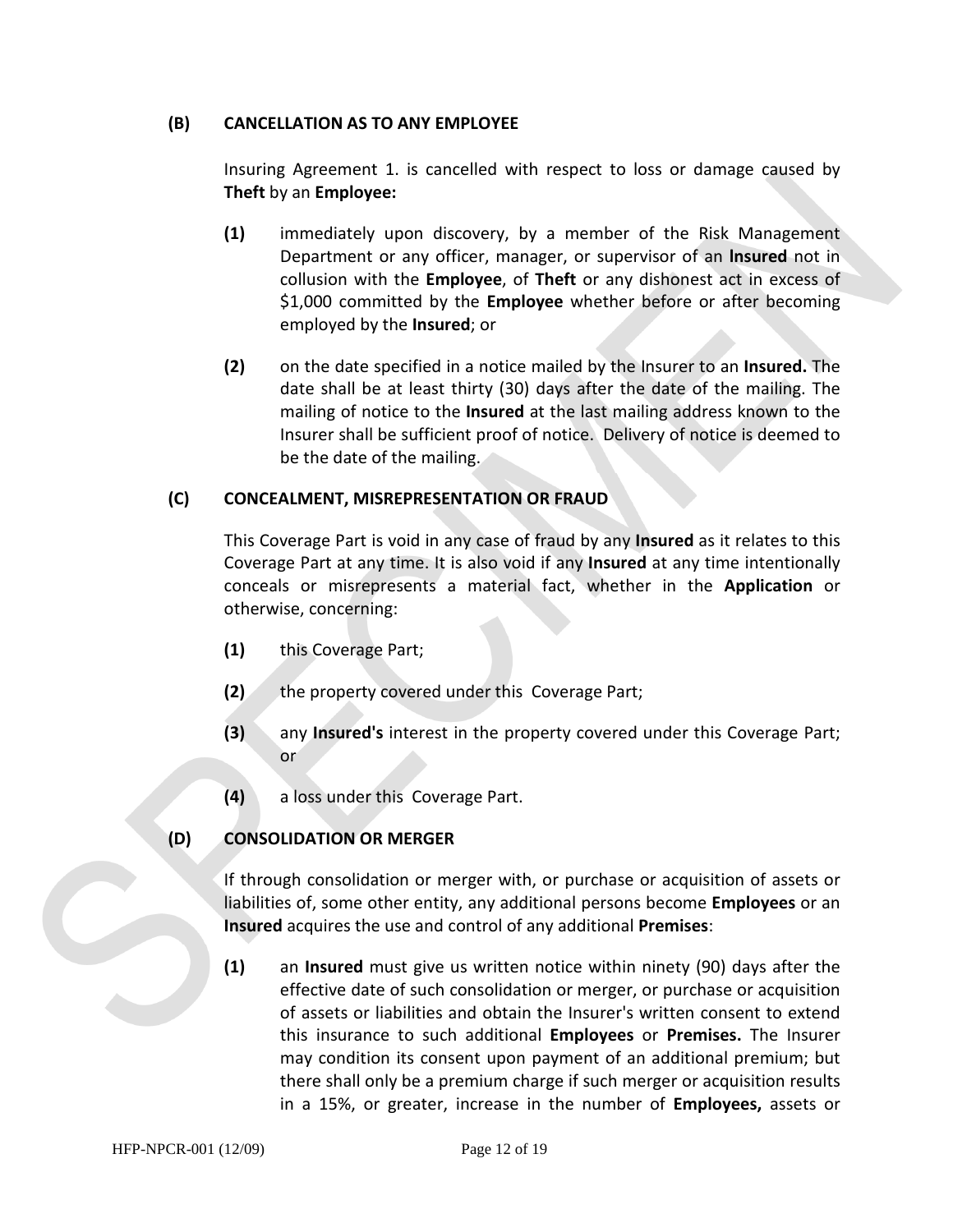revenues acquired through the merger or acquisition.

**(2)** For the first ninety (90) days after the effective date of such consolidation or merger, or purchase or acquisition of assets or liabilities, any insurance afforded for **Employees** or **Premises** also applies to these additional **Employees** or **Premises** for acts committed within this 90-day period.

# **(E) DISCOVERY**

- **(1)** The Insurer shall pay for loss which an **Insured** sustains through acts or events committed or occurring at any time and which are discovered by the **Insured** during the **Policy Period** or during the period provided in General Condition G. DISCOVERY - EXTENDED PERIOD TO DISCOVER LOSS.
- **(2)** Discovery of loss occurs when a member of the Risk Management Department or any officer, manager, or supervisor of an **Insured** first becomes aware of facts which would cause a reasonable person to assume that a loss covered by this Coverage Part has been, or may be incurred even though the exact amount or details of the loss may not then be known.
- **(3)** Discovery also occurs when an **Insured** receives notice of an actual or potential claim against it alleging facts, which if true, would constitute a covered loss under this policy.
- **(4)** No coverage shall be available under this Coverage Part for any loss of which an **Insured** was aware prior to the inception date of this Coverage Part.

# **(F) DISCOVERY SUPERSEDING LOSS SUSTAINED COVERAGE - LIABILITY FOR PRIOR LOSSES**

- **(1)** if this Coverage Part has replaced similar prior insurance written by a company other than the Insurer, and such other insurance provided a period of time to discover loss occurring prior to the termination or cancellation of that coverage, and a loss is discovered within the period provided by prior insurance to discover losses, the Insurer shall not pay for such loss unless the amount exceeds the Limit of Insurance under said prior Policy. The Insurer shall then only pay the **Insured** for any excess loss subject to the Insuring Agreements, Exclusions and General Conditions of this Coverage Part**.**
- **(2)** Any payment that the Insurer makes to an **Insured** under this insurance shall not exceed the difference between the amount of insurance under the **Insured**'s prior Policy and the Limit of Insurance shown in the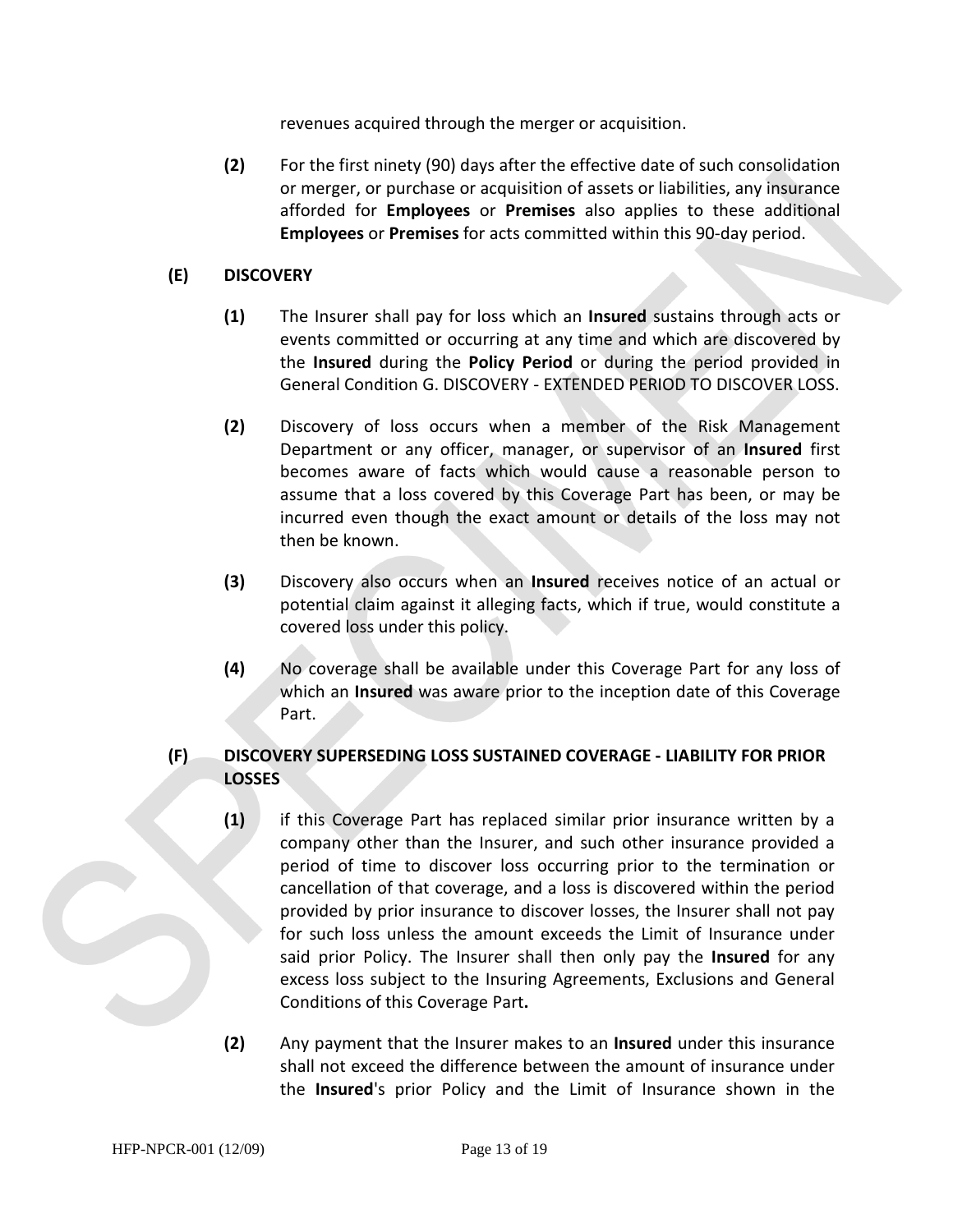Declarations and the Insurer shall not apply its Retention Amount to any excess loss payment.

# **(G) DISCOVERY - EXTENDED PERIOD TO DISCOVER LOSS**

The Insurer shall pay for loss that an **Insured** sustained prior to the effective date of termination or cancellation of this Coverage Part**,** which is discovered by the **Insured**.

- **(1)** no later than sixty (60) days from the date of the termination, cancellation or non-renewal; and
- **(2)** as respects any **Employee Benefit Plan(s),** no later than one (1) year from the date of that termination, cancellation or non-renewal.

However, this extended period to discover loss terminates immediately upon the effective date of any other insurance obtained by the **Insured** to replace, in whole or in part, the insurance afforded by this Coverage Part**,** whether or not such other insurance provides coverage for loss sustained prior to its effective date.

# **(H) DUTIES IN THE EVENT OF LOSS**

After a member of the Risk Management Department or an officer, manager or supervisor of an **Insured's** discovers a loss or a situation which may result in a loss of or damage to **Money, Securities** or **Other Property**, the Risk Management Department member or officer, manager or supervisor must:

- **(1)** notify the Insurer as soon as possible but no later than ninety (90) days after discovery of loss:
- **(2)** submit to an examination under oath at the Insurer's request and give it a signed statement;
- **(3)** give the Insurer a detailed, sworn proof of loss within one hundred twenty (120) days;
- **(4)** cooperate with the Insurer in the investigation and settlement of any claim; and
- **(5)** with respect to Insuring Agreements 3. and 4., notify the police if an Insured has reason to believe that its loss involves a violation of the law.

#### **(I) EMPLOYEE BENEFIT PLANS PROVISION**

**(1)** The Insurer shall pay for loss of or damage to **Money, Securities** or **Other**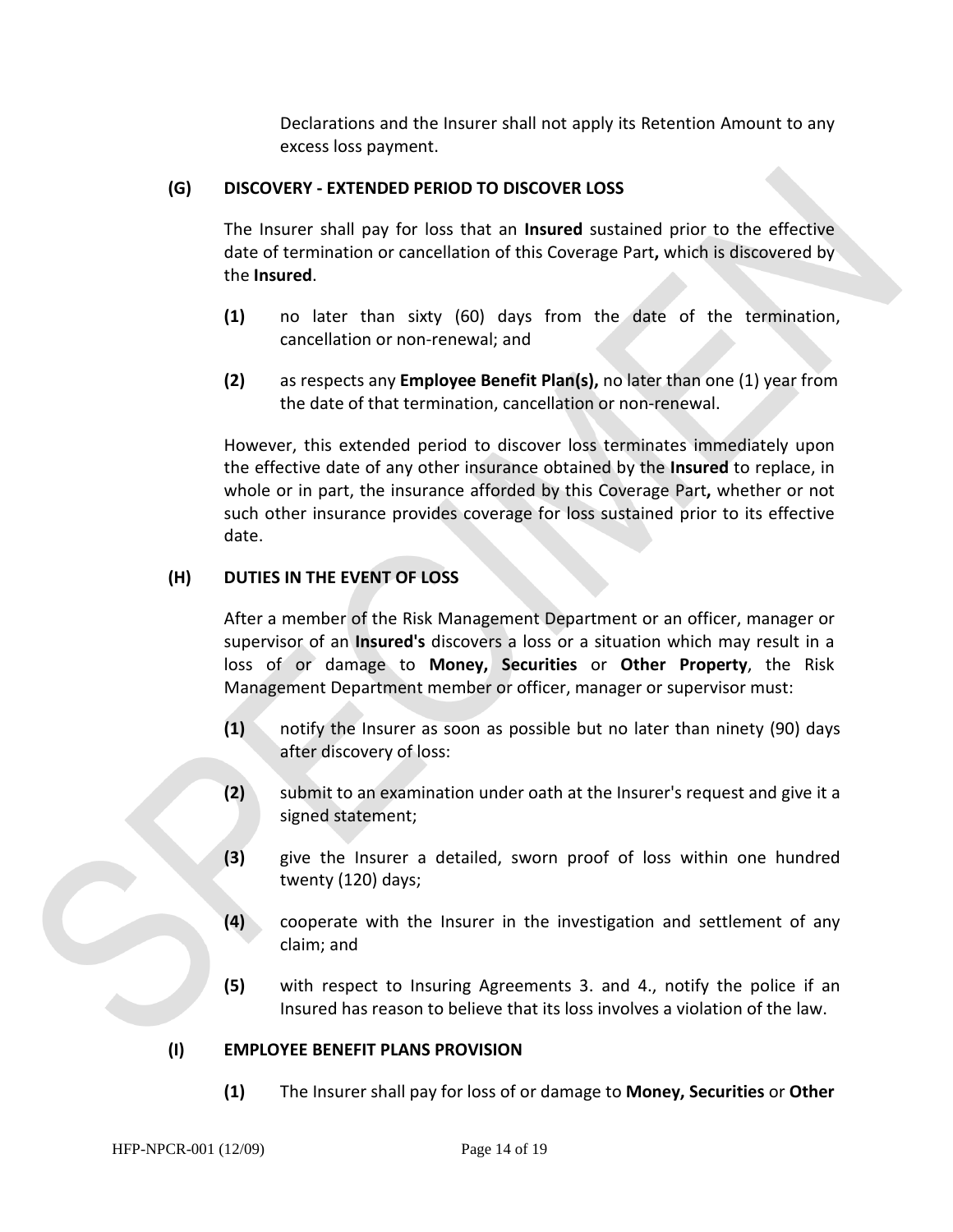**Property** of any **Employee Benefit Plan(s)** sponsored exclusively by any **Insured** resulting directly from **Theft** by an **Employee.** The Limit of Insurance applicable to any **Employee Benefit Plan** shall equal the lesser of ten percent (10%) of the **Employee Benefit Plan** assets as of the beginning of such **Employee Benefit Plan** fiscal year or five hundred thousand dollars (\$500,000). Such Limit shall be part of and not in addition to the Limit of Insurance for **Employee Theft** stated on the Declarations.

- **(2)** Any payments the Insurer makes to an **Insured** for loss sustained by any **Employee Benefit Plan** shall be held by that **Insured** for the use and benefit of the **Employee Benefit Plan** sustaining the loss.
- **(3)** If two or more **Employee Benefit Plans** are insured under this Crime Coverage Part, any payment which the Insurer makes for loss sustained by two or more **Employee Benefit Plans,** or of commingled funds or **Other Property** of two or more **Employee Benefit Plans**, which arises out of one **Occurrence**, is to be shared by each **Employee Benefit Plan**  sustaining loss in the proportion that the Limit of Insurance required for each **Employee Benefit Plan** bears to the total of those limits.
- **(4)** The Retention Amount which applies to the Employee Theft Insuring Agreement shall not apply to loss sustained by any **Employee Benefit Plans** subject to **ERISA** and which plan is covered under this insurance.

# **(J) JOINT INSURED**

- **(1)** The **Company** shall act for itself and for every other **Insured** for all purposes of this Coverage Part.
- **(2)** If any **Insured,** partner, member or officer of an **Insured** has knowledge of any information relevant to this Coverage Part, that knowledge is considered to be knowledge of every **Insured.**
- **(3)** An **Employee** of any **Insured** is considered to be an **Employee** of every **Insured**.
- **(4)** If this Coverage Part or any of its Insuring Agreements is cancelled, terminated or non-renewed as to any **Insured,** loss sustained by that **Insured** is covered only if discovered by the **Insured** during the period of time provided in General Condition G. DISCOVERY - EXTENDED PERIOD TO DISCOVER LOSS. This extended period to discover loss also terminates in accordance with paragraph (2) of that condition.
- **(5)** The Insurer shall not pay a greater amount for loss sustained by more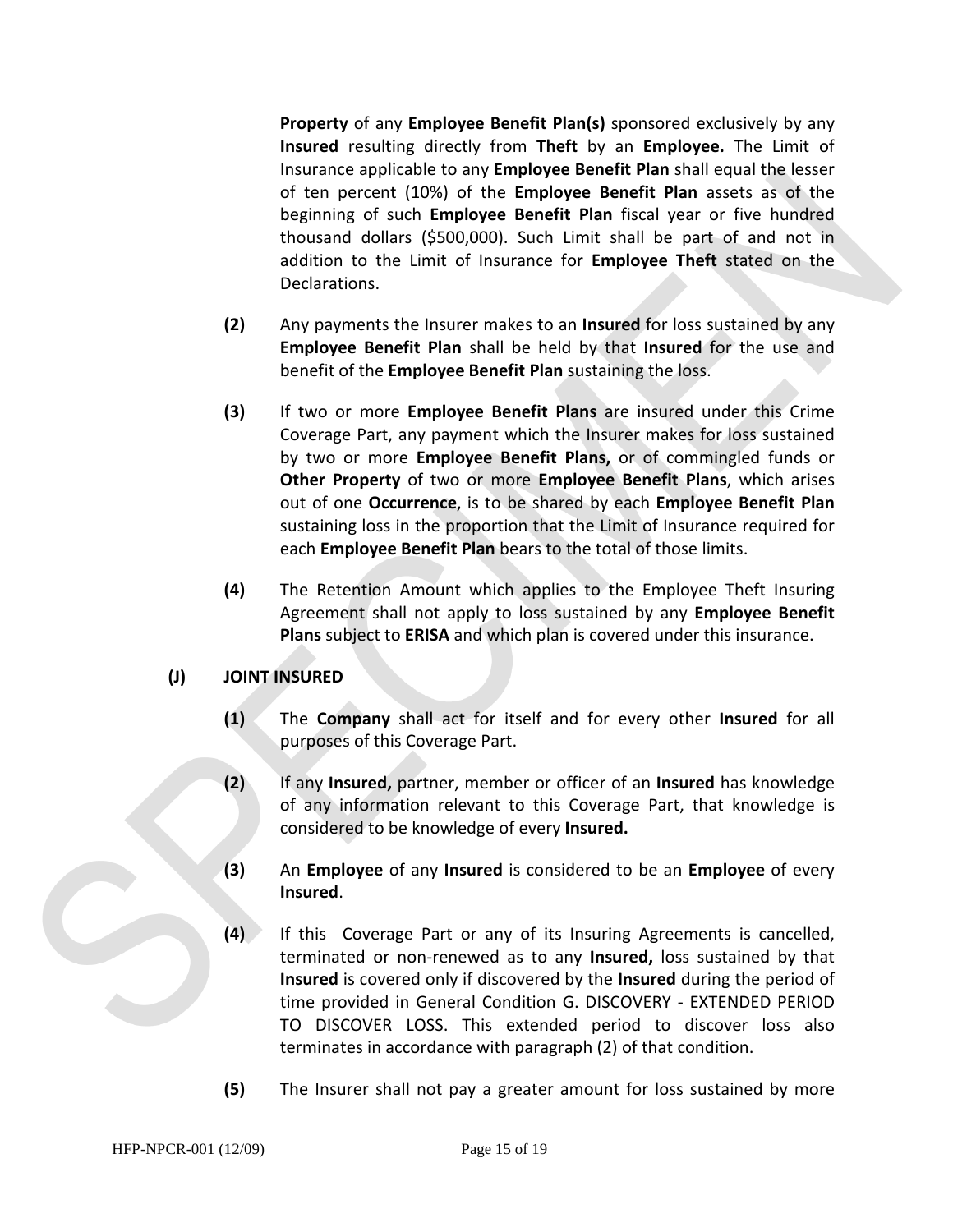than one **Insured** than the Insurer would pay if all of the loss had been sustained by one **Insured.** 

### **(K) OWNERSHIP OF PROPERTY; INTERESTS COVERED**

- **(1)** The property covered under this **Coverage** Part is limited to **Money, Securities** or **Other Property:**
	- **(a)** that an **Insured** owns or leases; or
	- **(b)** that is owned by an **Insured's** client and which the **Insured** holds on its **Premises** or which is in the custody of one acting as the **Insured's Messenger** and while such **Money**, **Securities** or **Other Property** is in transit; or
	- **(c)** for which an **Insured** is legally liable excepting loss of client **Money, Securities** or **Other Property** occurring on such client's **Premises**.
- **(2)** However, this Coverage Part is for the **Insureds'** benefit alone and no other person or organization has any rights or benefits. Any claim for a loss of client **Money, Securities** or **Other Property** occurring on an **Insured**'s **Premises** or while in transit in the custody of a **Messenger** may only be made by an **Insured** in its proof of loss.

# **(L) VALUATION**

- **(1)** Subject to the applicable Limit of Insurance, the Insurer shall pay for:
	- **(a)** loss of **Money** but only up to and including its face value. The Insurer may, at its option, pay for a loss of **Money** issued by any country other than the United States of America in either the face value in the **Money** issued in that country, or, in the United States of America dollar equivalent determined by the rate of exchange as stated in the Wall Street Journal on the day that the loss occurred.
	- **(b)** loss of **Securities** but only up to and including their value as stated in the Wall Street Journal at the close of business on the day that the loss was discovered. However, the Insurer may, at its option, 1) pay the value of such **Securities,** 2) replace them in kind in which event an **Insured** must assign to the Insurer all its rights, title and interest in and to those **Securities** or 3) pay the cost of any Lost **Securities** Bond required in connection with issuing duplicates of the **Securities**. However, the Insurer shall be liable only for the payment of so much of the cost of the bond as would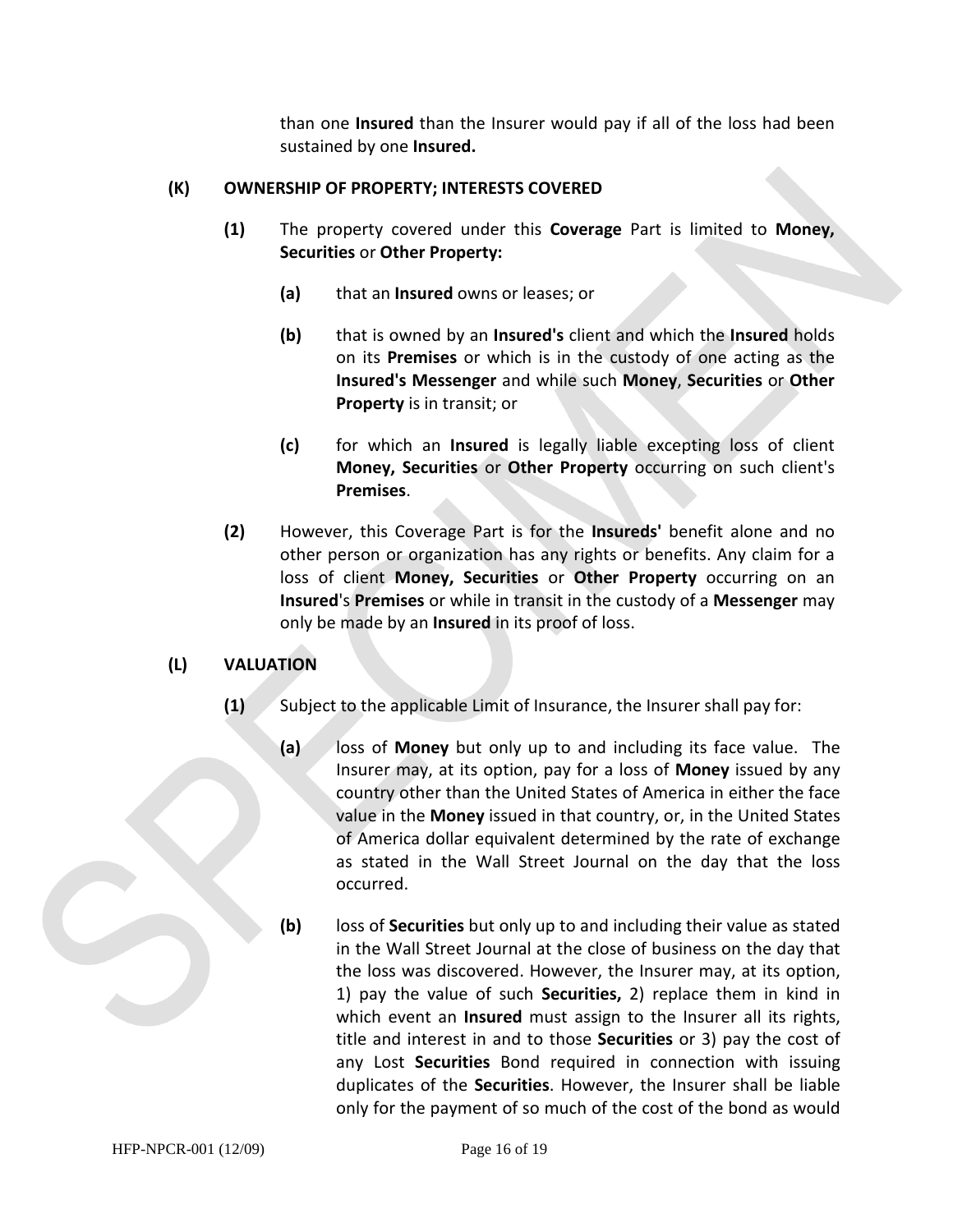be charged for a bond having a penalty not exceeding the lesser of

- **i.** the value of the **Securities** as stated in the Wall Street Journal at the close of the business on the day the loss was discovered; or
- **ii.** the Limit of Insurance.
- **(c)** loss of or damage to **Other Property** or loss from damage to the **Premises** or its exterior for the replacement cost of the property without deduction for depreciation, subject to 2. below. However, the Insurer shall not pay for more than the lesser of:
	- **i.** the Limit of Insurance applicable to the lost or damaged property; or
	- **ii.** the cost to replace the lost or damaged property with property of comparable material and quality and used for the same purpose; or
	- **iii.** the amount that any **Insured** actually spends that is necessary to repair or replace the lost or damaged property.
- **(2)** The Insurer shall not pay on a replacement cost basis for any loss or damage:
	- **(a)** until the lost or damaged property is actually repaired or replaced; and
	- **(b)** unless the repair or replacement is made as soon as reasonably possible after the loss or damage.

If the lost or damaged property is not repaired or replaced, the Insurer shall pay based on actual cash value.

- **(3)** The Insurer may, at its option, pay for loss of or damage to property other than **Money** in the **Money** of the country in which the loss occurred or in the United States of America dollar equivalent of the **Money** of the country where the loss occurred determined by the rate of exchange on the day the loss was discovered. Any property that the Insurer pays for or replaces becomes its property.
- **(4)** Loss of or loss from damage to any books or records of account or other records, tapes, disks, or electronic media used by an **Insured** in the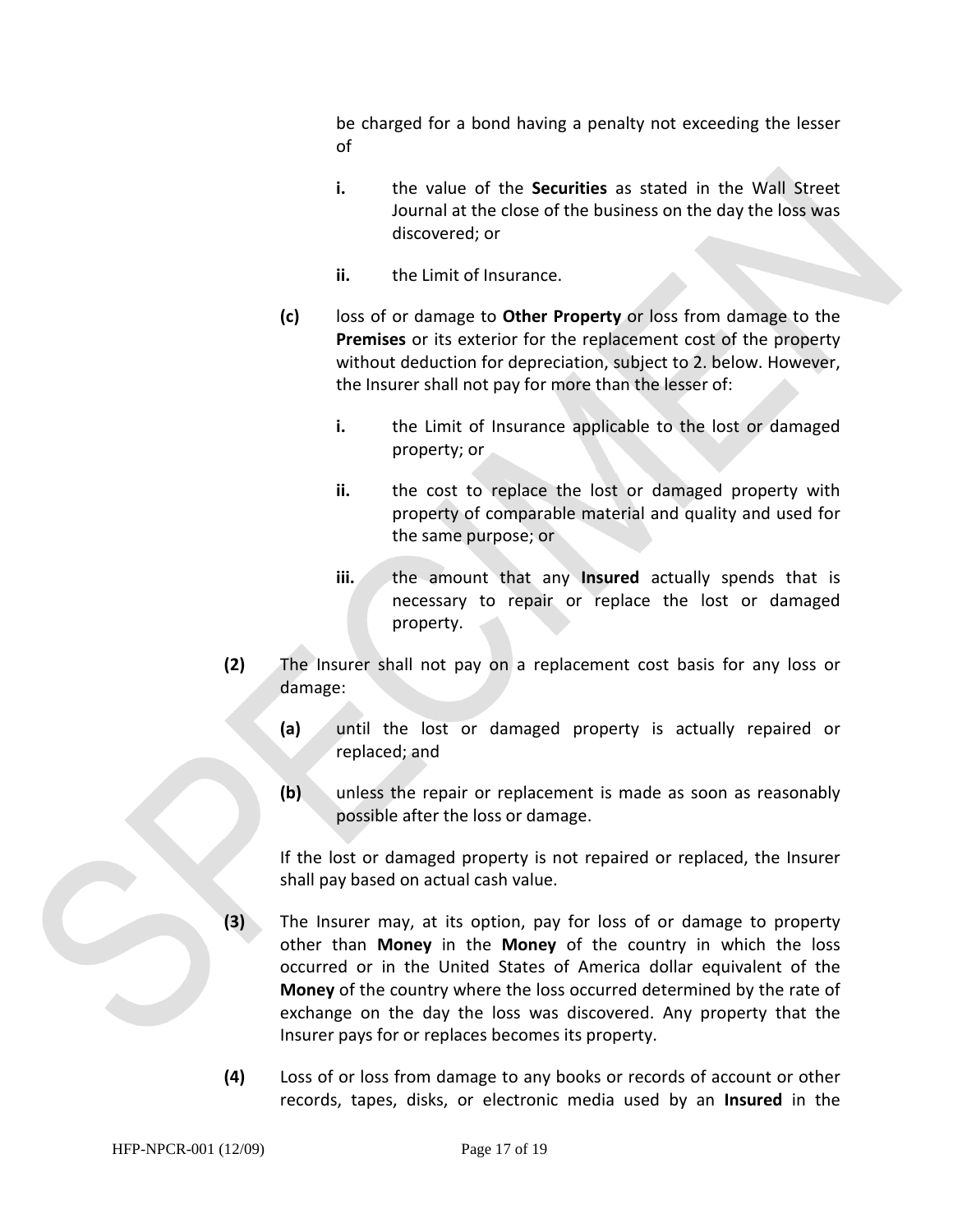business but only if such books, records, tapes or disks are actually reproduced and then only for not more than the replacement cost of the blank books, pages, tapes and disks or other materials plus the cost of labor for the actual transcription or copying of data which an **Insured** shall furnish to reproduce such books, records, tapes or disks.

#### **(M) RECORDS**

The **Insured** must keep records of all property covered under this Coverage Part so that the Insurer can verify the amount of any loss.

#### **(N) RECOVERIES**

- **(1)** Any recoveries made before the resolution of all or any part of a claim under this policy shall be distributed/applied in the following order of priority:
	- **(a)** to the party (either the **Insured** or Insurer) to reimburse it for the reasonable and necessary costs of obtaining the recovery; and then
	- **(b)** to the **Insured** to reduce the amount of covered loss.
- **(2)** Any recoveries made after the resolution of all or any part of a claim under this policy shall he distributed/applied in the following order of priority:
	- **(a)** to reimburse the party (either the **Insured** or Insurer) for the reasonable and necessary costs of obtaining the recovery; and then
	- **(b)** to the **Insured,** until reimbursed for any excess covered loss sustained that exceeds the Limit of Insurance and the Retention Amount, if any; and then
	- **(c)** to the Insurer, until reimbursed for the amount paid; and then
	- **(d)** to the Insured, until reimbursed for that part of the loss equal to the Retention Amount, if any; and then
	- **(e)** to the **Insured** for any loss not covered.
- **(3)** Recoveries do not include any recovery:
	- **(a)** from insurance, suretyship, reinsurance, security or indemnity taken for our benefit; or